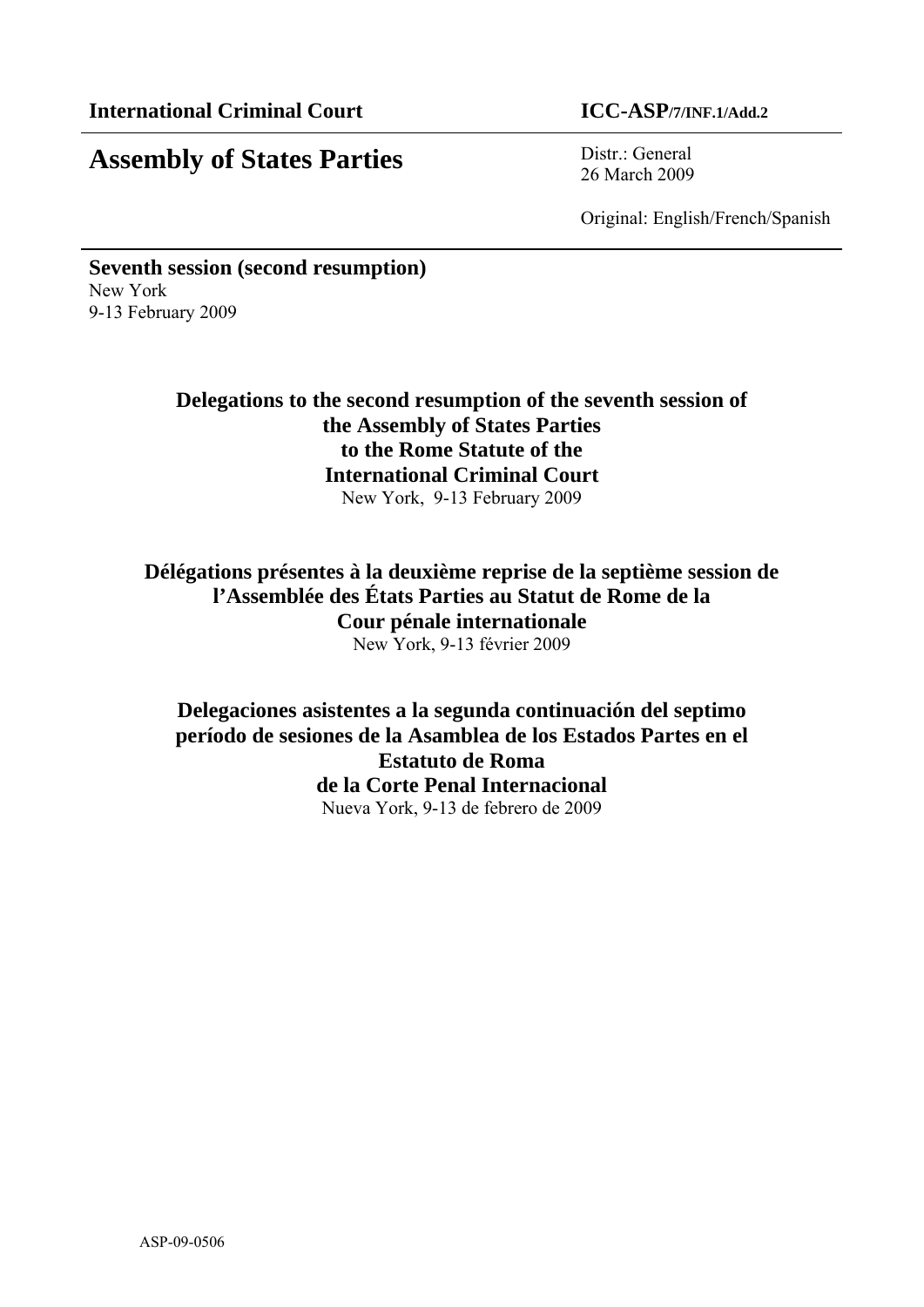# **Contents/ Table des matières/ Índice**

|  |      |                                                                         | Page |
|--|------|-------------------------------------------------------------------------|------|
|  | I.   | States Parties to the Rome Statute of the International Criminal Court/ | 3    |
|  |      | États Parties au Statut de Rome de la Cour pénale internationale/       |      |
|  |      | Estados Partes en el Estatuto de Roma de la Corte Penal Internacional   |      |
|  | II.  | Observer States/                                                        | 37   |
|  |      | États observateurs/                                                     |      |
|  |      | Estados observadores                                                    |      |
|  | III. | States invited to be present during the work of the Assembly/           | 48   |
|  |      | Les États invités à se faire représenter aux travaux de l'Assemblée/    |      |
|  |      | Los Estados invitados a que asistieran a los trabajos de la Asamblea    |      |
|  | IV.  | Entities, intergovernmental organizations and other entities/           | 50   |
|  |      | Entités, organisations intergouvernementales et autres entités/         |      |
|  |      | Entidades, organizaciones intergubernamentales y otras entidades        |      |
|  | V.   | Non-governmental organizations/                                         | 51   |
|  |      | Organisations non gouvernementales/                                     |      |
|  |      | Organizaciones no gubernamentales                                       |      |
|  |      |                                                                         |      |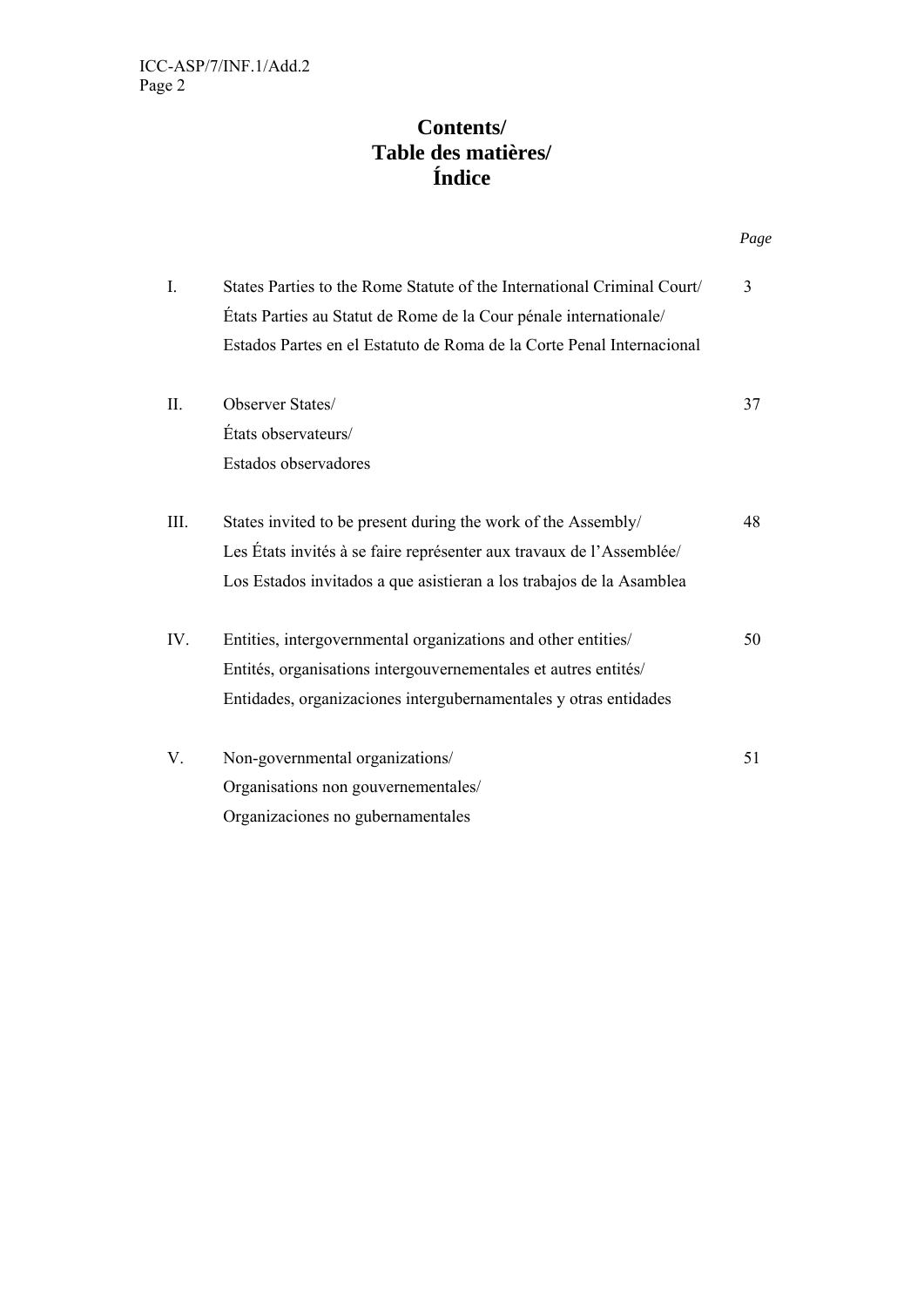**I. States Parties to the Rome Statute of the International Criminal Court/ États Parties au Statut de Rome de la Cour pénale internationale/ Estados Partes en el Estatuto de Roma de la Corte Penal Internacional** 

### **AFGHANISTAN**

#### **ALBANIA**

Representative H.E. Mr. Adrian Neritani *Ambassador, Permanent Representative to the United Nations* 

Alternate Mr. Andris Stastoli *Second Secretary, Permanent Mission to the United Nations* 

#### **ANDORRA**

Représentant S.E. M. Carles Font-Rossell *Ambassadeur, Représentant Permanent auprès des Nations Unies* 

Suppléants M. Andreu Jordi Tomàs *Premier secrétaire, Représentant Permanent Adjoint auprès des Nations Unies* 

M. Eduard Tomàs Salvans *Stagiaire, Mission permanente auprès des Nations Unies* 

### **ANTIGUA AND BARBUDA**

**Representative** H.E. Mr. John W. Ashe *Ambassador, Permanent Representative to the United Nations*

Alternate Ms. Gillian Joseph *First Secretary, Permanent Mission to the United Nations* 

#### **ARGENTINA**

Representante S.E. Sr. Jorge Argüello *Embajador, Representante Permanente ante las Naciones Unidas*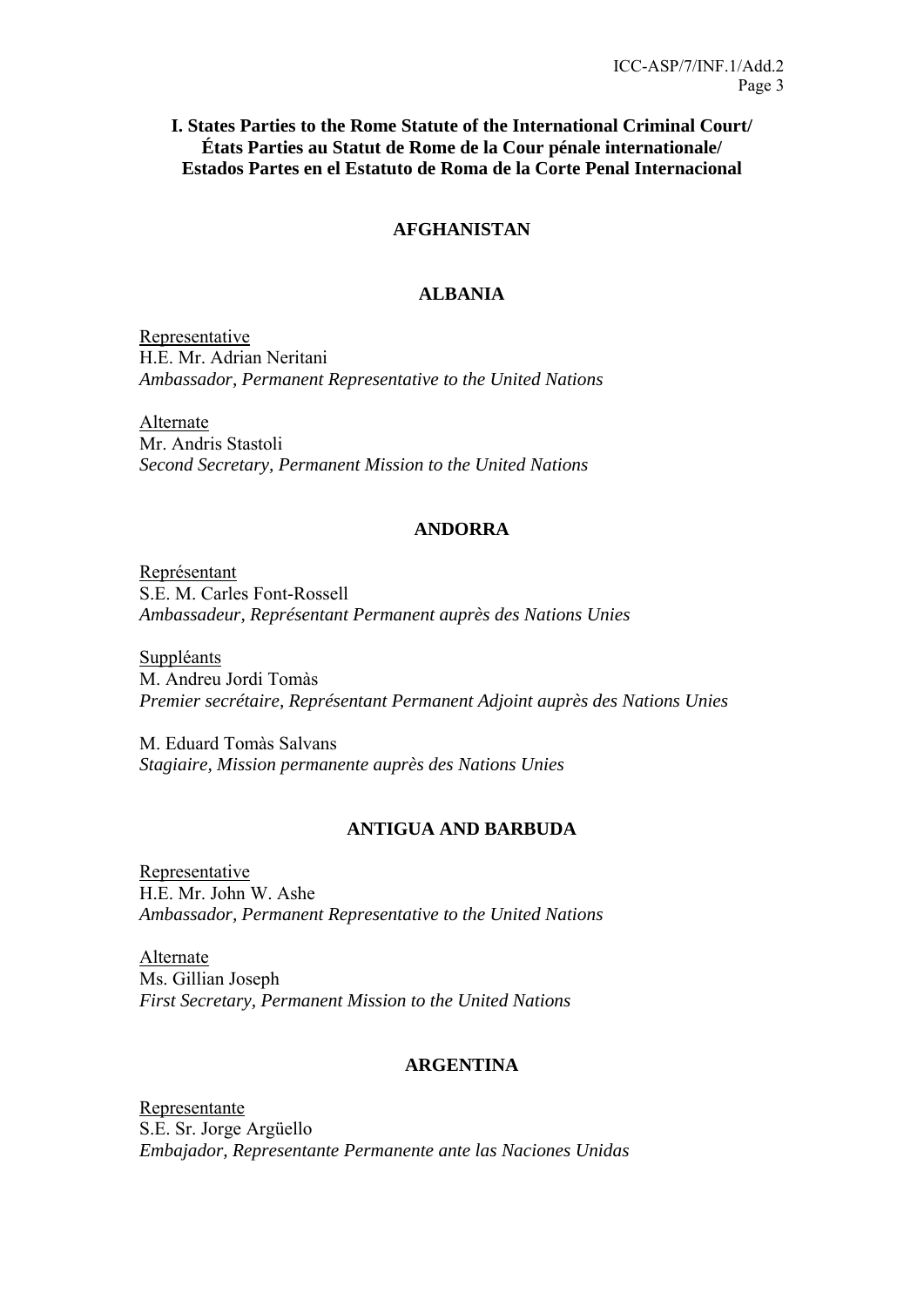Suplente Sr. Diego Limeres *Ministro, Representante Permanente Alterno ante las Naciones Unidas* 

Consejeros Sr. Martin García Moritan *Ministro, Misión Permanente ante las Naciones Unidas* 

Sra. Fernanda Millicay *Consejera, Misión Permanente ante las Naciones Unidas* 

Sra. Claudia Corti *Secretaria, Misión Permanente ante las Naciones Unidas* 

Sr. Martin Mainero *Consejero Jurídico, Ministerio de Relaciones Exteriores* 

### **AUSTRALIA**

Representative Mr. Adam Justin McCarthy *Head, International Legal Branch, Ministry of Foreign affairs* 

Alternate Mr. Andrew John Rose *Counsellor, Permanent Mission to the United Nations* 

Advisers Ms. Frances Elisabeth Anggadi

Ms. Katrina Alison McColl

Mr. Thomas Paul Muggleton *Legal Officer* 

Mr. James Kieran Potter *Government Lawyer* 

Ms. Patricia Margaret Schlüter *Policy Officer* 

### **AUSTRIA**

Representative H.E. Mr. Thomas Mayr-Harting *Ambassador, Permanent Representative to the United Nations*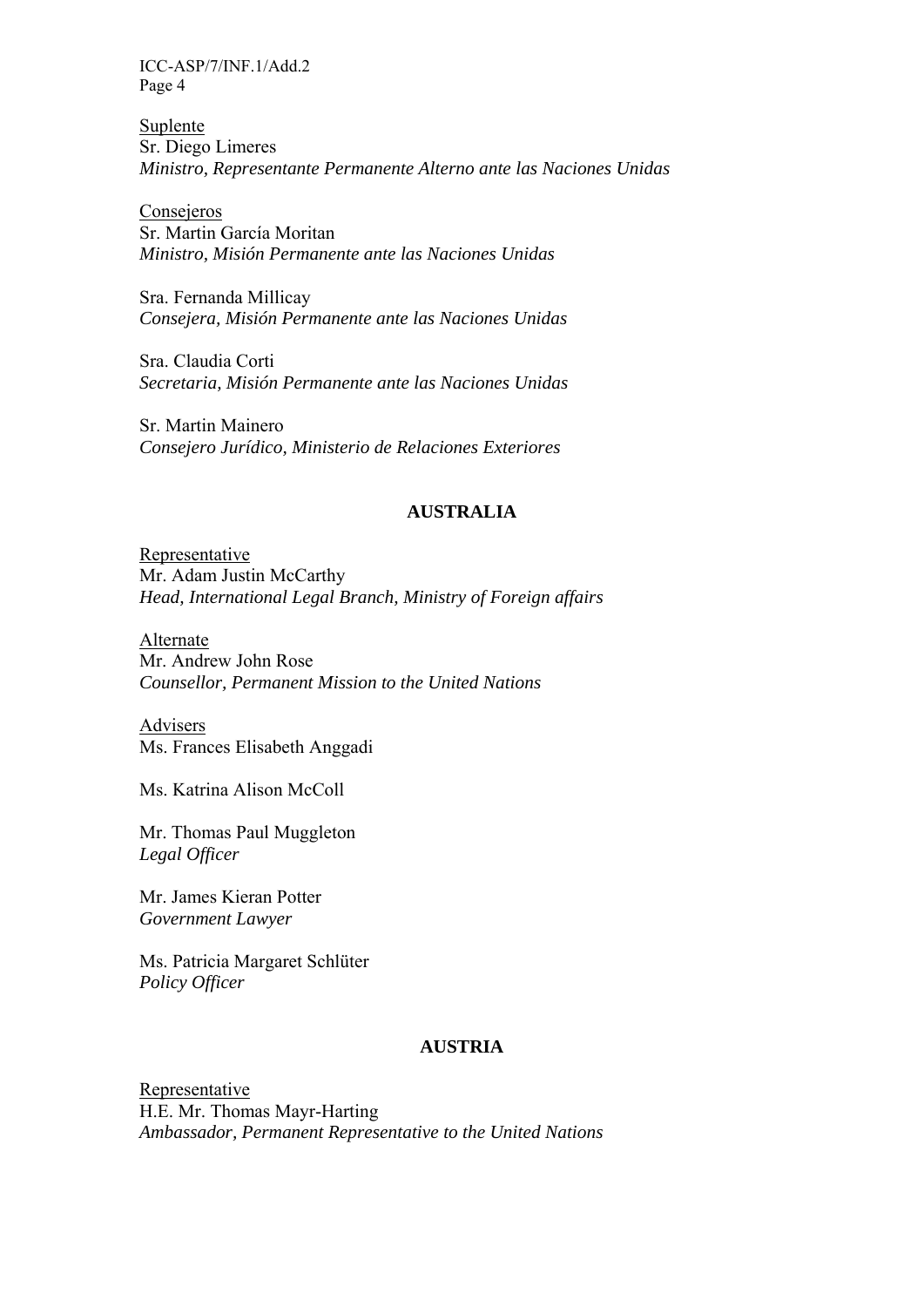Alternates Mr. Thomas Michael Baier *Director, Multilateral International Law Issues, Federal Ministry for European and International Affairs* 

Mr. Christian Ebner *Minister, Deputy Permanent Representative to the United Nations* 

Advisers Mr. Konrad Bühler *Counsellor, Permanent Mission to the United Nations* 

Ms. Gabriele Juen *First Secretary, Permanent Mission to the United Nations* 

Ms. Ulrike Köhler *First Secretary, Permanent Mission to the United Nations* 

Ms. Valerie Kyrle *Second Secretary, Permanent Mission to the United Nations* 

# **BARBADOS**

Representative H.E. Mr. Christopher Hackett *Ambassador, Permanent Representative to the United Nations*

Advisers Mr. Charles Clifton Leacock, Q.C. *Director of Public Prosecutions, Office of the Attorney-General*

Mrs. Gayle Francis-Vaughan *Minister Counsellor, Deputy Permanent Representative to the United Nations* 

Mr. Selwin Hart *First Secretary, Permanent Mission to the United Nations* 

Mr. Mohammed Degia *First Secretary, Permanent Mission to the United Nations* 

# **BELGIUM**

Représentant S.E. M. Jan Grauls *Ambassadeur, Représentant Permanent auprès des Nations Unies*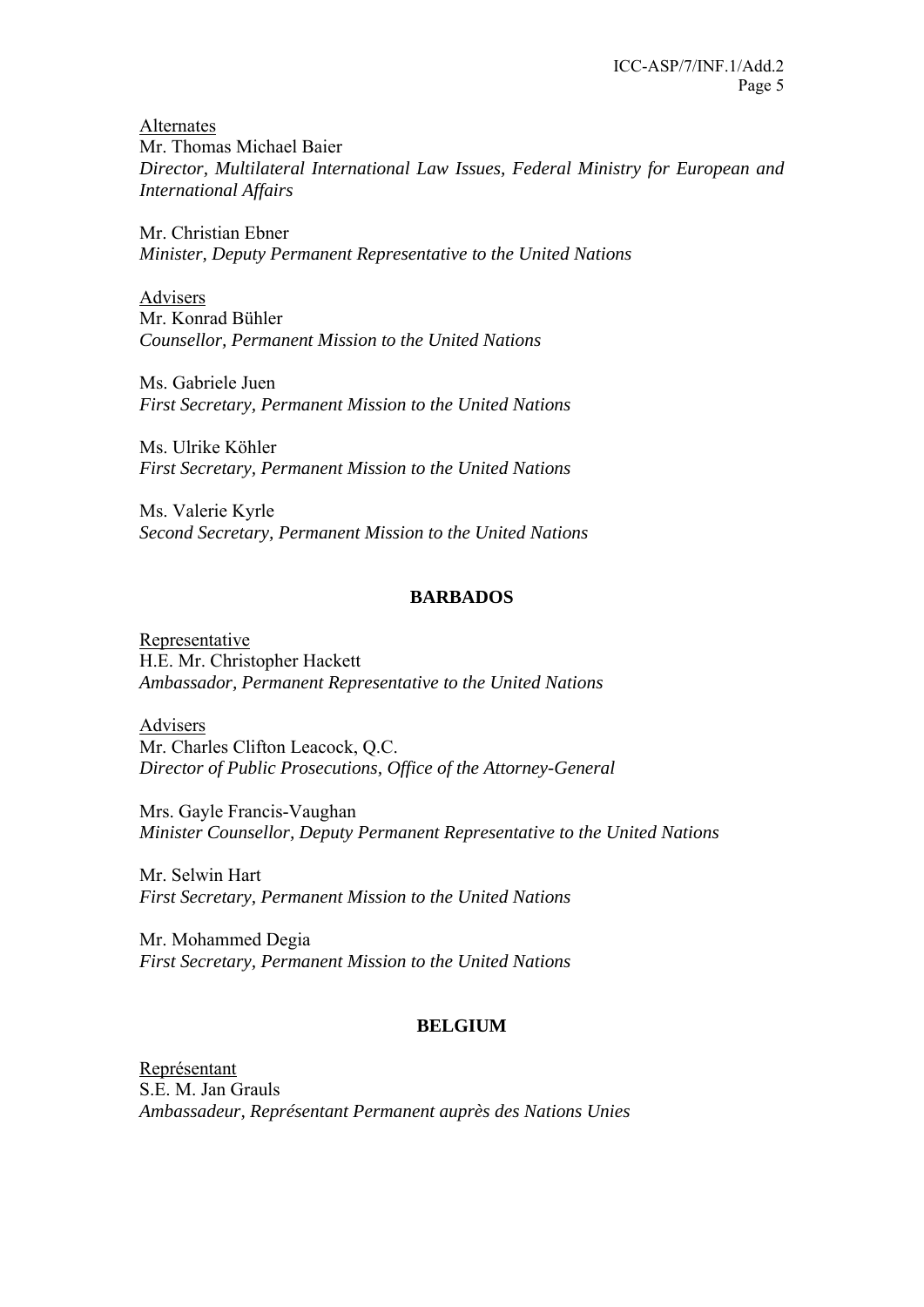Suppléants M. Gérard Dive *Conseiller, Service public fédéral Justice, Coordinateur de la Belgian Task Force* 

M. Pierre Cartuyvels *Premier secrétaire, Mission permanente auprès des Nations Unies* 

Mme Valérie Delcroix *Attachée, Service public fédéral Affaires étrangères, Commerce extérieur et Coopération au Développement* 

#### **BELIZE**

#### **BENIN**

Représentant M. Francis Lokossa *Directeur des Affaires juridiques et des Droits de l'Homme, Ministère des Affaires étrangères, de l'Intégration Africaine, de la Francophonie et des Béninois de l'Extérieur* 

Conseillers M. Jean-Francis Régis Zinsou *Ministre-conseiller, Mission permanente auprès des Nations Unies* 

M. Bertin Babadoudou *Premier conseiller, Mission permanente auprès des Nations Unies* 

### **BOLIVIA**

Representante Sr. Wilfredo Chávez Serrano *Viceministro de Justicia y Derechos Humanos* 

#### **BOSNIA AND HERZEGOVINA**

Representative H.E. Mr. Ivan Barbalić *Ambassador, Permanent Representative to the United Nations* 

Advisers Ms. Mirsada Čolaković *Minister Counsellor, Permanent Mission to the United Nations* 

Mr. Mihajlo Sužnjević *Minister Counsellor, Permanent Mission to the United Nations*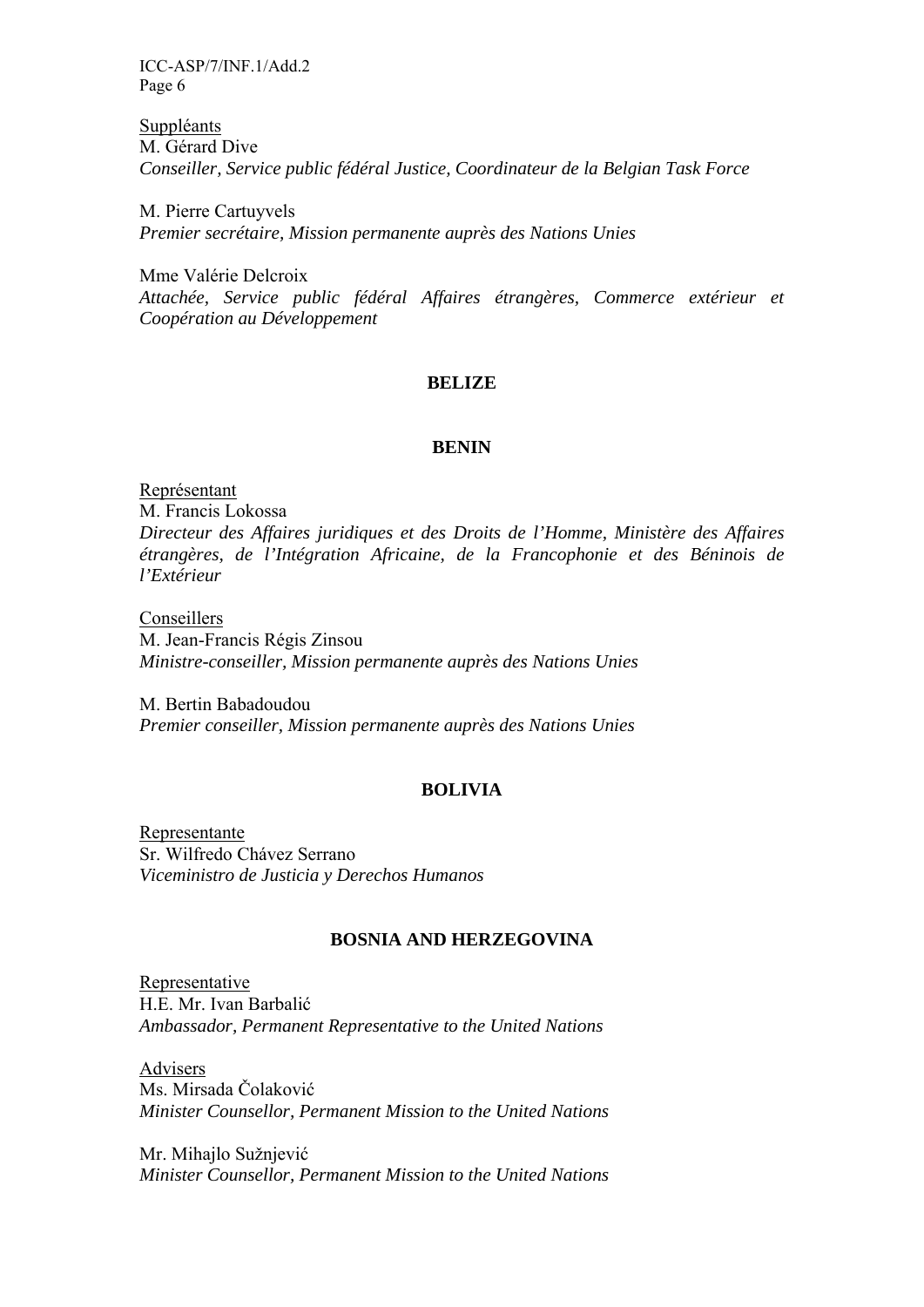Mrs. Ines Sužnjević *First Secretary, Permanent Mission to the United Nations* 

Ms. Šejla Durbuzović *Second Secretary, Permanent Mission to the United Nations* 

# **BOTSWANA**

Representative H.E. Mr. Charles T. Ntwaagae *Ambassador, Permanent Representative to the United Nations* 

Alternate Mr. Patrick B. Gunda *Chief State Counsel, Office of the Minister for Defence, Justice and Security* 

Advisers Ms. Tapiwa S. Mongwa *Minister Counsellor, Deputy Permanent Representative to the United Nations* 

Mr. Phologo J. Gaumakwe *Counsellor, Permanent Mission to the United Nations* 

Mr. Dimpho Tsiane *First Secretary, Permanent Mission to the United Nations* 

# **BRAZIL**

Representative H.E. Mr. Piragibe dos Santos Tarragô *Ambassador, Deputy Permanent Representative to the United Nations* 

Alternate Sr. Paulo Roberto Campos Tarrisse da Fontoura *Minister Counsellor, Permanent Mission to the United Nations* 

Adviser Mr. Marcelo Böhlke *Second Secretary, Permanent Mission to the United Nations* 

# **BULGARIA**

Representative H.E. Mr. Rayko Raytchev *Ambassador, Permanent Representative to the United Nations*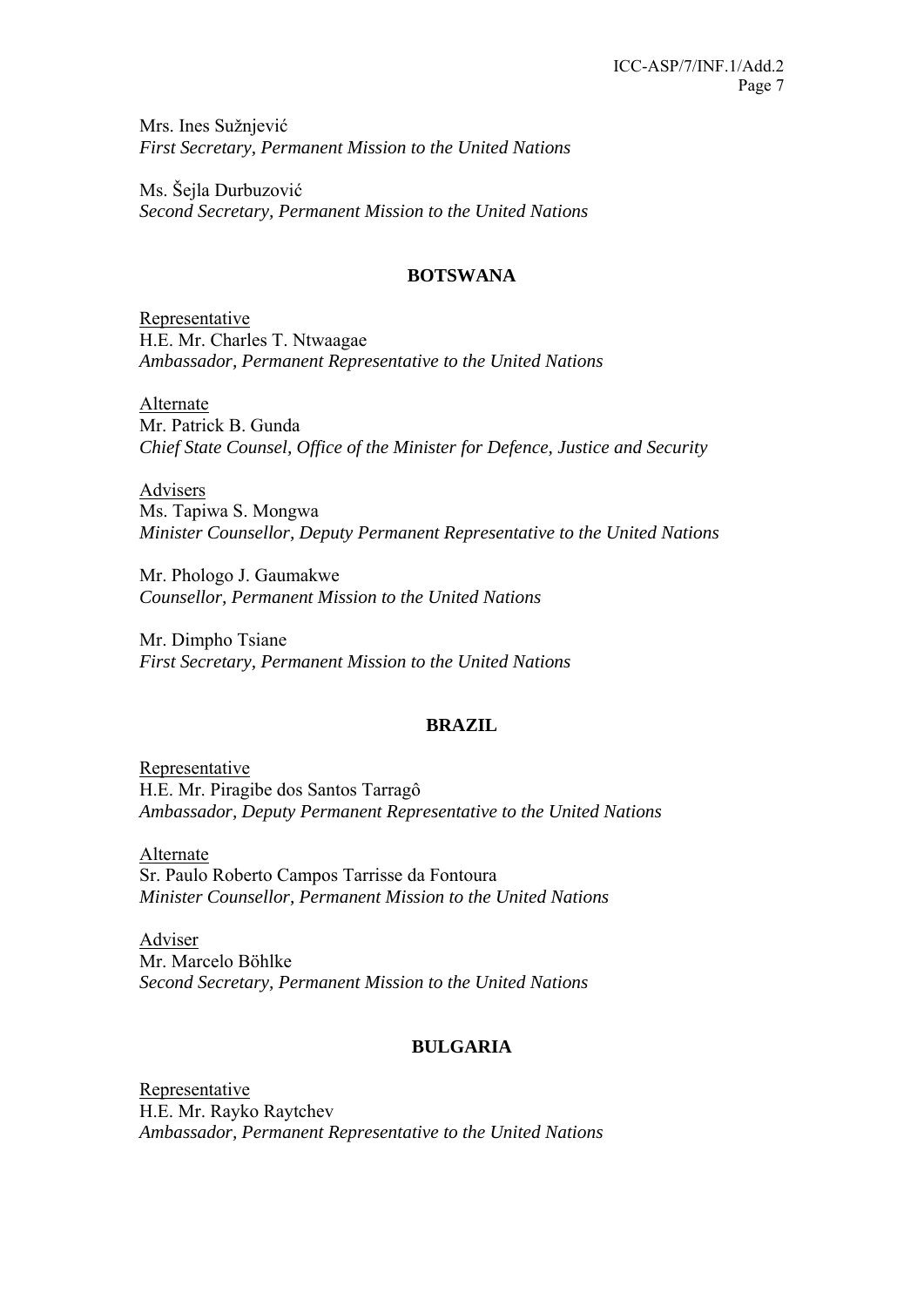Alternates Mr. Branimir Zaimov *Minister, Deputy Permanent Representative to the United Nations* 

Mrs. Emilena Popova *First Secretary, Permanent Mission to the United Nations* 

Mrs. Krassimira Beshkova *Second Secretary, International Law Directorate, Ministry of Foreign Affairs* 

### **BURKINA FASO**

Représentant S.E. M. Michel Kafando *Ambassadeur, Représentant Permanent auprès des Nations Unies* 

Conseillers M. Eric Y. Tiaré *Directeur général des Affaires juridiques et consulaires, Ministère des Affaires étrangères et de la Coopération Régionale* 

M. Ibsen Koné *Deuxième conseiller, Mission permanente auprès des Nations Unies* 

Mme Lucile Bonkoungou *Attachée, Mission permanente auprès des Nations Unies* 

Mme Wendyam Zare/Kaboré *Directrice de la législation et de la documentation, Ministère de la Justice* 

M. Pascal Gouba *Directeur de suivi des accords internationaux, Ministère des Droits humains* 

### **BURUNDI**

#### **CAMBODIA**

Representative H.E. Mr. Kosal Sea *Ambassador, Permanent Representative to the United Nations*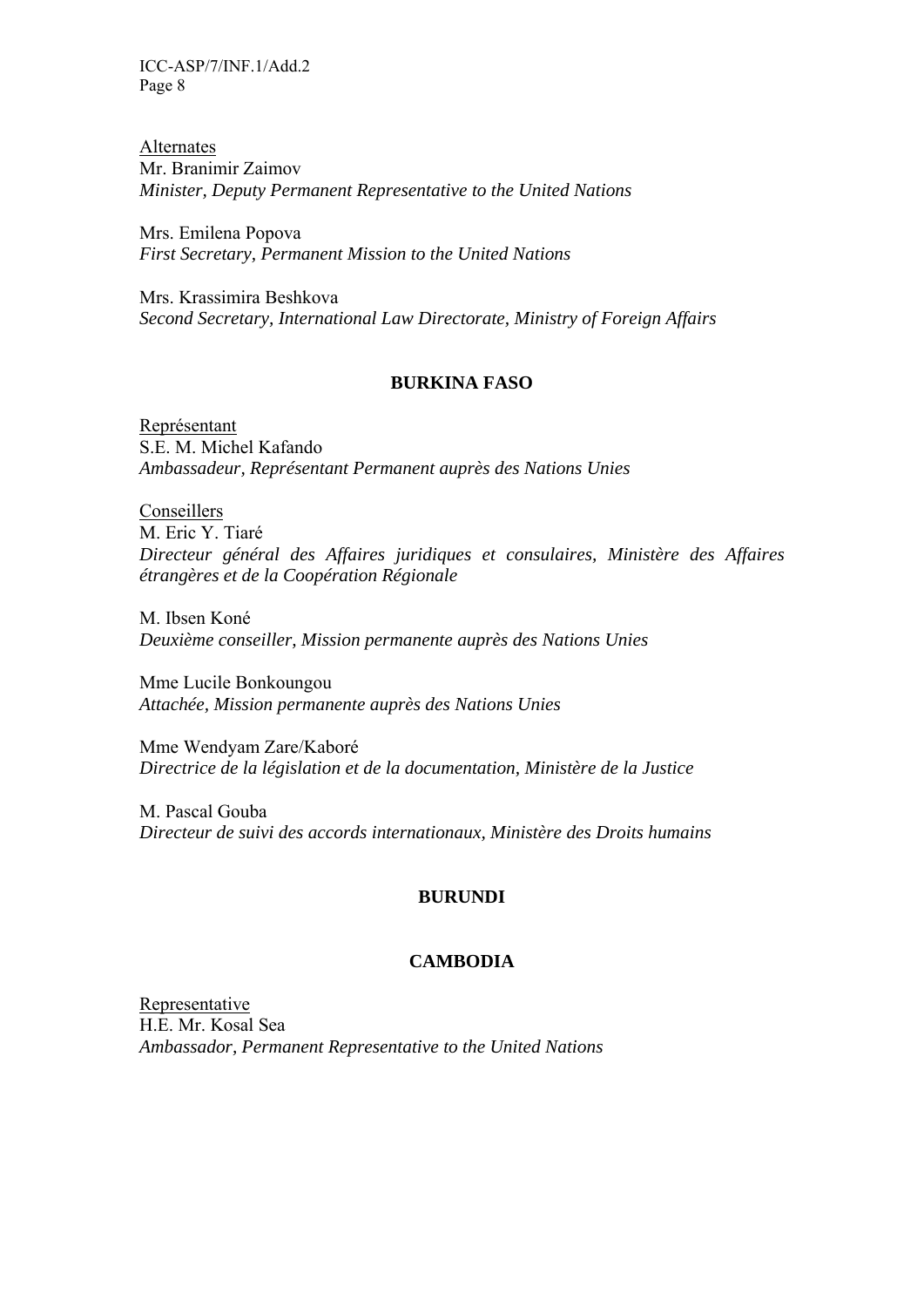#### **CANADA**

Représentant M. Alan Kessel *Jurisconsulte, Ministère des Affaires étrangères et du Commerce international* 

Suppléants Mme Sabine Nölke *Directrice, Division du Droit économique et des Droits de l'homme, Ministère des Affaires étrangères et du Commerce international* 

S.E. M. Jim Wall *Ambassadeur, Ambassade, La Haye* 

Conseillers M. Masud Husain *Conseiller, Ambassade, La Haye* 

M. Keith Morrill *Conseiller, Mission permanente auprès des Nations Unies* 

Mme Elizabeth Williams *Agente juridique, Ministère des Affaires étrangères et du Commerce international* 

Mme Esther Van Nes *Deuxieme secrétaire, Ambassade, La Haye* 

Mme Alison Mitchell *Agente juridique, Ministère des Affaires étrangères et du Commerce international* 

M. Rob Holman *Directeur par interim, Droit international et opérationnel, Forces armées canadiennes* 

#### **CENTRAL AFRICAN REPUBLIC**

#### **CHAD**

Représentant M. Jean-Yves Kangabet-Mbaïtadjimel *Conseiller, Ministère des Relations Extérieures* 

### **COLOMBIA**

Representante S.E. Sra. Claudia Blum de Barberi *Embajadora, Representante Permanente ante las Naciones Unidas*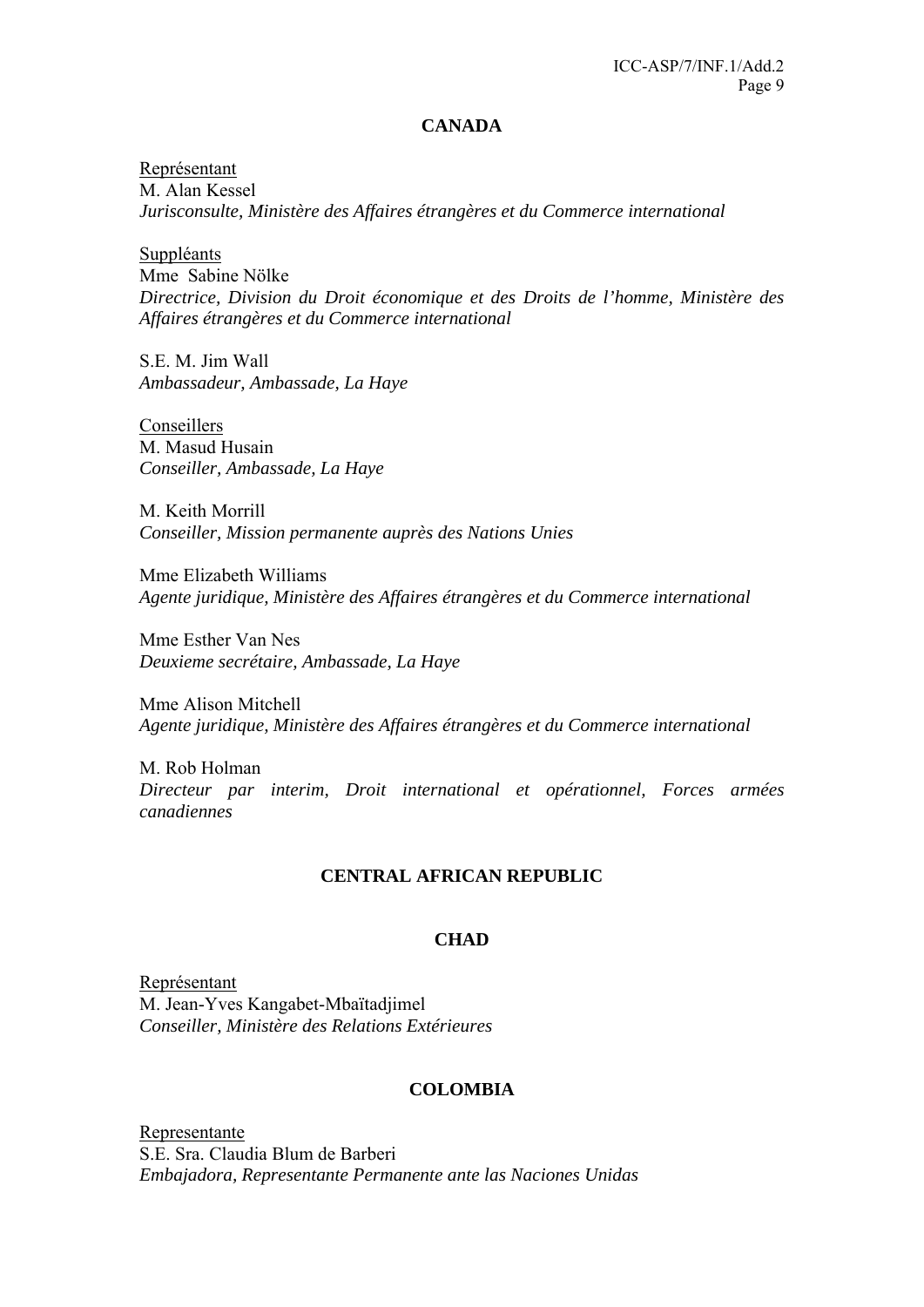Suplente S.E. Sr. Jairo Montoya *Embajador, Representante Permanente Alterno ante las Naciones Unidas* 

Consejeros

Sra. Margarita Rey Anaya *Directora, Derechos humanos y Derecho Internacional humanitario, Ministerio de Relaciones Exteriores* 

Sra. Rosa Zuluaga *Ministra, Misión Permanente ante las Naciones Unidas* 

Sra. Diana Patricia Ávila Rubiano *Asesora por contrato, Dirección de Derechos humanos y Derecho internacional humanitario, Ministerio de Relaciones Exteriores* 

Sra. Solangel Ortíz *Primera Secretaria, Embajada, La Haya* 

Sr. Jorge Torres *Primer Secretario, Misión Permanente ante las Naciones Unidas* 

#### **COMOROS**

Représentants S.E. M. Assoumani Youssouf Mondoha *Ambassadeur, Député à l'Assemblée Nationale*

M. Ibrahim M'houmadi Sidi *Député, Premier vice-président de l'Assemblée Nationale* 

### **CONGO**

Représentant S.E. M. Serge Raymond Balé *Ambassadeur, Représentant Permanent auprès des Nations Unies* 

Suppléants M. Émile Ange Milo Mbou-Mylondo *Premier conseiller, Mission permanente auprès des Nations Unies* 

M. Raphael Dieudonné Maboundou *Premier conseiller, Mission permanente auprès des Nations Unies* 

Mme Chantal Maryse Itoua-Apoyolo *Première conseillère, Mission permanente auprès des Nations Unies*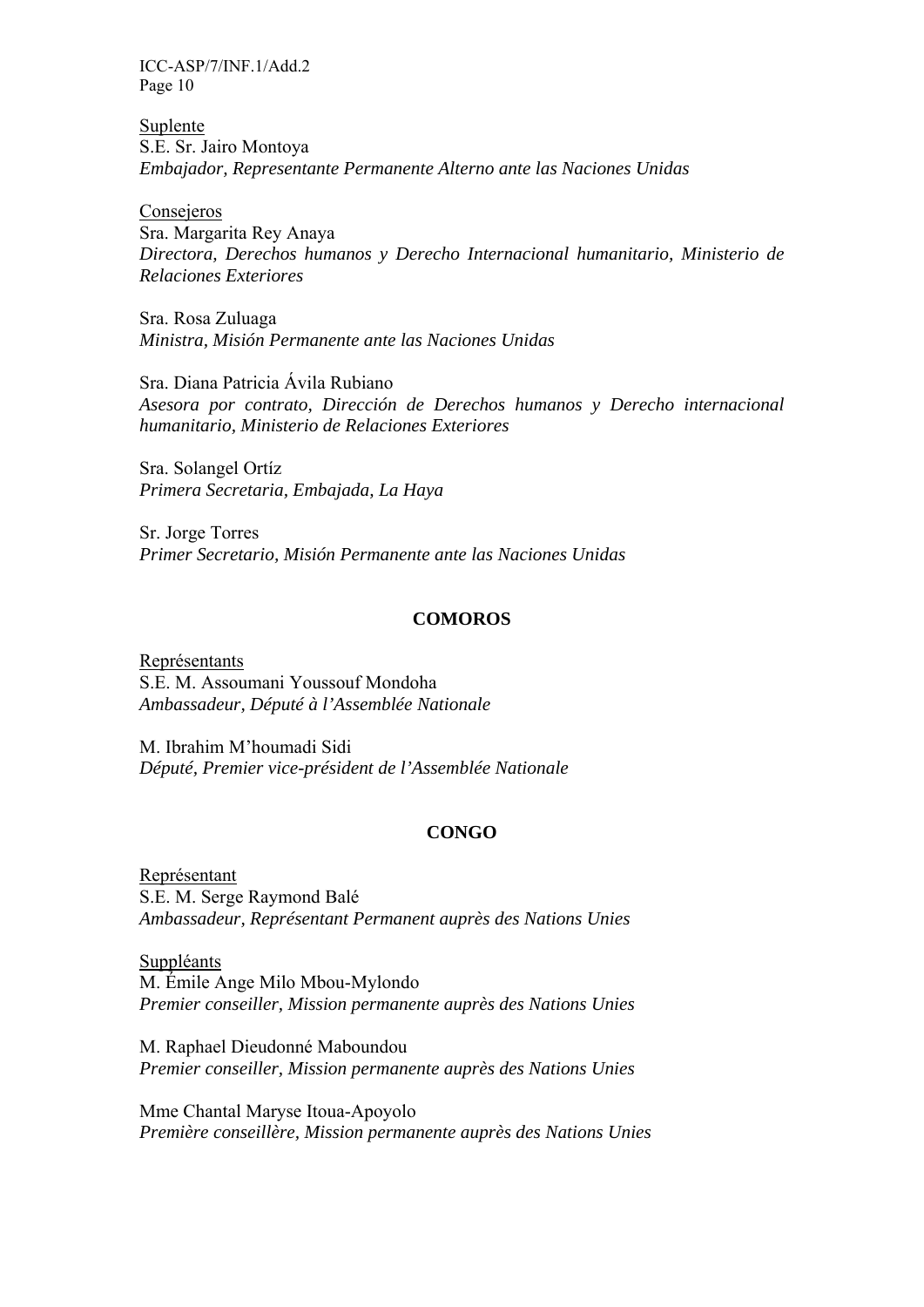#### **COOK ISLANDS**

### **COSTA RICA**

Representante S.E. Sr. Jorge Urbina Ortega *Embajador, Representante Permanente ante las Naciones Unidas* 

Suplente S.E. Sr. Saul Weisleder Weisleder *Embajador, Representante Permanente Alterno ante las Naciones Unidas* 

Consejeros Sr. Christian Guillermet Fernández *Ministro Consejero, Misión Permanente ante las Naciones Unidas* 

Sr. Jorge Ballestero Quesada *Ministro Consejero, Misión Permanente ante las Naciones Unidas* 

Sra. Marcela Calderón Garbanzo *Ministra Consejera, Misión Permanente ante las Naciones Unidas* 

Sra. Alejandra Solano Cabalceta *Ministra Consejera, Misión Permanente ante las Naciones Unidas* 

#### **CROATIA**

Representative H.E. Mr. Neven Jurica *Ambassador, Permanent Representative to the United Nations* 

Alternates Ms. Mirta Mandić *Minister Counsellor, Ministry of Foreign Affairs and European Integration* 

Ms. Irena Čačić *Counsellor, Permanent Mission to the United Nations* 

Mr. Toma Galli *First Secretary, Permanent Mission to the United Nations* 

Adviser Ms. Jana Špero *Legal Officer, Department for co-operation with the International Criminal Court, Ministry of Justice*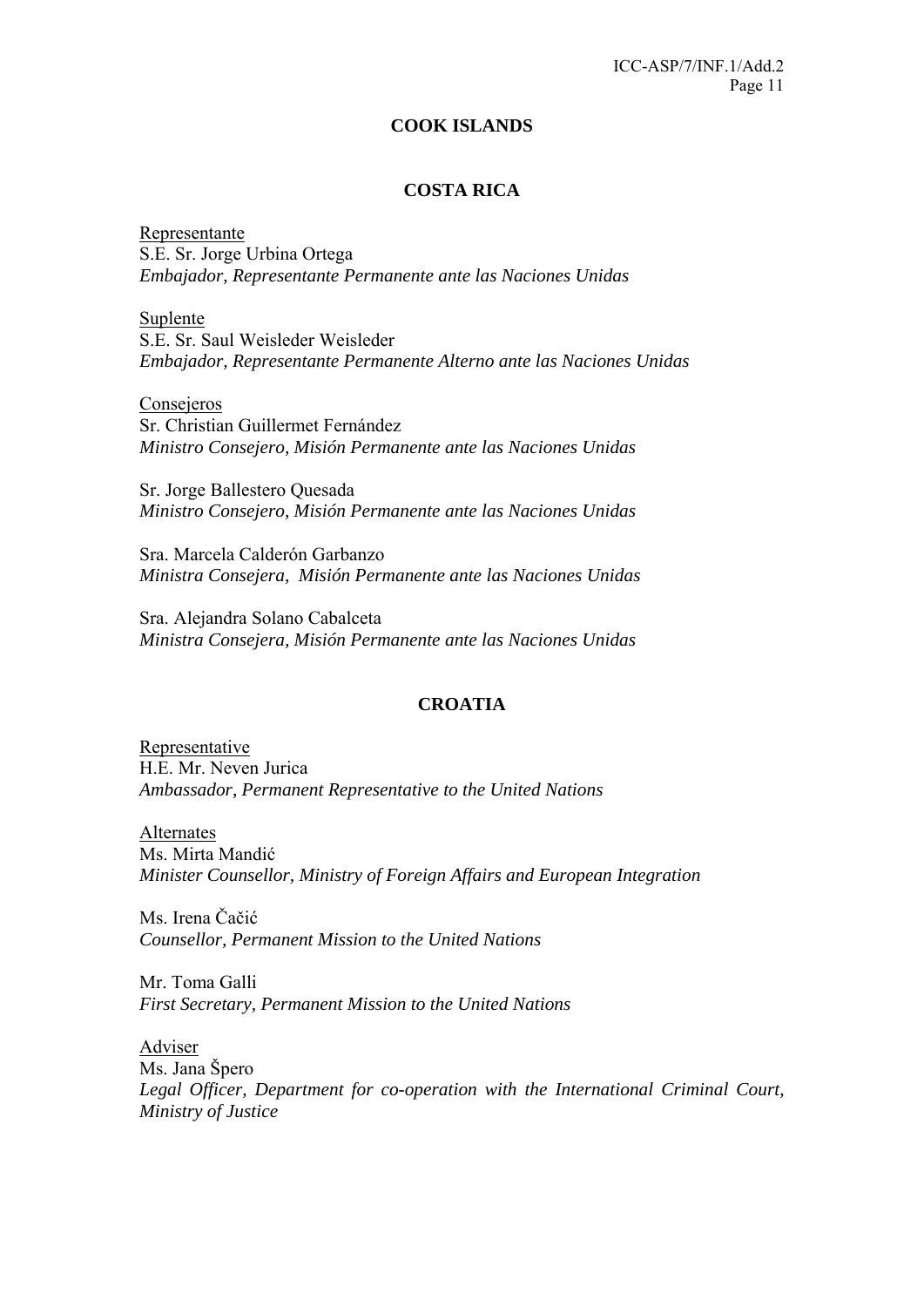#### **CYPRUS**

Representative H.E. Mr. Minas A. Hadjimichael *Ambassador, Permanent Representative to the United Nations* 

Alternate Ms. Polly Ioannou *Second Secretary, Permanent Mission to the United Nations* 

#### **DEMOCRATIC REPUBLIC OF THE CONGO**

#### **DENMARK**

Representative H.E. Ms. Kirsten Malling Biering *Ambassador, Embassy, The Hague* 

Alternates Mr. David M. Kendal *Special Adviser, Ministry of Foreign Affairs* 

Mr. Christian Nygard Nissen *Academic Adviser, Embassy, The Hague* 

Ms. Eva Raabymagle *Counsellor, Permanent Mission to the United Nations* 

Mr. Erik Høeg *First Secretary, Permanent Mission to the United Nations* 

Adviser Mr. Martin Mennecke *National Expert, Defence Academy* 

#### **DJIBOUTI**

Représentant S.E. M. Roble Olhaye *Ambassadeur, Représentant Permanent auprès des Nations Unies* 

Conseillers Mlle Kadra Ahmed Hassan *Première secrétaire, Mission permanente auprès des Nations Unies* 

Mme Saada Daher Hassan *Deuxième secrétaire, Mission permanente auprès des Nations Unies*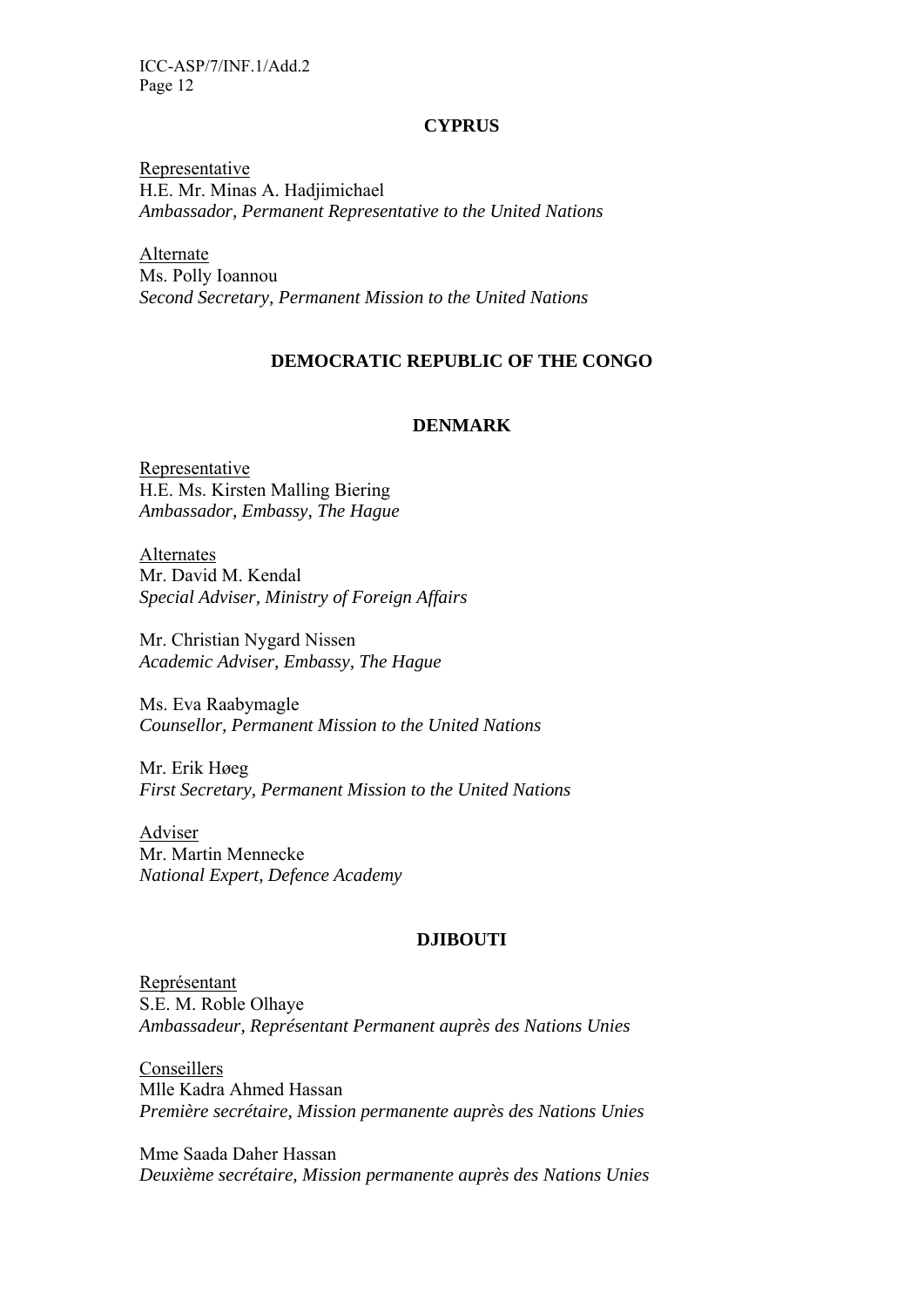M. Adou Mohamed Ali *Deuxième secrétaire, Mission permanente auprès des Nations Unies* 

M. Moussa Djama Ali *Troisième secrétaire, Mission permanente auprès des Nations Unies* 

### **DOMINICA**

Representative H.E. Mr. Crispin S. Grégoire *Ambassador, Permanent Representative to the United Nations* 

### **DOMINICAN REPUBLIC**

Representante S.E. Sr. Enriquillo A. Del Rosario Ceballos *Embajador Alterno, Encargado de Negocios a.i., Misión Permanente ante las Naciones Unidas* 

Suplente S.E. Sr. Francisco Caraballo *Embajador, Misión Permanente ante las Naciones Unidas* 

**Consejeros** Sr. Francisco Tovar Morillo *Ministro Consejero, Encargado de Elecciones, Misión Permanente ante las Naciones Unidas* 

Sra. María de Jesús Díaz *Ministra Consejera, Encargada de la Plenaria y Subencargada de Elecciones, Misión Permanente ante las Naciones Unidas* 

Sr. Wilmon Francis Martinez *Primer Secretario, Misión Permanente ante las Naciones Unidas* 

# **ECUADOR**

Representante S.E. Sra. María Fernanda Espinosa *Embajadora, Representante Permanente ante las Naciones Unidas* 

Consejeros S.E. Sr. Diego Morejón Pazmiño *Embajador, Representante Permanente Alterno ante las Naciones Unidas* 

Sra. Jenny Lalama Fernández *Consejera, Misión Permanente ante las Naciones Unidas*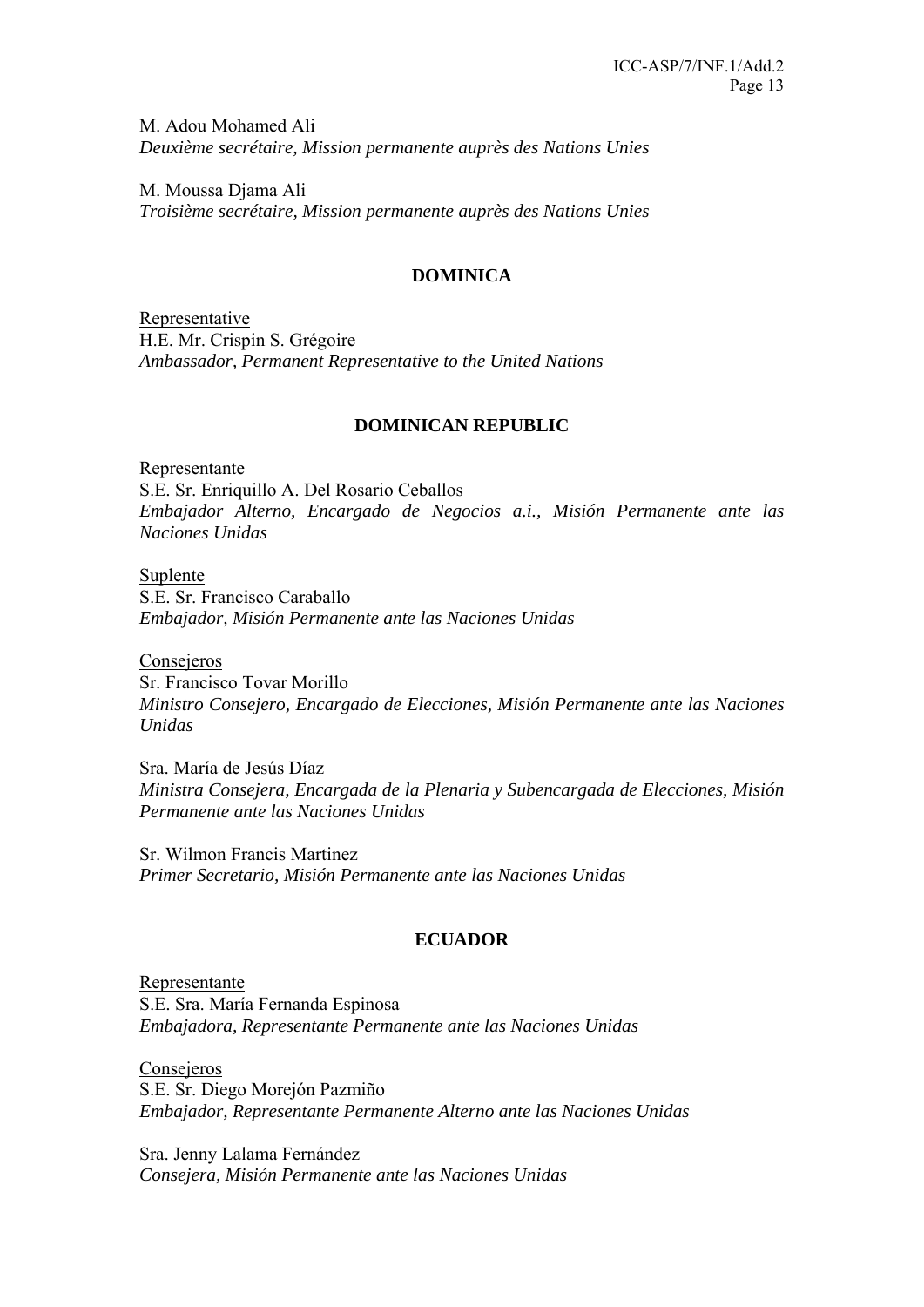Sra. Verónica Gómez *Segunda Secretaria, Ministerio de Relaciones Exteriores, Comercio e Integración* 

Sr. Walter Schuldt *Tercer Secretario, Misión Permanente ante las Naciones Unidas* 

### **ESTONIA**

Representative H.E. Mrs. Tiina Intelmann *Ambassador, Permanent Representative to the United Nations* 

Adviser Ms. Minna-Liina Lind *Third Secretary, Permanent Mission to the United Nations* 

#### **FIJI**

Representative H.E. Mr. Berenado Vunibobo *Ambassador, Permanent Representative to the United Nations* 

Advisers Mr. Mason Smith *Counsellor, Deputy Permanent Representative to the United Nations* 

Mr. Murray Isimeli *First Secretary, Permanent Mission to the United Nations* 

Mr. Esala Nayasi *Second Secretary, Permanent Mission to the United Nations* 

### **FINLAND**

Representative H.E. Ms. Kirsti Lintonen *Ambassador, Permanent Representative to the United Nations* 

Alternates Ms. Marja Lehto *Director, Ministry of Foreign Affairs* 

Ms. Sari Mäkelä *Legal Counsellor, Ministry of Foreign Affairs* 

Mr. Arto Haapea *First Secretary, Permanent Mission to the United Nations*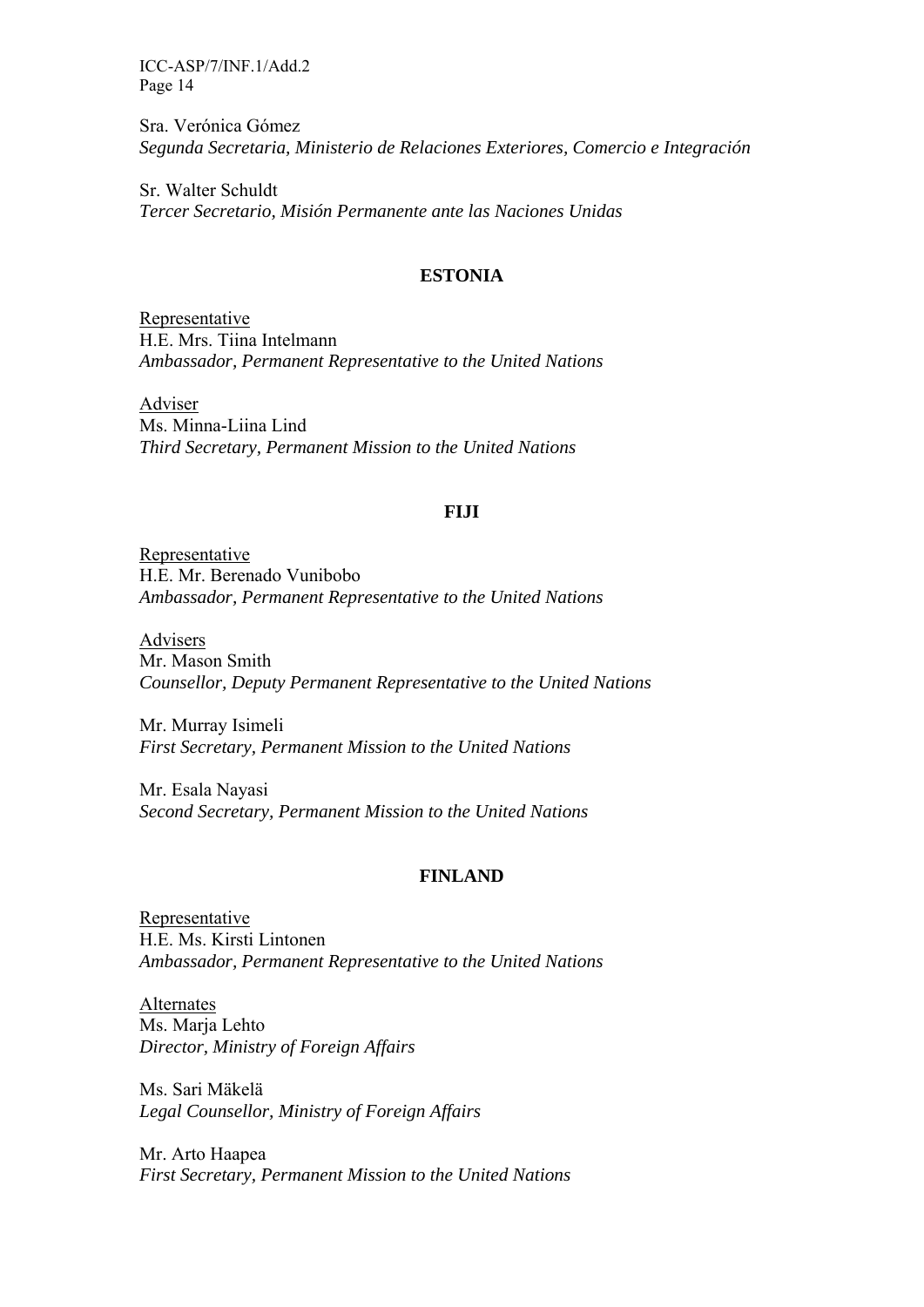Adviser Ms. Sole Abrahamsen *Adviser and Election Officer, Permanent Mission to the United Nations* 

# **FRANCE**

Représentant S.E. M. Jean-Maurice Ripert *Ambassadeur, Représentant Permanent auprès des Nations Unies* 

Suppléant M. Hubert Renié *Conseiller juridique, Mission permanente auprès des Nations Unies* 

Conseillers M. Christian Bernier *Chargé de mission auprès du Directeur des Nations Unies et des Organisations internationales, Ministère des Affaires étrangères et européennes* 

Mme Patrizianna Sparacino-Thiellay *Chargée de mission auprès du Directeur des Affaires juridiques, Ministère des Affaires étrangères et européennes*

M. Phillipe Sutter *Premier secrétaire, Mission permanente auprès des Nations Unies* 

M. Fabrice Leggeri *Sous-directeur du droit international et du droit européen, Ministère de la Défense* 

M. Francis Stoliaroff-Pépin *Magistrat, Direction des Affaires criminelles et des grâces, Ministère de la Justice* 

# **GABON**

# **GAMBIA**

# **GEORGIA**

### **GERMANY**

Representative Ms. Susanne Marianne Wasum-Rainer *Deputy Legal Adviser and Deputy Director-General, Legal Affairs, Ministry of Foreign Affairs*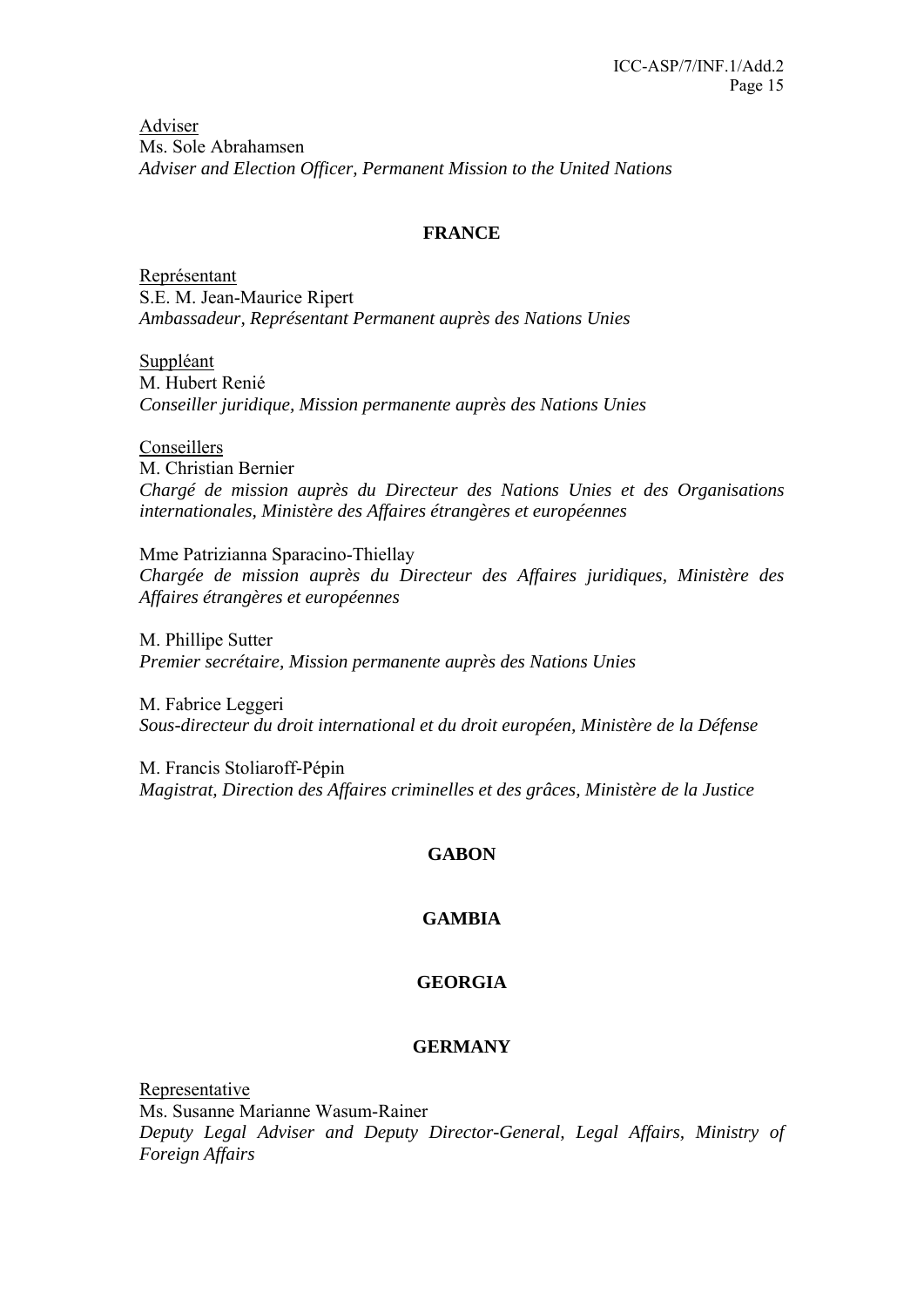Alternates Mr. Christophe Retzlaff *Counsellor, Permanent Mission to the United Nations* 

Mr. Eberhard Desch *Head, Public International Law Division, Ministry of Justice* 

Mr. Thomas Friedrich Schneider *Head, International Criminal Court Section, Ministry of Foreign Affairs* 

Advisers Ms. Claudia Graeter-Nejad *Third Secretary, Permanent Mission to the United Nations* 

Mr. Claude Kress *Law Professor, University of Cologne* 

#### **GHANA**

Representative H.E. Mr. Leslie Kojo Christian *Ambassador, Permanent Representative to the United Nations* 

Adviser Mr. Ebenezer Appreku *Minister Counsellor, Permanent Mission to the United Nations* 

#### **GREECE**

Representative H.E. Mr. John Mourikis *Ambassador, Permanent Representative to the United Nations* 

Alternates H.E. Mr. Dimitri Alexandrakis *Ambassador, Deputy Permanent Representative to the United Nations* 

Ms. Phani Daskalopoulou-Livada Legal Adviser, Head of Section of Public International Law, Legal Department, *Ministry of Foreign Affairs* 

Mr. Aristides Androulakis *Counsellor, Permanent Mission to the United Nations* 

Ms. Martha Papadopoulou *Deputy Legal Adviser, Legal Department, Ministry of Foreign Affairs*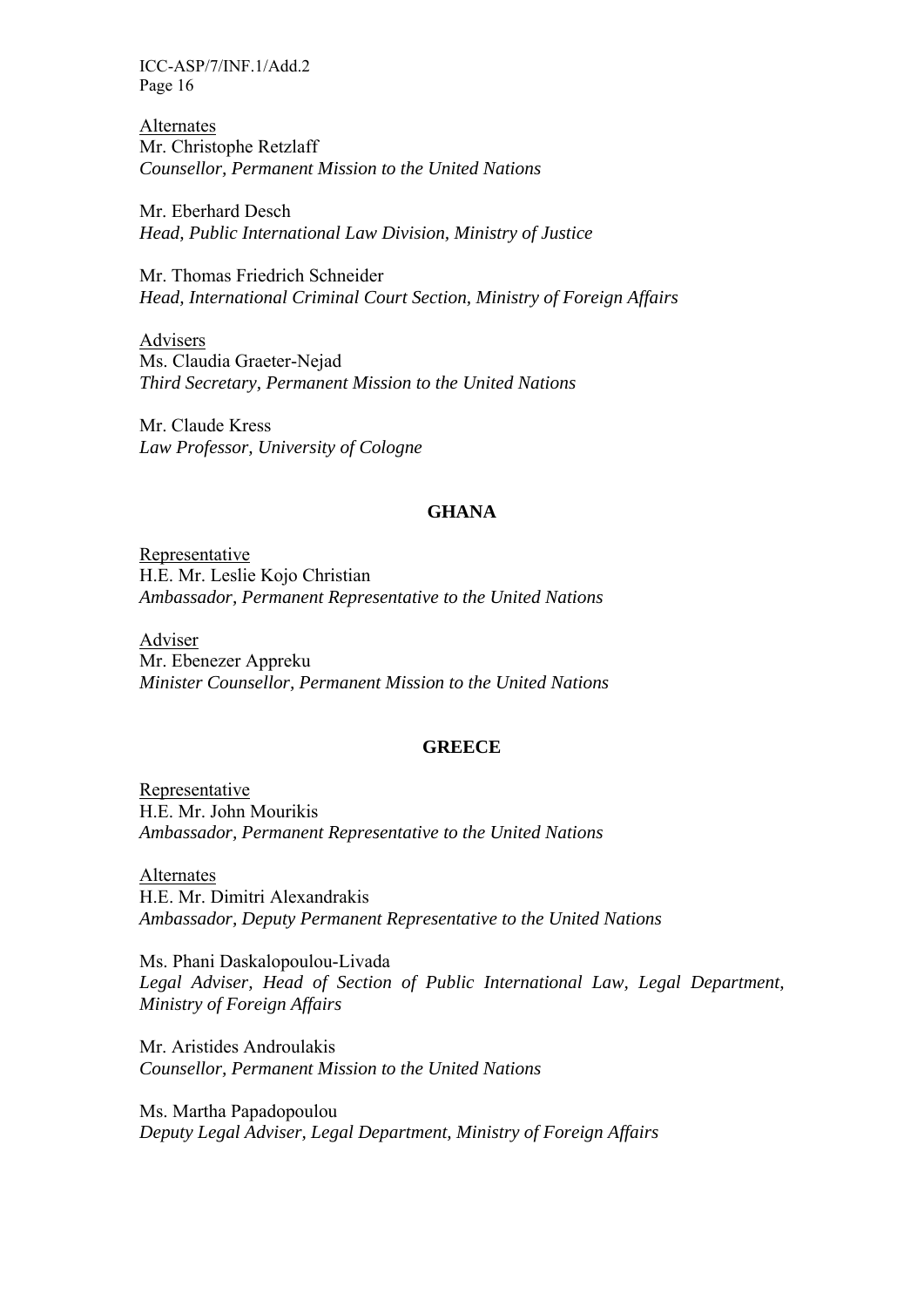Mr. Symeon Tegos *Second Secretary, Permanent Mission to the United Nations* 

# **GUINEA**

Représentant S.E. M. Alpha Ibrahima Sow *Ambassadeur, Représentant Permanent auprès des Nations Unies* 

**Conseiller** M. Cyrille Condé *Conseiller, Mission permanente auprès des Nations Unies* 

### **GUYANA**

Representative Mr. George Talbot *Chargé d'Affaires a.i., Permanent Mission to the United Nations* 

Adviser Ms. Donnette Critchlow *Second Secretary, Permanent Mission to the United Nations* 

### **HONDURAS**

### **HUNGARY**

Representative H.E. Mr. Gábor Bródi *Ambassador, Permanent Representative to the United Nations* 

Advisers Mr. István Gerelyes *Deputy Head of Department, Ministry of Foreign Affairs* 

Mr. Tamás Csaba *Third Secretary, Permanent Mission to the United Nations* 

### **ICELAND**

**Representatives** Mr. Emil Breki Hreggvidsson *Counsellor, Deputy Permanent Representative to the United Nations*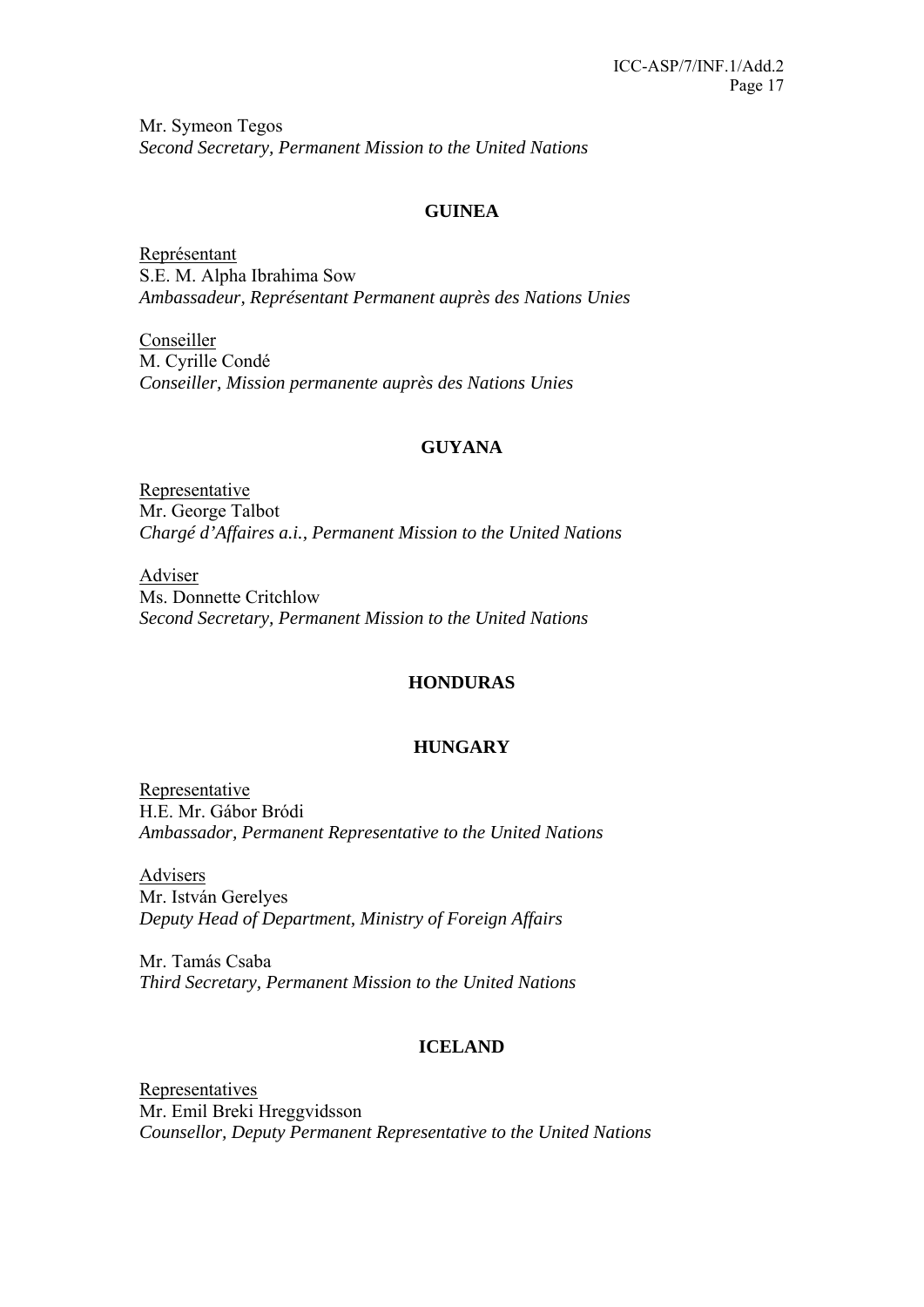Ms. Maria Mjoll Jonsdottir *Second Secretary, Permanent Mission to the United Nations* 

#### **IRELAND**

Representative H.E. Mr. John Paul Kavanagh *Ambassador, Permanent Representative to the United Nations* 

Alternates Mr. Jim Kelly *Counsellor, Deputy Permanent Representative to the United Nations* 

Mr. Kevin Dowling *Counsellor, Permanent Mission to the United Nations* 

Mr. Orla McBreen *First Secretary, Permanent Mission to the United Nations* 

Mr. Brian Cahalane *First Secretary, Permanent Mission to the United Nations* 

Mr. Trevor Redmond *Assistant Legal Adviser* 

Ms. Nicole Mannion *Third Secretary, Permanent Mission to the United Nations* 

### **ITALY**

Representative H.E. Mr. Giulio Terzi Di Sant'Agata *Ambassador, Permanent Representative to the United Nations* 

Alternate H.E. Mr. Gian Lorenzo Cornado *Ambassador, Deputy Permanent Representative to the United Nations* 

Advisers Mr. Giovanni Pugliese *First Counsellor, Permanent Mission to the United Nations* 

Mr. Giuseppe Nesi *Legal Adviser, Permanent Mission to the United Nations* 

Mr. Stefano Mogini *Judge*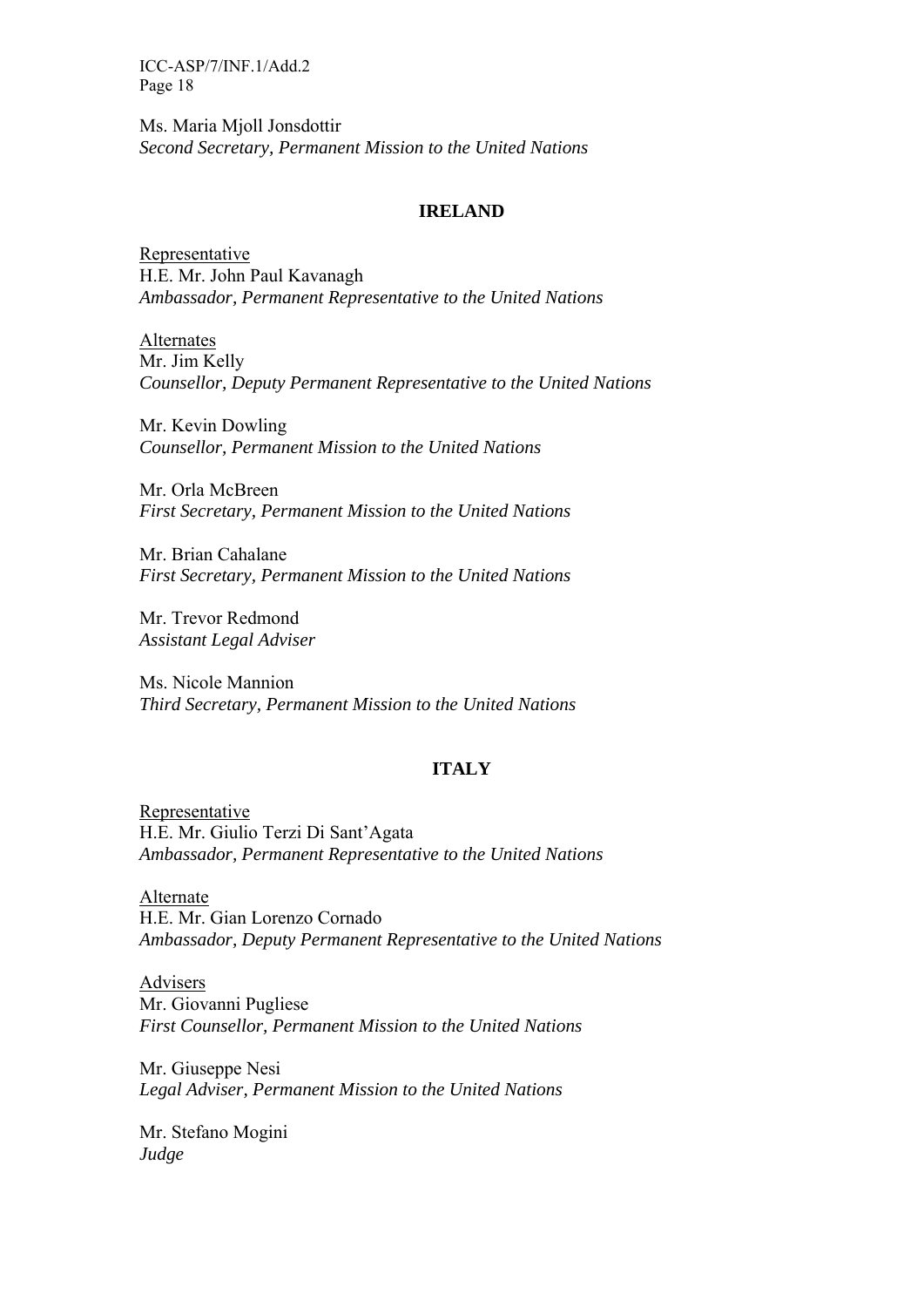Mr. Roberto Bellelli *Legal Adviser, Embassy, The Hague* 

Ms. Daniela Cardamone *Judge* 

Mr. Salvatore Zappala' *Legal Adviser* 

### **JAPAN**

Representative H.E. Mr. Yukio Takasu *Ambassador, Permanent Representative to the United Nations* 

Alternates Mr. Tomohiro Mikanagi *Counsellor, Permanent Mission to the United Nations* 

Mr. Hideomi Tambo *Official, International Affairs Bureau, Ministry of Foreign Affairs* 

Advisers Ms. Keiko Ko *Professor, Department of Social Science, Mie University* 

Mr. Naobumi Yokota *Adviser, Permanent Mission to the United Nations* 

# **JORDAN**

Representative H.R.H. Prince Zeid Ra'ad Zeid Al-Hussein *Ambassador, Embassy, Washington D.C.* 

Advisers H.E. Mr. Mohammed Al-Allaf *Ambassador, Permanent Representative to the United Nations* 

Mr. Basheer F. Zoubi *Minister, Deputy Permanent Representative to the United Nations* 

Mr. Mahmoud Hmoud *Director, Legal Department, Ministry of Foreign Affairs* 

Mr. Bihab Omaish *First Secretary, Permanent Mission to the United Nations*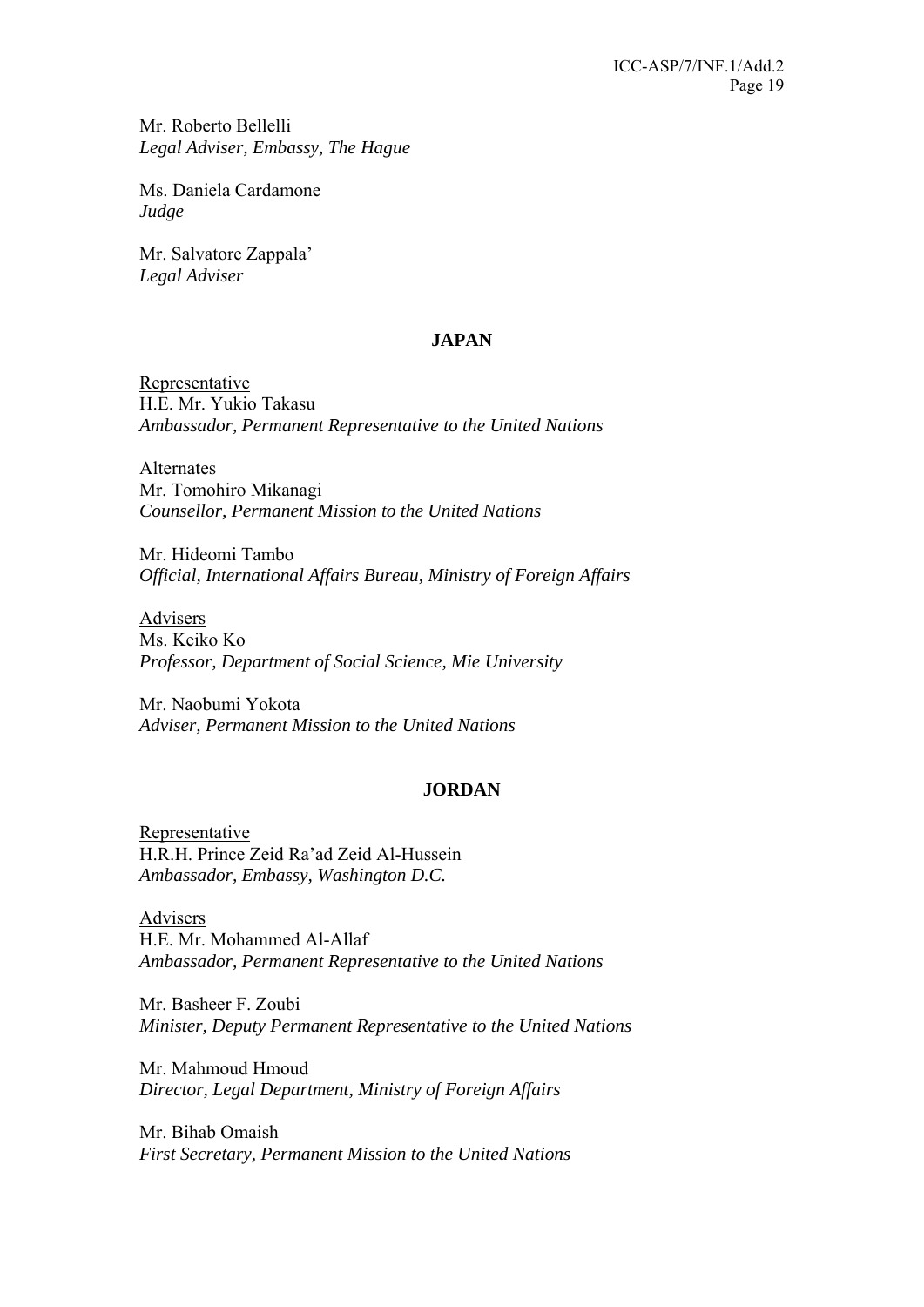Mr. Akram Harahsheh *Third Secretary, Embassy, The Hague* 

#### **KENYA**

Representative H.E. Mr. Zachary Muburi-Muita *Ambassador, Permanent Representative to the United Nations Vice-President of the Assembly of States Parties* 

Alternates Mrs. Grace W. Cerere *Second Counsellor, Permanent Mission to the United Nations* 

Mrs. Stella K. Orina *First Secretary, Permanent Mission to the United Nations* 

Adviser Ms. Jacqueline Moseti *Third Secretary, Permanent Mission to the United Nations* 

### **LATVIA**

Representatives H.E. Mr. Normans Penke *Ambassador, Permanent Representative to the United Nations* 

Ms. Kristine Malinovska *Counsellor, Permanent Mission to the United Nations* 

Mr. Zigmars Zilgalvis *Third Secretary, Permanent Mission to the United Nations* 

### **LESOTHO**

Representative H.E. Mr. Lebohang Fine Maema *Ambassador, Permanent Representative to the United Nations* 

Adviser Mr. Kautu Moeletsi *Counsellor, Legal Affairs, Permanent Mission to the United Nations* 

### **LIBERIA**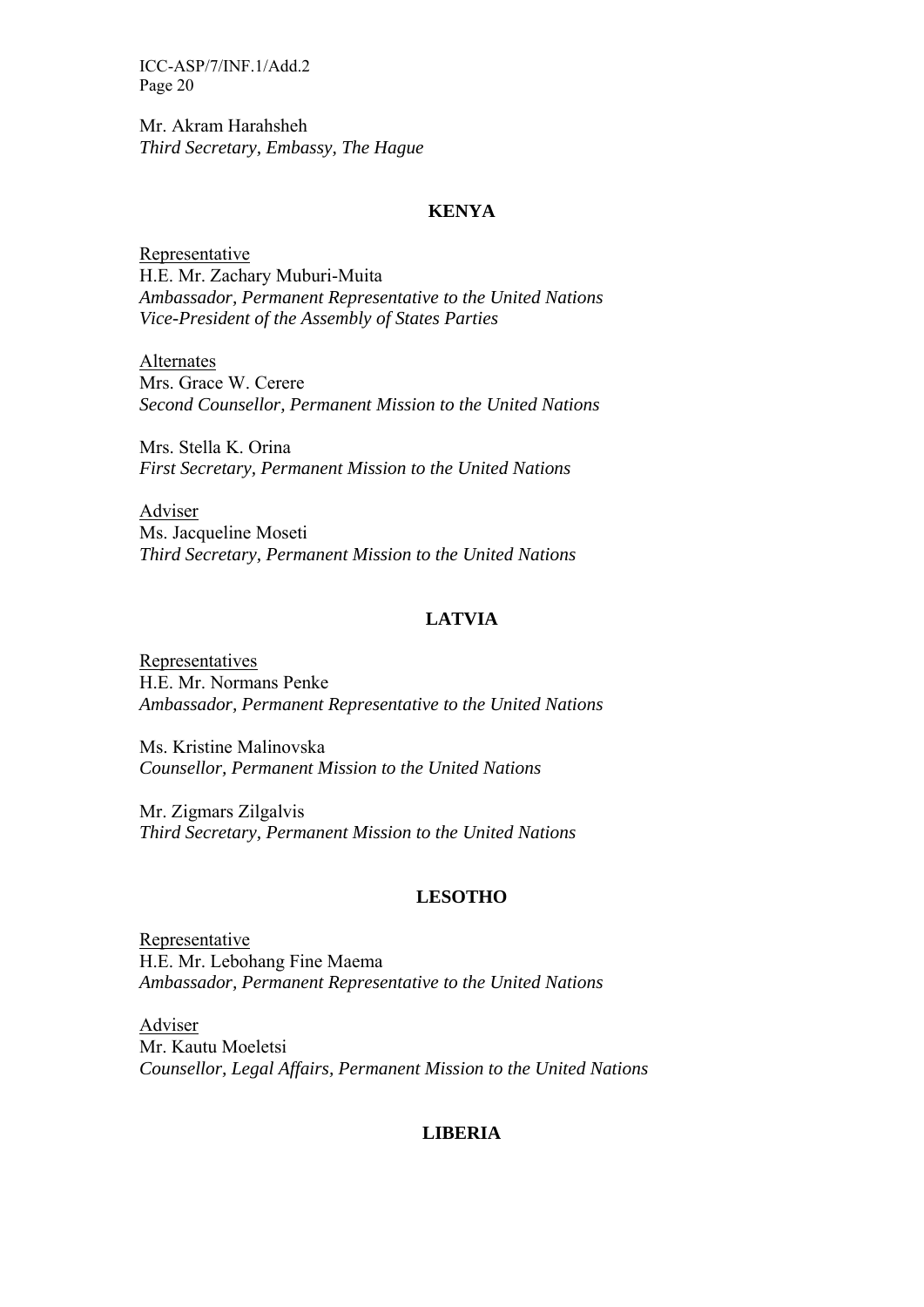#### **LIECHTENSTEIN**

Representative H.E. Mr. Christian Wenaweser *Ambassador, Permanent Representative to the United Nations President of the Assembly of States Parties* 

Alternate Mr. Stefan Barriga *Counsellor/Legal Adviser, Permanent Mission to the United Nations* 

Advisers Mr. Wolfgang Danspeckgruber *Adviser* 

Ms. Isabel Frommelt *Adviser, Ministry of Foreign Affairs* 

Ms. Leena Grover *Adviser* 

#### **LITHUANIA**

Representative H.E. Mr. Dalius Čekuolis *Ambassador, Permanent Representative to the United Nations* 

Alternate Mr. Ridas Petkus *Minister Counsellor, Deputy Permanent Representative to the United Nations* 

Adviser Mr. Aidas Sunelaitis *Third Secretary, Permanent Mission to the United Nations* 

#### **LUXEMBOURG**

Représentant S.E. Mme Sylvie Lucas *Ambassadeur, Représentante Permanente auprès des Nations Unies* 

Suppléants M. Paul Schmit *Directeur des Affaires juridiques et culturelles, Ministère des Affaires étrangères* 

M. Jean Olinger *Conseiller, Représentant Permanent Adjoint auprès des Nations Unies*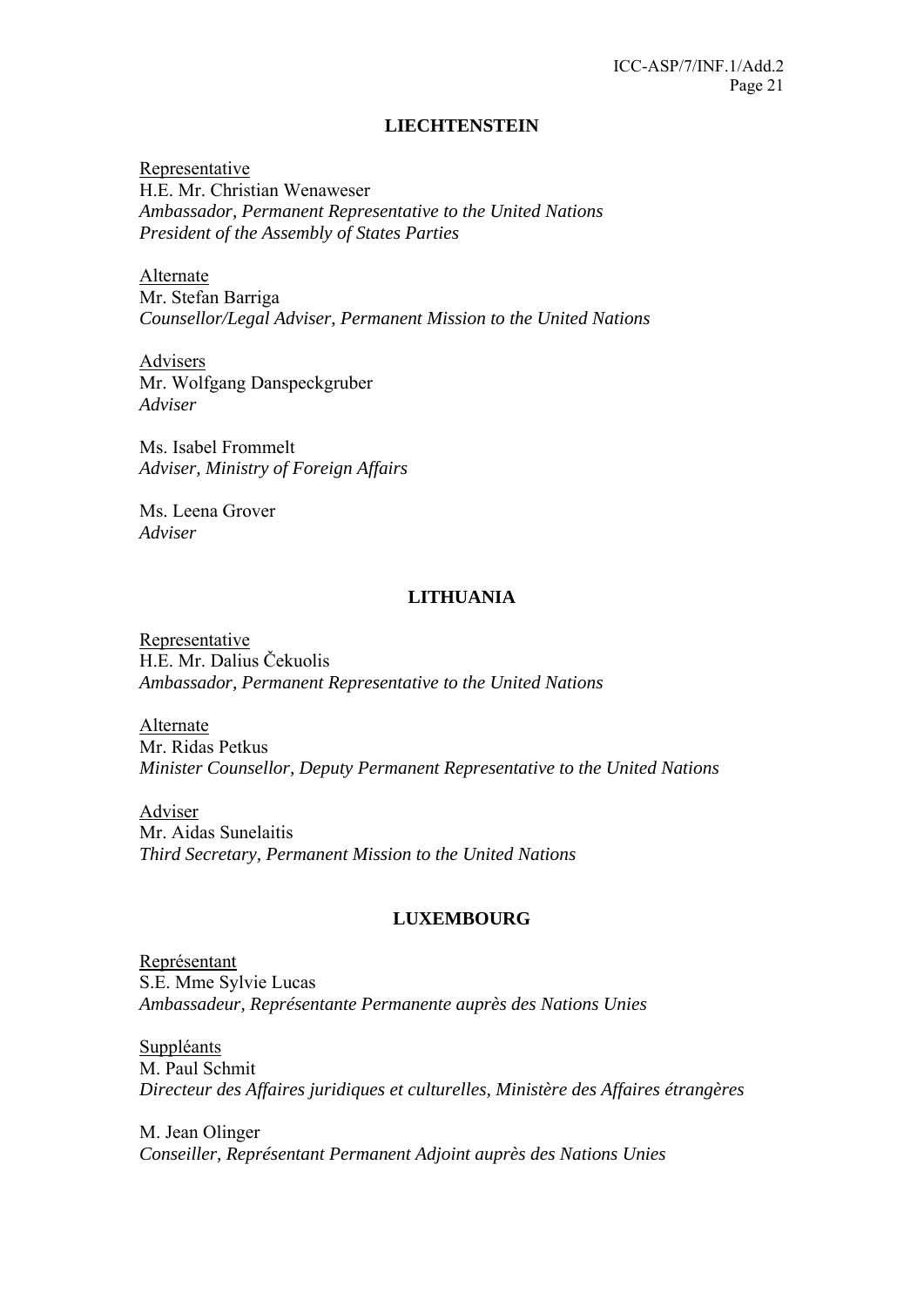Conseillers M. Philippe Donckel *Premier secrétaire, Mission permanente auprès des Nations Unies* 

Mme Anne Kayser *Attachée de Gouvernement, Ministère des Affaires étrangères* 

### **MADAGASCAR**

Représentant S.E. M. Zina Andrianarivelo-Razafy *Ambassadeur, Représentant Permanent auprès des Nations Unies* 

Suppléante Mme Marie Noëline Ralaivelo *Magistrate, Directrice de l'Administration des Juridictions, Ministère de la justice* 

Conseiller Mme Lydia Randrianarivony *Conseillère, Mission permanente auprès des Nations Unies* 

#### **MALAWI**

#### **MALI**

#### **MALTA**

Representative H.E. Mr. Saviour Borg *Ambassador, Permanent Representative to the United Nations* 

Alternate Mr. Hector Bonavia *Counsellor, Permanent Mission to the United Nations* 

Advisers Mr. Walter Mallia *First Secretary and Consul, Permanent Mission to the United Nations* 

Mr. Claude Bonello *First Secretary, Permanent Mission to the United Nations* 

### **MARSHALL ISLANDS**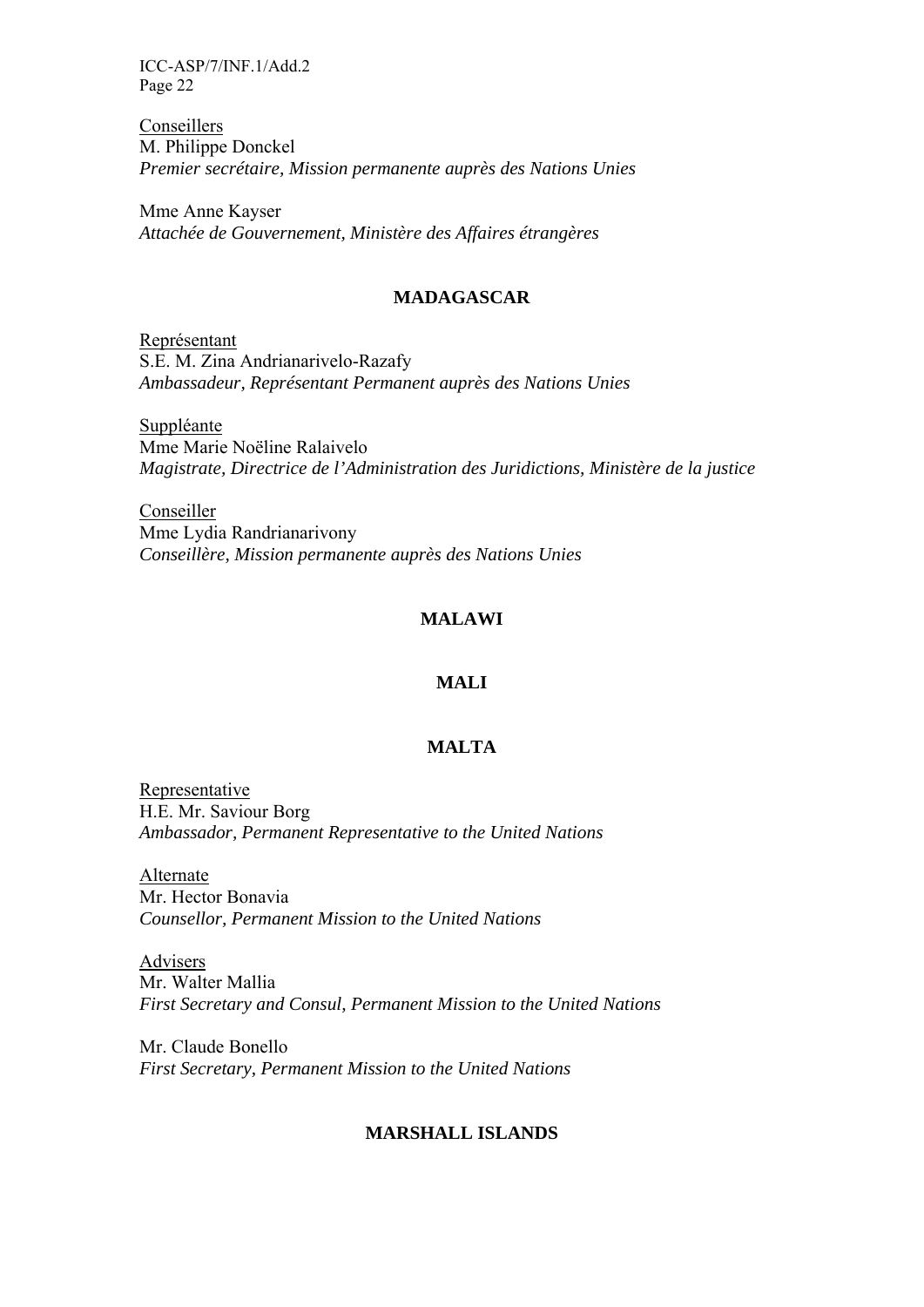#### **MAURITIUS**

# **MEXICO**

Representante S.E. Sr. Claude Heller Rouassant *Embajador, Representante Permanente ante las Naciones Unidas* 

Suplentes S.E. Sr. Jorge Lomónaco Tonda *Embajador, Embajada, La Haya Vicepresidente de la Asemblea de los Estados Partes* 

Sr. Victor Manuel Uribe Aviňa *Consultor Jurídico Adjunto, Secretaría de Relaciones Exteriores* 

Sr. Alejandro Alday González *Segundo Secretario, Misión Permanente ante las Naciones Unidas* 

### **MONGOLIA**

Representative H.E. Mrs. Enkhtsetseg Ochir *Ambassador, Permanent Representative to the United Nations* 

Advisers Mr. Amarsanaa Adiya *Second Secretary, Permanent Mission to the United Nations* 

Mr. Sukhbold Sukhee *Second Secretary, Permanent Mission to the United Nations* 

#### **MONTENEGRO**

Representative H.E. Mr. Nebojša Kaludjerović *Ambassador, Permanent Representative to the United Nations* 

Alternate Mr. Gojko Čelebić *Minister Counsellor, Deputy Permanent Representative to the United Nations* 

Adviser Ms. Martina Dragović *Adviser, Permanent Mission to the United Nations*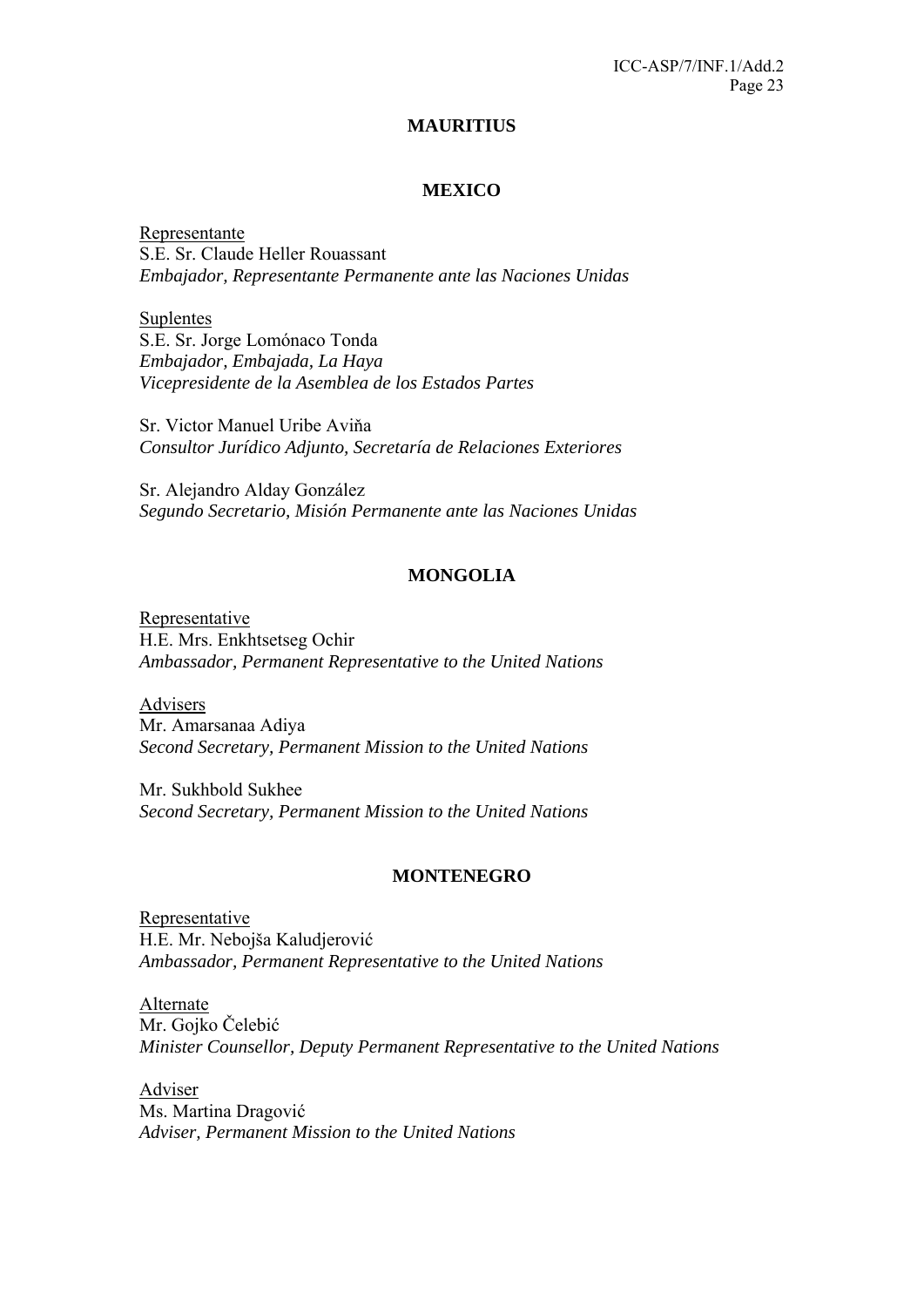#### **NAMIBIA**

Representative H.E. Mr. Kaire Mbuende *Ambassador, Permanent Representative to the United Nations* 

Alternate Ms. Frieda Ithete *Minister Counsellor, Permanent Mission to the United Nations* 

Adviser Mr. David Thomas *First Secretary, Permanent Mission to the United Nations* 

#### **NAURU**

Representative H.E. Ms. Marlene Moses *Ambassador, Permanent Representative to the United Nations* 

Advisers Ms. Isabelita Galano *Adviser* 

Ms. Chen-Jing Wu *Adviser* 

#### **NETHERLANDS**

Representative H.E. Mr. Franck A.M. Majoor *Ambassador, Permanent Representative to the United Nations* 

Advisers Mr. Niels Blokker *Deputy Legal Adviser, Ministry of Foreign Affairs* 

Mr. Justus J. Wiarda *Legal Counsel, Ministry of Justice* 

Ms. Ceta D. Noland *First Secretary, Permanent Mission to the United Nations*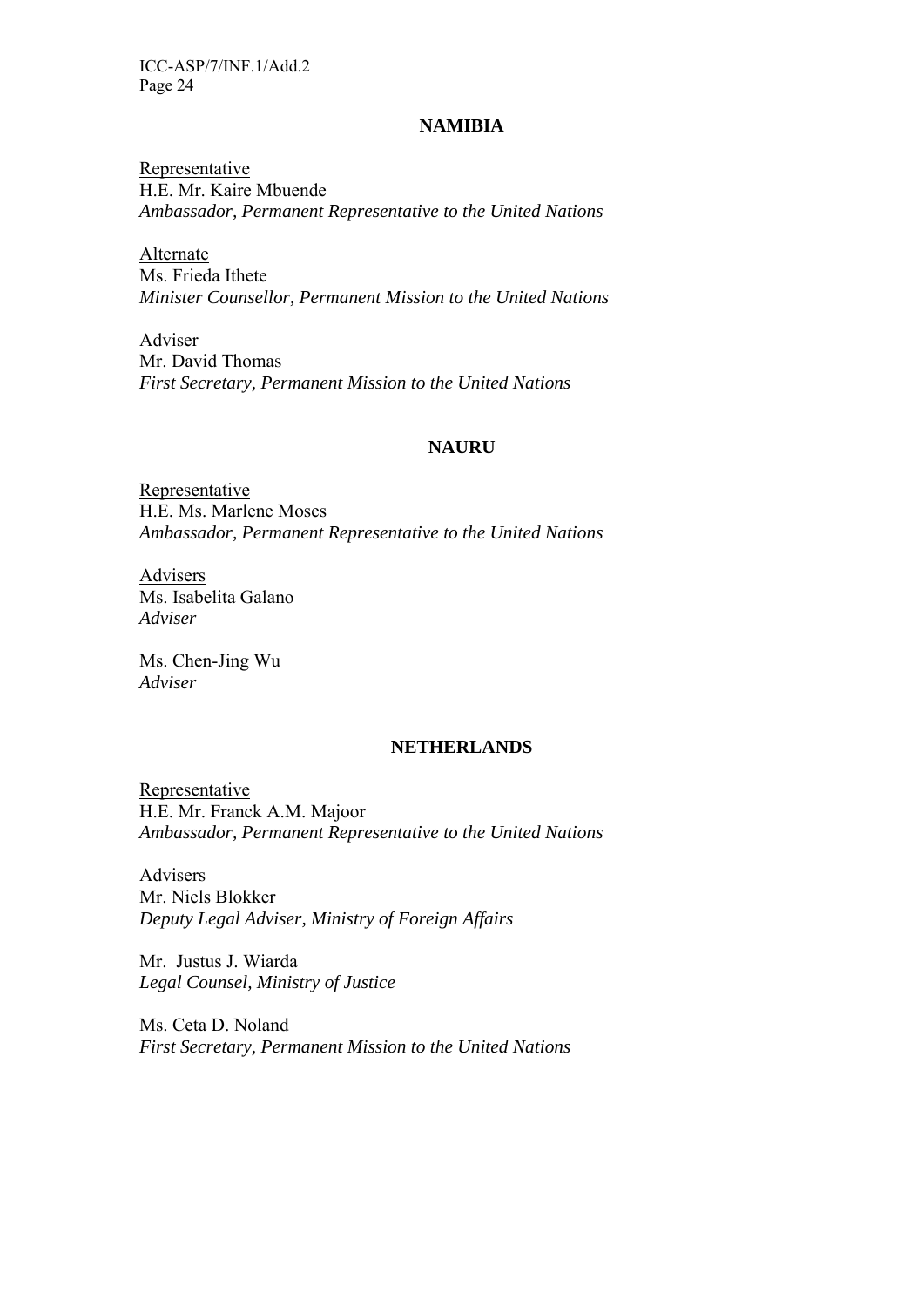### **NEW ZEALAND**

Representative H.E. Ms. Rosemary Banks *Ambassador, Permanent Representative to the United Nations* 

Advisers H.E. Ms. Kirsty Graham *Ambassador, Deputy Permanent Representative to the United Nations* 

Mr. Scott Sheeran *Second Secretary, Permanent Mission to the United Nations* 

Mr. Paul Ballantyne *Permanent Mission to the United Nations* 

Ms. Rachel Maidment *Senior Legal Adviser, Ministry of Foreign Affairs and Trade* 

### **NIGER**

Représentant M. Abdou Adamou *Conseiller, Mission permanente auprès des Nations Unies* 

### **NIGERIA**

Representative H.E. Mr. A.A. Yola *Permanent Secretary/Solicitor-General of the Federation* 

Alternates H.E. Mrs. U. Joy Ogwu *Ambassador, Permanent Representative to the United Nations* 

H.E. Mrs. N.N. Akanbi *Ambassador, Embassy, The Hague* 

Advisers Mr. Bulus Lawenji *Deputy Director, International and Comparative Law Division, Federal Ministry of Justice* 

Mr. M.S. Adoli *Assistant Director, First United Nations Division, Ministry of Foreign Affairs* 

Ms. Angela Nworgu *Minister, Permanent Mission to the United Nations*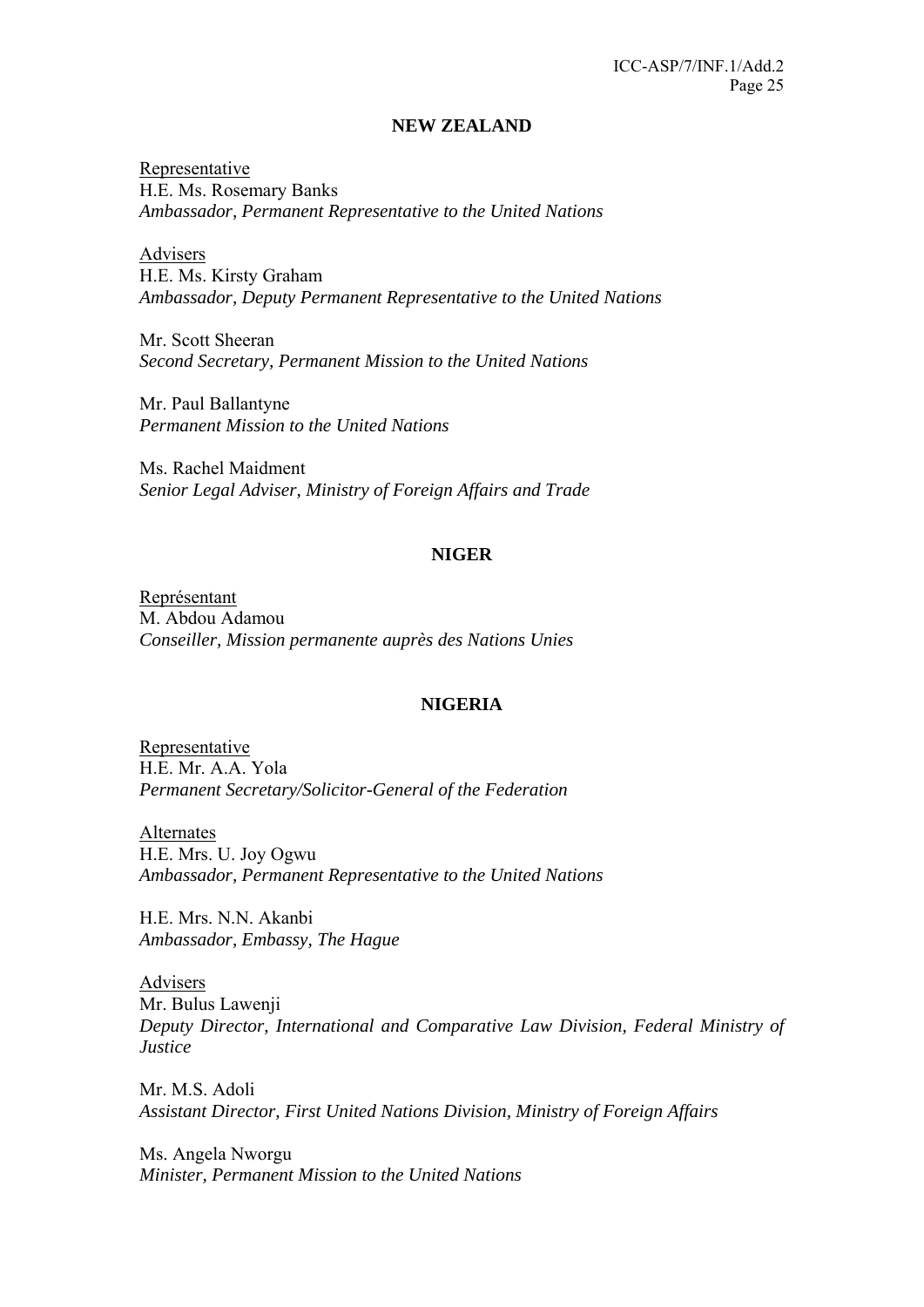Ms. Aisha Dewa *First Secretary, Permanent Mission to the United Nations* 

#### **NORWAY**

Representative Mr. Rolf Einar Fife *Director-General, Legal Affairs Department, Ministry of Foreign Affairs* 

Alternates H.E. Ms. Eva Bugge *Ambassador, Embassy, The Hague* 

H.E. Ms. Mona Juul *Ambassador, Deputy Permanent Representative to the United Nations* 

Mr. Martin Sørby *Deputy Director General, Legal Affairs Department, Ministry of Foreign Affairs* 

Advisers Ms. Berit Enge *Minister Counsellor, Permanent Mission to the United Nations* 

Mr. Åsmund Eriksen *Counsellor, Permanent Mission to the United Nations* 

Ms. Susanne Juell Gudbrandsen *Adviser, Legal Affairs Department, Ministry of Foreign Affairs* 

Mr. Roar Haugsdal *Second Secretary, Embassy, The Hague* 

### **PANAMA**

Representante S.E. Sr. Ricardo Alberto Arias *Embajador, Representante Permanente ante las Naciones Unidas* 

Consejeros S.E. Sr. Giancarlo Soler T. *Embajador, Representante Permanente Adjunto ante las Naciones Unidas* 

S.E. Sra. Mary Morgan-Moss *Embajadora, Representante Permanente Adjunta ante las Naciones Unidas* 

Sra. Victoria Colamarco *Consejera, Misión Permanente ante las Naciones Unidas*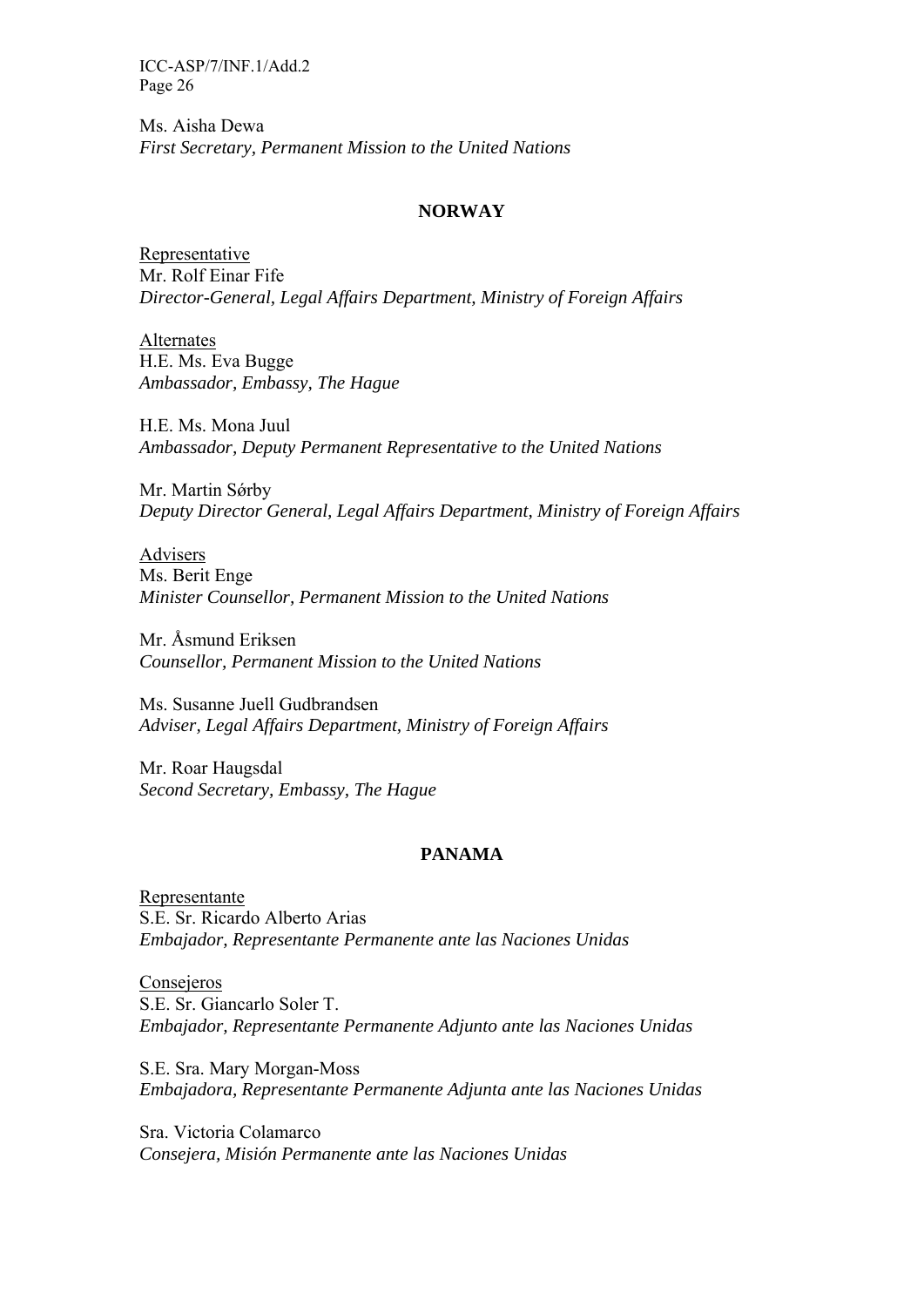# **PARAGUAY**

#### **PERU**

Representante S.E. Sr. Jorge Voto-Bernales Gatica *Embajador, Representante Permanente ante las Naciones Unidas*

Suplente S.E. Sr. Luis Enrique Chávez Basagoitia *Embajador, Representante Permanente Alterno ante las Naciones Unidas*

Consejero Sr. Gonzalo Bonifaz Tweddle *Segundo Secretario, Misión Permanente ante las Naciones Unidas* 

#### **POLAND**

Representative H.E. Mr. Andrzej Towpik *Ambassador, Permanent Representative to the United Nations* 

Alternate Mr. Remigiusz Henczel *Director, Legal and Treaty Department, Ministry of Foreign Affairs* 

Advisers Ms. Agnieszka Dabrowiecka *Leader of Foreign Relations Division, Department of International Cooperation and European Law, Ministry of Justice* 

Ms. Beata Ziorkiewicz *Public Prosecutor, Department of International Cooperation and European Law, Ministry of Justice* 

Mr. Marek Madej *Counsellor, Legal And Treaty Department, Ministry of Foreign Affairs* 

Mr. Piotr Dolata *Second Secretary, Permanent Mission to the United Nations* 

Mr. Wladyslaw Czaplinski *Professor of International Law, Director of the Institute of Law Sciences, Polish Academy of Sciences*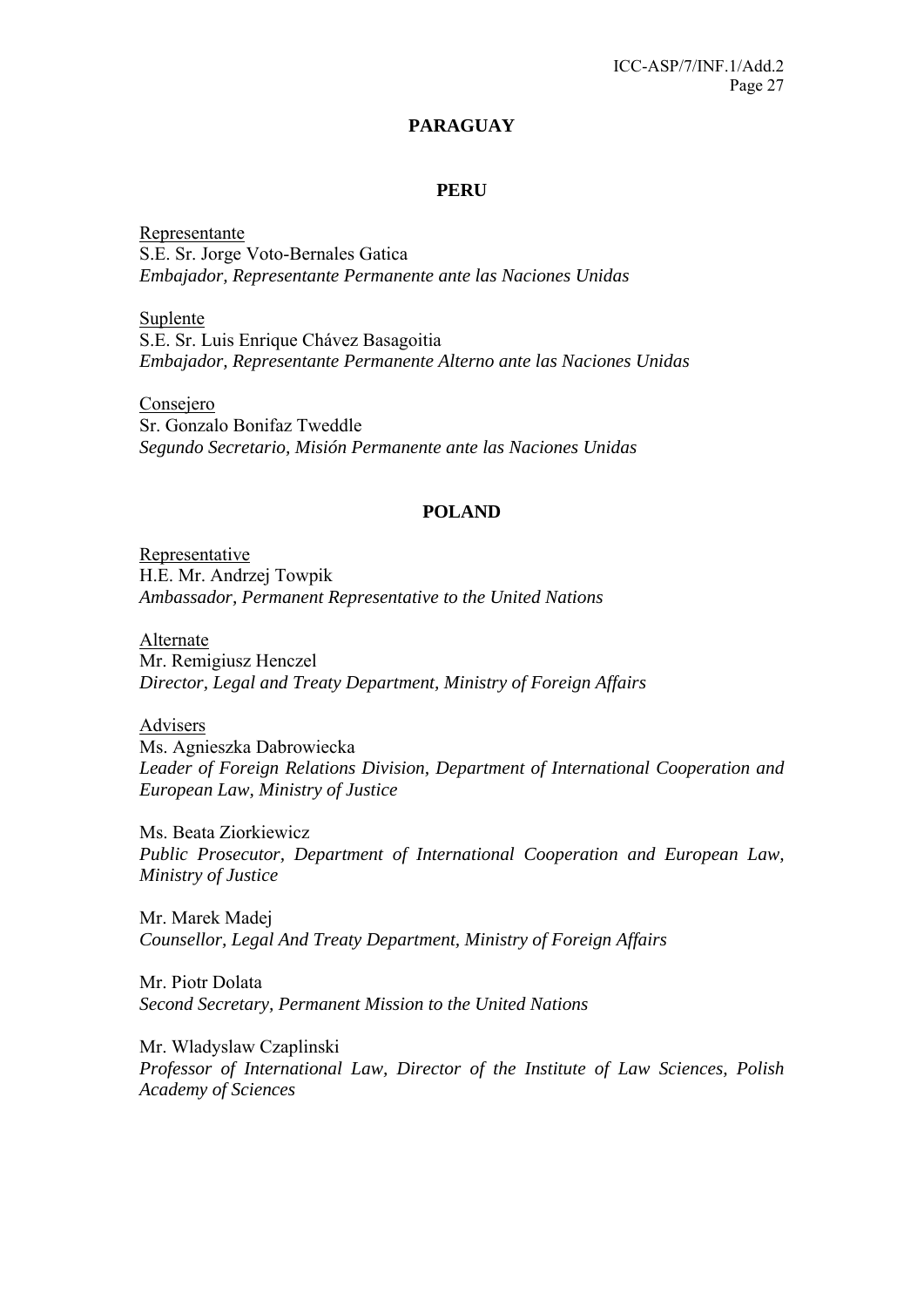#### **PORTUGAL**

Representatives H.E. Mr. José Felipe Mendes Moraes Cabral *Ambassador, Permanent Representative to the United Nations* 

Mr. João Miguel Ferreira de Serpa Soares *Director, Department of Legal Affairs, Ministry of Foreign Affairs* 

Alternates Mr. Jorge Lobo de Mesquita *Minister, Deputy Permanent Representative to the United Nations* 

Mr. João Madureira *Counsellor/Legal Adviser, Permanent Mission to the United Nations* 

Advisers Ms. Clotilde Mesquita *Adviser, Permanent Mission to the United Nations* 

Ms. Maria Teresa Artilheiro Ferreira *Legal Counsellor, Department of Legal Affairs, Ministry of Foreign Affairs* 

#### **REPUBLIC OF KOREA**

Representative H.E. Mr. Boo-nam Shin *Ambassador, Deputy Permanent Representative to the United Nations* 

Alternates Mr. Hyungjun Kim *Counsellor, Permanent Mission to the United Nations* 

Mr. Byeong-soo Bae *First Secretary, Permanent Mission to the United Nations* 

Advisers Mr. Tae Hyun Choi *Professor of International Law, Hanyang University* 

Ms. Young Sok Kim *Associate Professor of Law, Ewha Women University* 

#### **ROMANIA**

Representative H.E. Ms. Simona-Mirela Miculescu *Ambassador, Permanent Representative to the United Nations*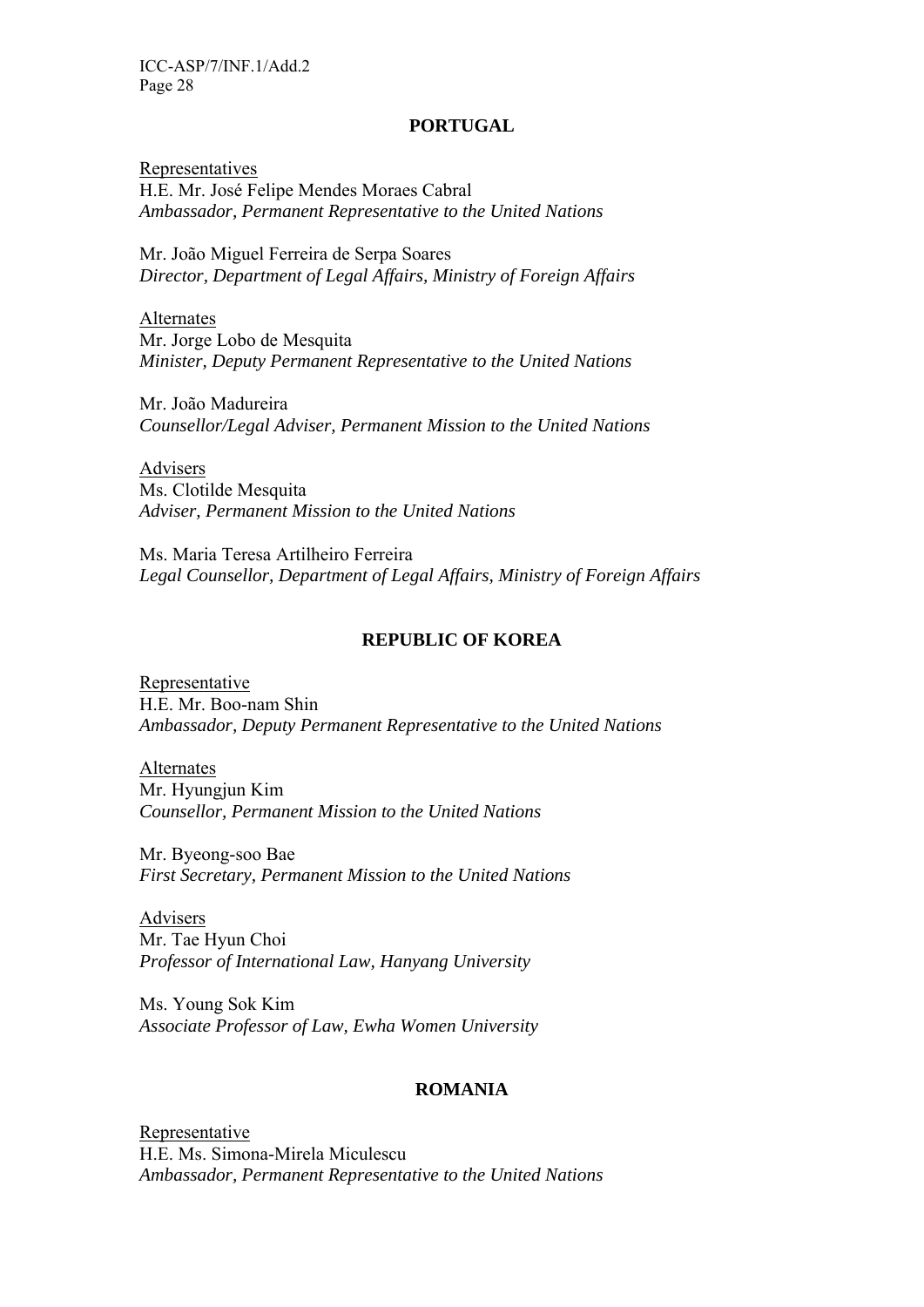Alternate Ms. Alina Orosan *Deputy Director, International Law and Treaties Directorate, Ministry of Foreign Affairs* 

Adviser Ms. Oana Florescu *Third Secretary, Permanent Mission to the United Nations* 

# **SAINT KITTS AND NEVIS**

# **SAINT VINCENT AND THE GRENADINES**

Representative H.E. Mr. Camillo M. Gonsalves *Ambassador, Permanent Representative to the United Nations* 

**Alternates** Mr. Lennox A. Daniel *Minister Counsellor, Deputy Permanent Representative to the United Nations* 

Ms. Nadra P. Miguel *Counsellor, Permanent Mission to the United Nations* 

# **SAMOA**

Representative H.E. Mr. Ali'ioaiga Feturi Elisaia *Ambassador, Permanent Representative to the United Nations* 

Alternates Ms. Rona Meleisea *Counsellor, Permanent Mission to the United Nations* 

Ms. Noelani Manoa *First Secretary, Permanent Mission to the United Nations* 

Adviser Mr. Roger S. Clark *Professor of Law* 

### **SAN MARINO**

Representative H.E. Mr. Daniele D. Bodini *Ambassador, Permanent Representative to the United Nations*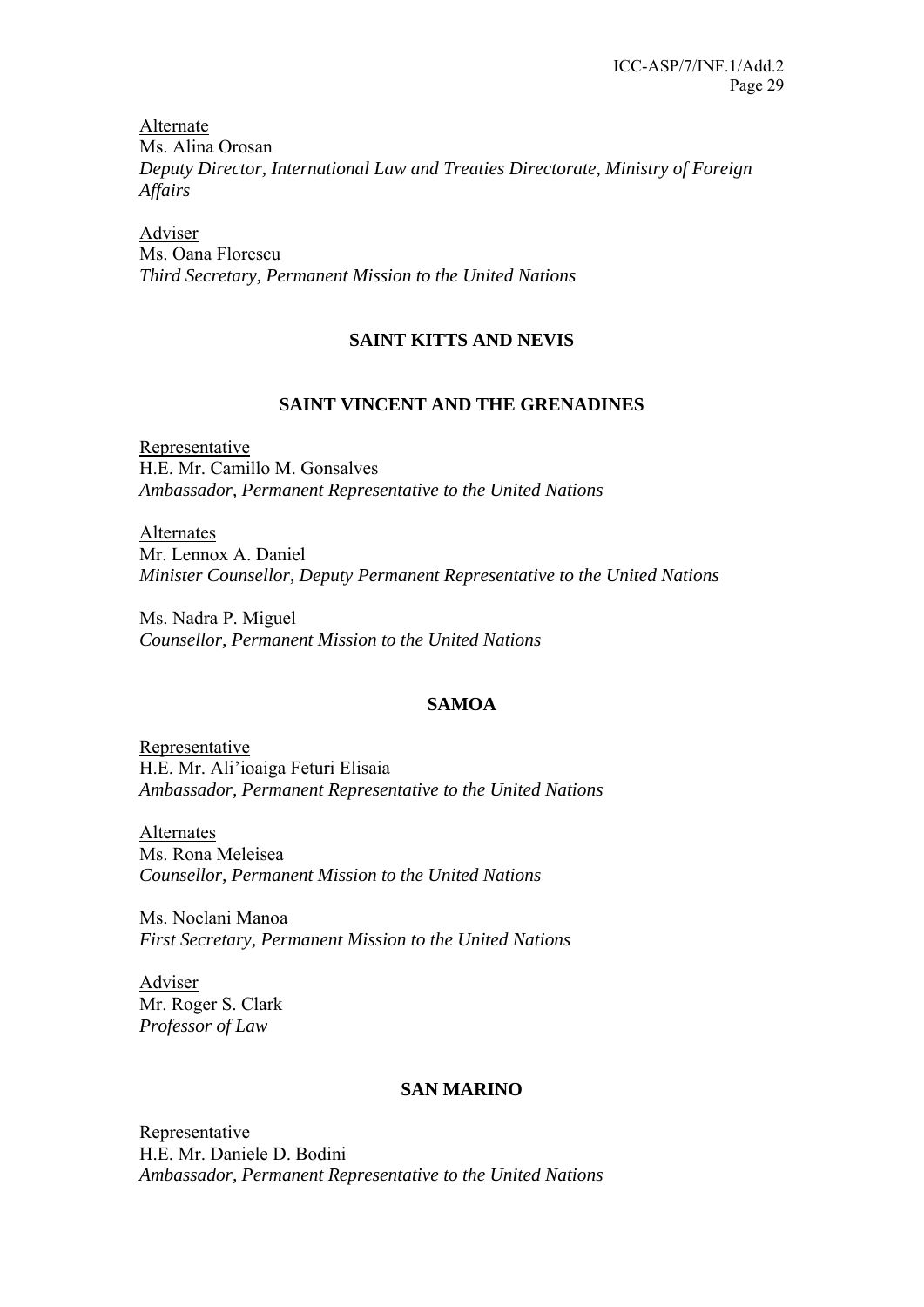Alternate Mr. Damiano Beleffi *Counsellor, Deputy Permanent Representative to the United Nations* 

Adviser Ms. Natascia Bartolini *Adviser, Permanent Mission to the United Nations* 

#### **SENEGAL**

Représentant S.E. M. Paul Badji *Ambassadeur, Représentant Permanent auprès des Nations Unies* 

Conseillers M. Mame Baba Cisse *Ministre-Conseiller, Mission permanente auprès des Nations Unies* 

Mme Kaire Fall Sow *Magistrate, Conseillère technique, Ministère de la Justice* 

M. El Hadji Magatte Seye *Deuxième conseiller, Mission permanente auprès des Nations Unies* 

M. Salou Niang Dieng *Deuxième conseiller, Mission permanente auprès des Nations Unies* 

Mlle Ndèye Fatou Lo *Conseillère, Direction des Affaires juridiques et consulaires, Ministère des Affaires étrangères*

#### **SERBIA**

**Representatives** H.E. Mr. Radoslav Stojanović *Ambassador, Embassy, The Hague* 

H.E. Mr. Pavle Jevremović *Ambassador, Permanent Representative to the United Nations* 

H.E. Ms. Sanja Milinković *Ambassador, Ministry of Foreign Affairs* 

**Alternates** Mr. Jovica Ćekić *Minister Counsellor, Ministry of Foreign Affairs*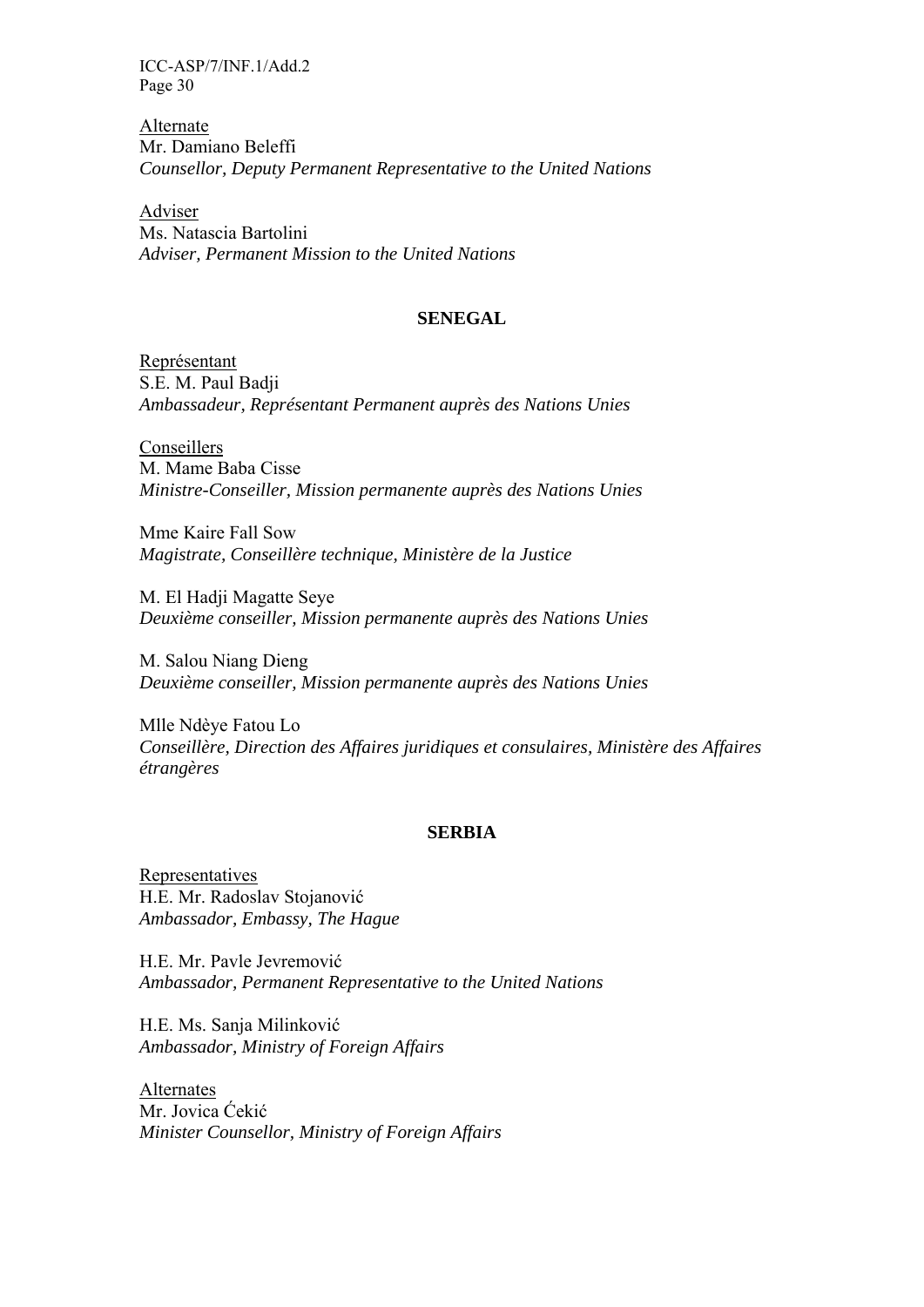Mr. Boris Holovka *Counsellor, Permanent Mission to the United Nations* 

Mr. Vladimir Cvetković *First Secretary, Embassy, The Hague* 

# **SIERRA LEONE**

Representative H.E. Mr. Shekou M. Touray *Ambassador, Permanent Representative to the United Nations* 

Alternates H.E. Mr. Osman K. Kamara *Ambassador, Deputy Permanent Representative to the United Nations* 

H.E. Mr. Rupert S. Davies *Ambassador, Deputy Permanent Representative to the United Nations* 

Adviser Mrs. Victoria Sulimani *Counsellor, Permanent Mission to the United Nations* 

# **SLOVAKIA**

Representative Mr. Igor Bartho *Chargé d'Affaires a.i., Permanent Mission to the United Nations* 

Alternate Mr. Milan Kollár *Director-General for Legal Affairs, Ministry of Foreign Affairs* 

Adviser Ms. Eva Šurková *Third Secretary, Permanent Mission to the United Nations* 

# **SLOVENIA**

Representative H.E. Ms. Sanja Štiglic *Ambassador, Permanent Representative to the United Nations* 

**Advisers** Ms. Simona Drenik *Head, International Law Department, Ministry of Foreign Affairs*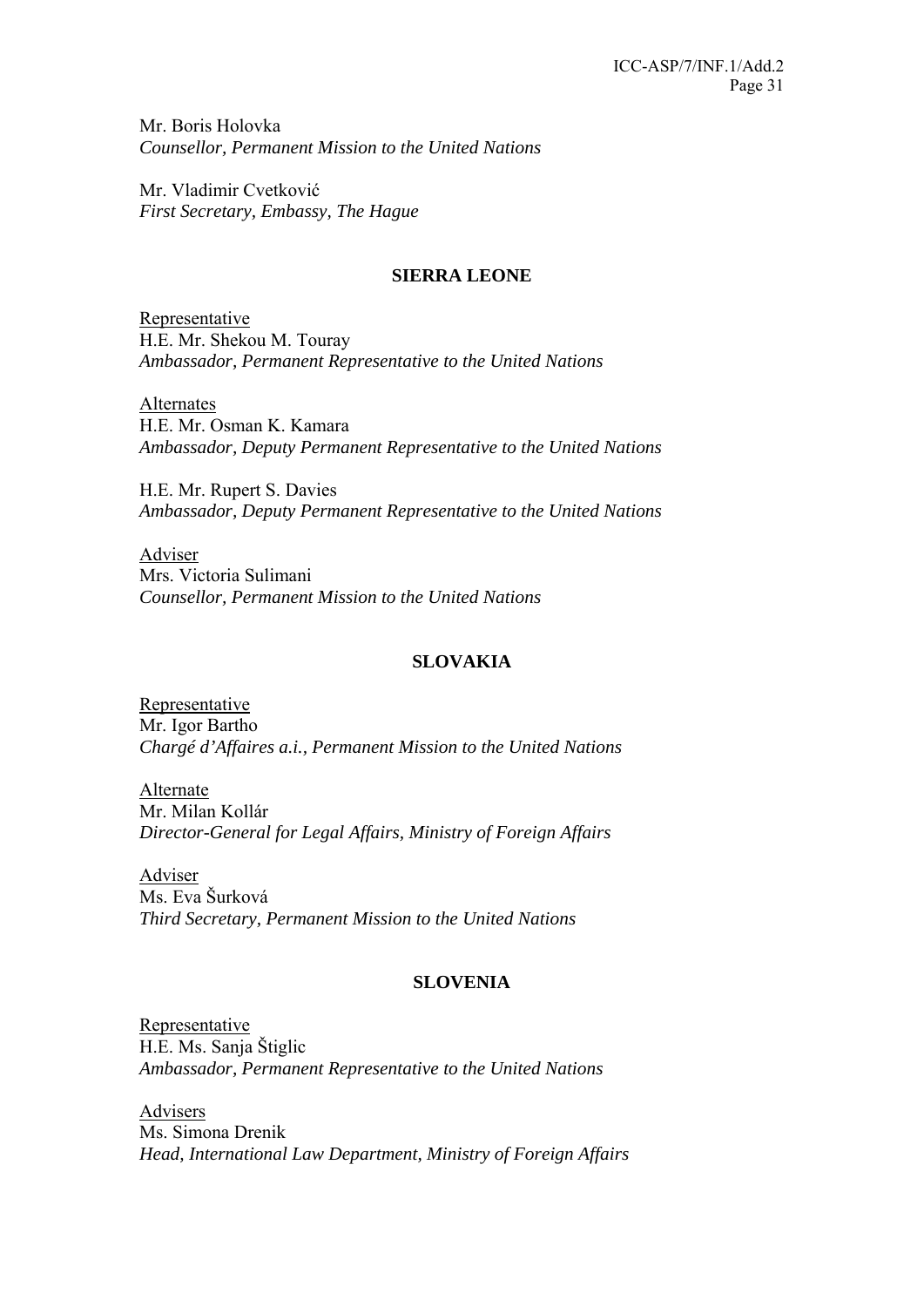Mr. Marko Rakovec *Second Secretary, Permanent Mission to the United Nations* 

Mr. Luka Kremžar *Undersecretary, Ministry of Justice* 

Ms. Tjaza Tanko *Third Secretary, Ministry of Foreign Affairs* 

#### **SOUTH AFRICA**

Representative H.E. Mr. Dumisani Shadrack Kumalo *Ambassador, Permanent Representative to the United Nations* 

Alternates H.E. Mr. Baso Sangqu *Ambassador, Deputy Permanent Representative to the United Nations* 

Mr. Sabelo Sivuyile Maqungo *Minister Counsellor, Permanent Mission to the United Nations* 

Advisers Mr. Dire David Tladi *Minister Counsellor, Permanent Mission to the United Nations* 

Mr. Jakobus Petrus Pretorius *Deputy Director, Public Prosecutions, National Prosecuting Authority* 

Mr. Herman Benjamin Van Heerden *Principal State Law Adviser, Department of Justice and Constitutional Affairs* 

Ms. Reetsang Innocentia Moroke *Senior State Law Adviser, Department of Justice and Constitutional Affairs* 

Ms. Laoura Christiana Lazoulas *First Secretary, Permanent Mission to the United Nations* 

Mr. Pieter Andreas Stemmet *Senior State Law Adviser, Department of Foreign Affairs* 

Mr. Leon Gernandt *Law Adviser, Department of Defence*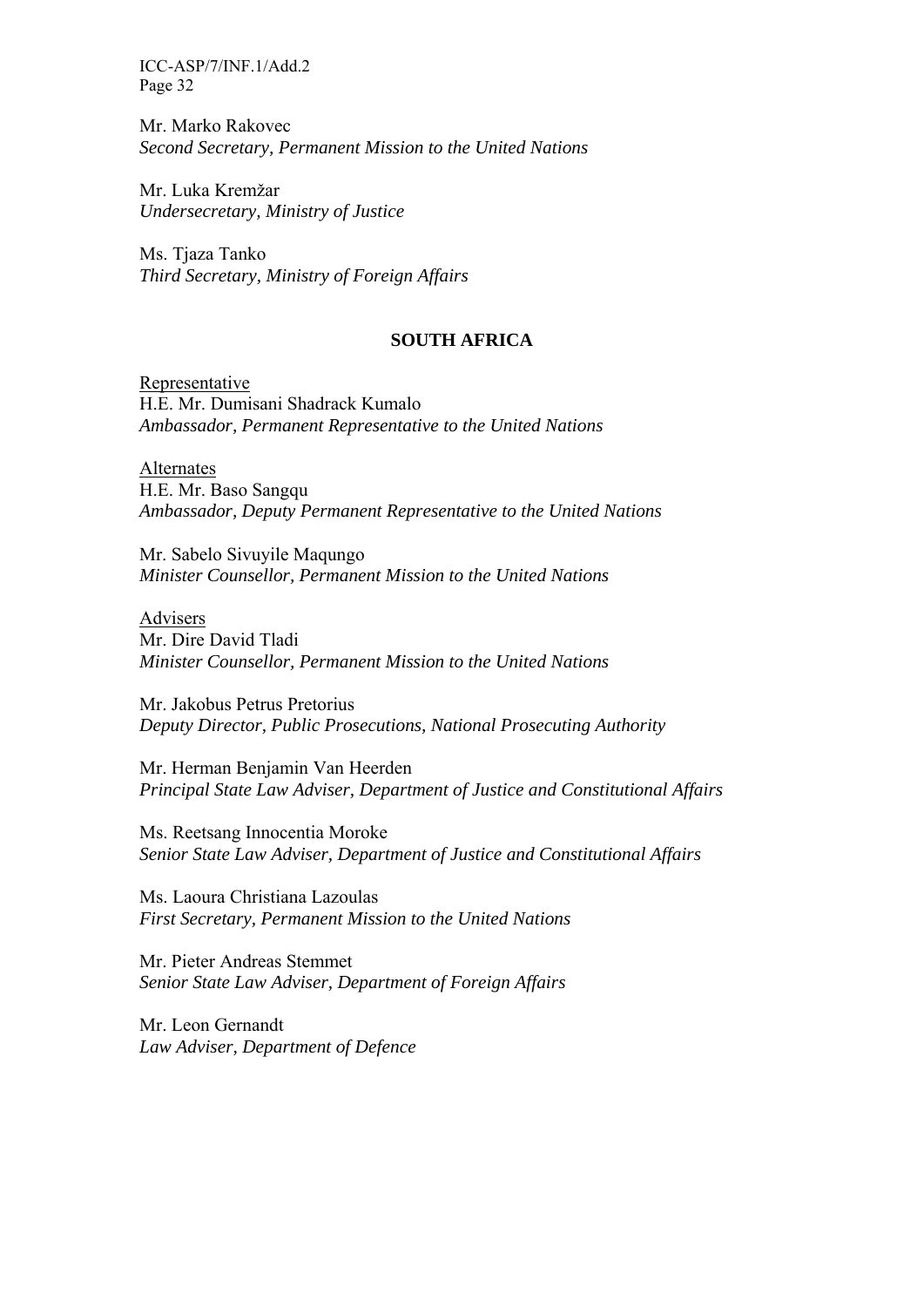#### **SPAIN**

Representante S.E. Sr. Juan Antonio Yáñez-Barnuevo *Embajador, Representante Permanente ante las Naciones Unidas* 

Suplente S.E. Sra. Concepción Escobar Hernández *Jefa, Asesoría Jurídica Internacional, Ministerio de Asuntos Exteriores y de Cooperación* 

**Consejeros** Sr. Alberto Virella *Consejero, Misión Permanente ante las Naciones Unidas* 

Sr. Fernando Val Garijo *Profesor de Derecho Internacional Público, Universidad Nacional de Educación a Distancia* 

### **SURINAME**

Representative H.E. Mr. Henry L. MacDonald *Ambassador, Permanent Representative to the United Nations* 

Alternates Mrs. Asha Indrawatie Burkhardt-Remesar *Counsellor, Deputy Permanent Representative to the United Nations* 

Ms. Miriam MacIntosh *First Secretary, Permanent Mission to the United Nations* 

#### **SWEDEN**

Representative H.E. Mr. Anders Lidén *Ambassador, Permanent Representative to the United Nations* 

Alternates Mr. Erik Wennerström *Senior Legal Adviser, Ministry for Foreign Affairs* 

Mr. Fredrik Nivaeus *Desk Officer, Ministry for Foreign Affairs* 

Mr. Per Lennerbrant *Deputy Director, Ministry of Justice*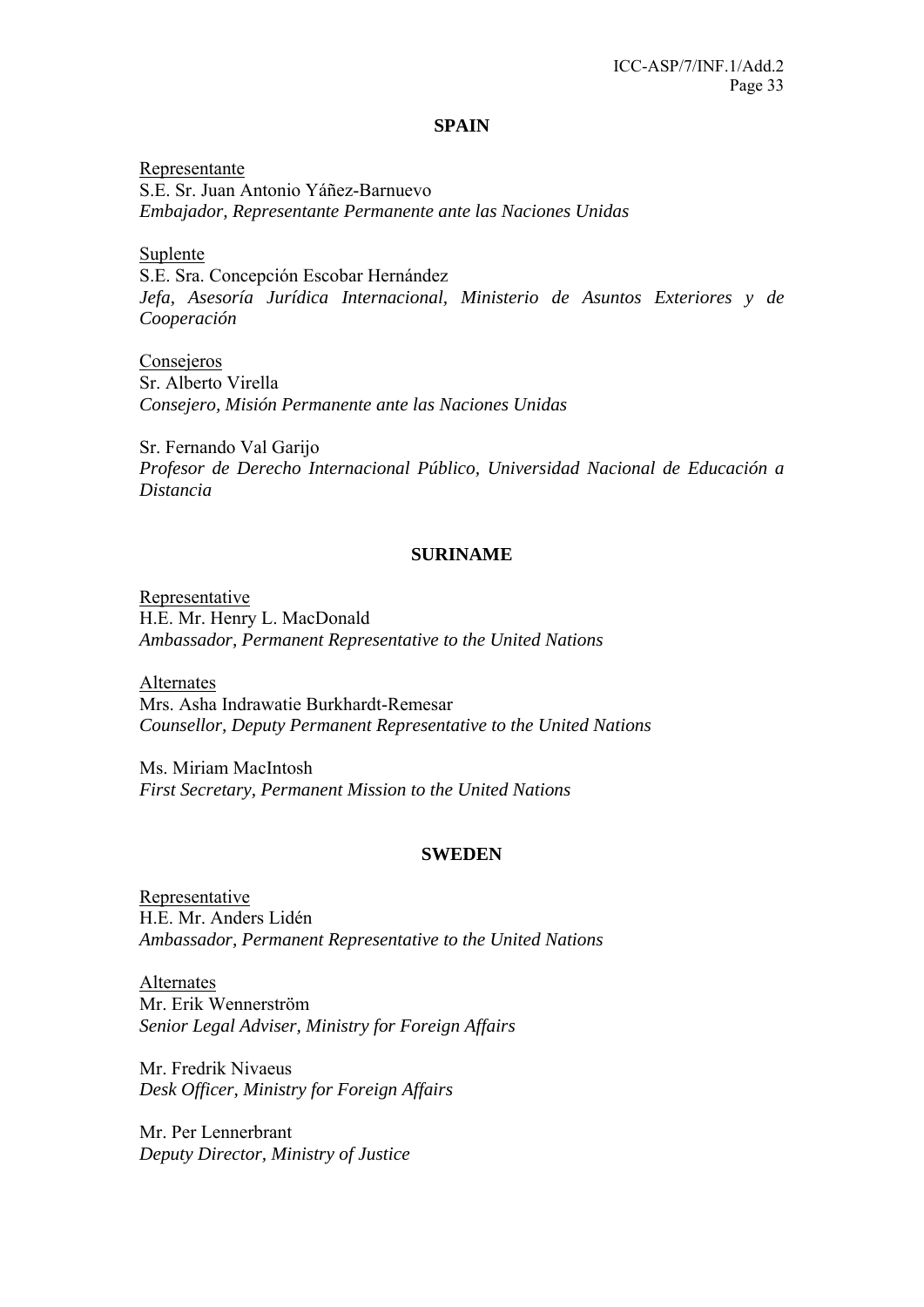Mr. Hilding Lundkvist *First Secretary, Permanent Mission to the United Nations* 

#### **SWITZERLAND**

Représentant S.E. M. Jürg Lindenmann *Ambassadeur, Jurisconsulte adjoint, Département fédéral des affaires étrangères* 

Suppléants S.E. M. Dominik M. Alder *Ambassadeur, Ambassade, La Haye* 

M. Martin Strub *Ministre, Ambassade, La Haye* 

M. Emmanuel Bichet *Premier secrétaire, Mission permanente auprès des Nations Unies* 

Conseillers M. Andrea Candrian *Suppléant du Chef de l'unité droit pénal international, Office fédéral de la justice* 

M. Max Zahnd *Collaborateur scientifique, Droit international des conflits armés, Département fédéral de la défense, de la protection de la population et des sports* 

Mme Katrin Weilhammer *Collaboratrice scientifique, Direction du droit international public, Département fédéral des affaires étrangeres*

### **TAJIKISTAN**

### **THE FORMER YUGOSLAV REPUBLIC OF MACEDONIA**

Representative H.E. Mr. Slobodan Tashovski *Ambassador, Permanent Representative to the United Nations* 

Advisers Ms. Tanja Dinevska *First Secretary, Permanent Mission to the United Nations* 

Mr. Vladimir Nikulijski *Second Secretary, Permanent Mission to the United Nations*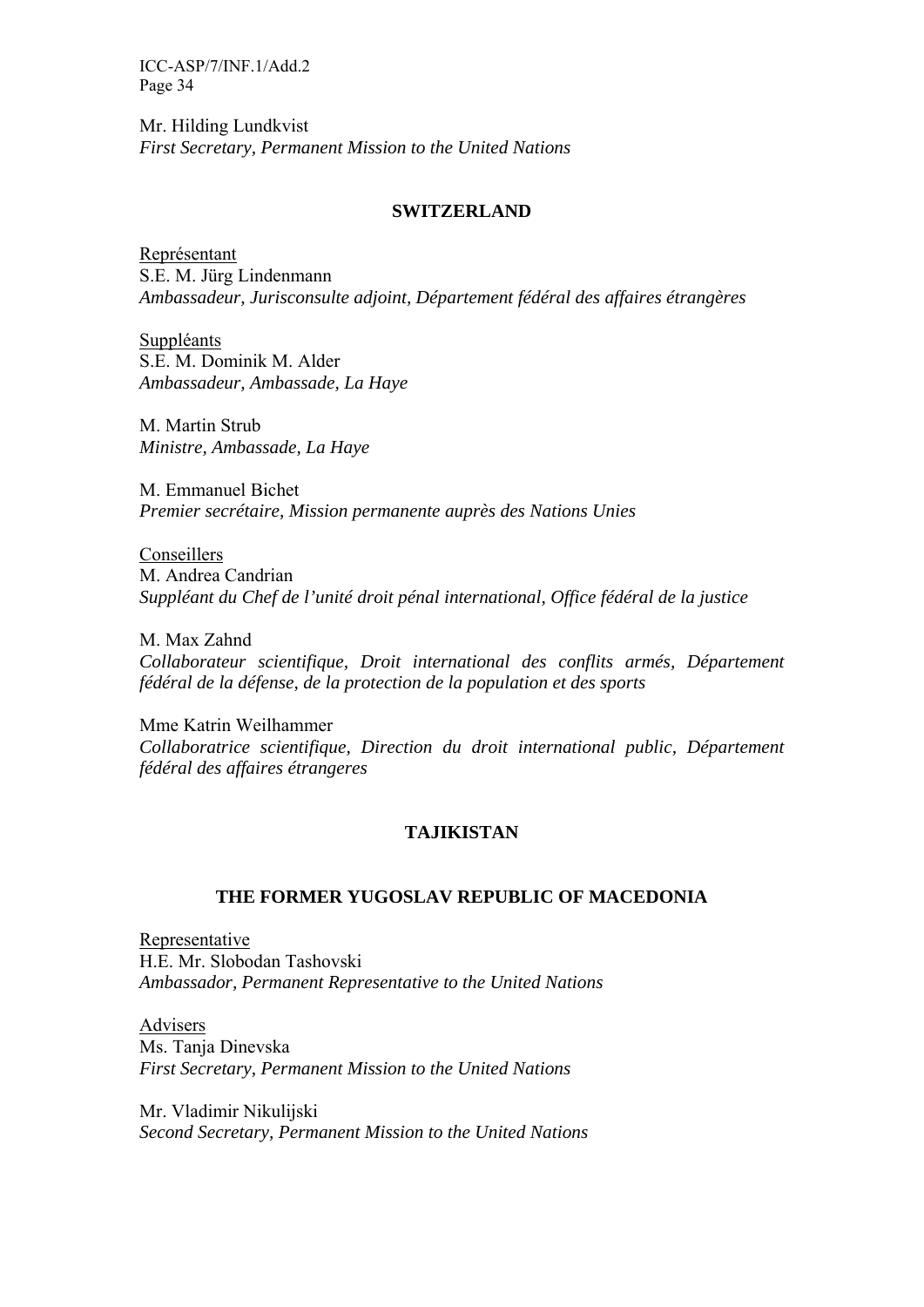Mr. Zoran Todorov *Head of Department for European Law* 

### **TIMOR-LESTE**

Representative H.E. Mr. Nelson Santos *Ambassador, Permanent Representative to the United Nations* 

Alternates Mr. Licinio Branco *First Secretary, Permanent Mission to the United Nations* 

Ms. Josefina Tilman *Second Secretary, Permanent Mission to the United Nations* 

# **TRINIDAD AND TOBAGO**

Representative H.E. Ms. Marina Annette Valère *Ambassador, Permanent Representative to the United Nations* 

Alternates Ms. Gail Paula Guy *Minister Counsellor, Deputy Permanent Representative to the United Nations* 

Ms. Cherry Ann Millard *Counsellor, Permanent Mission to the United Nations* 

Mr. Eden Charles *Counsellor, Permanent Mission to the United Nations* 

# **UGANDA**

Representatives H.E. Ms. Mirjam Blaak *Ambassador, Embassy, Brussels* 

Mr. Martinez Arapta Mangusho *Counsellor/Legal Counsel, Ministry of Foreign Affairs* 

# **UNITED KINGDOM OF GREAT BRITAIN AND NORTHERN IRELAND**

Representative H.E. Sir John Sawers *Ambassador, Permanent Representative to the United Nations*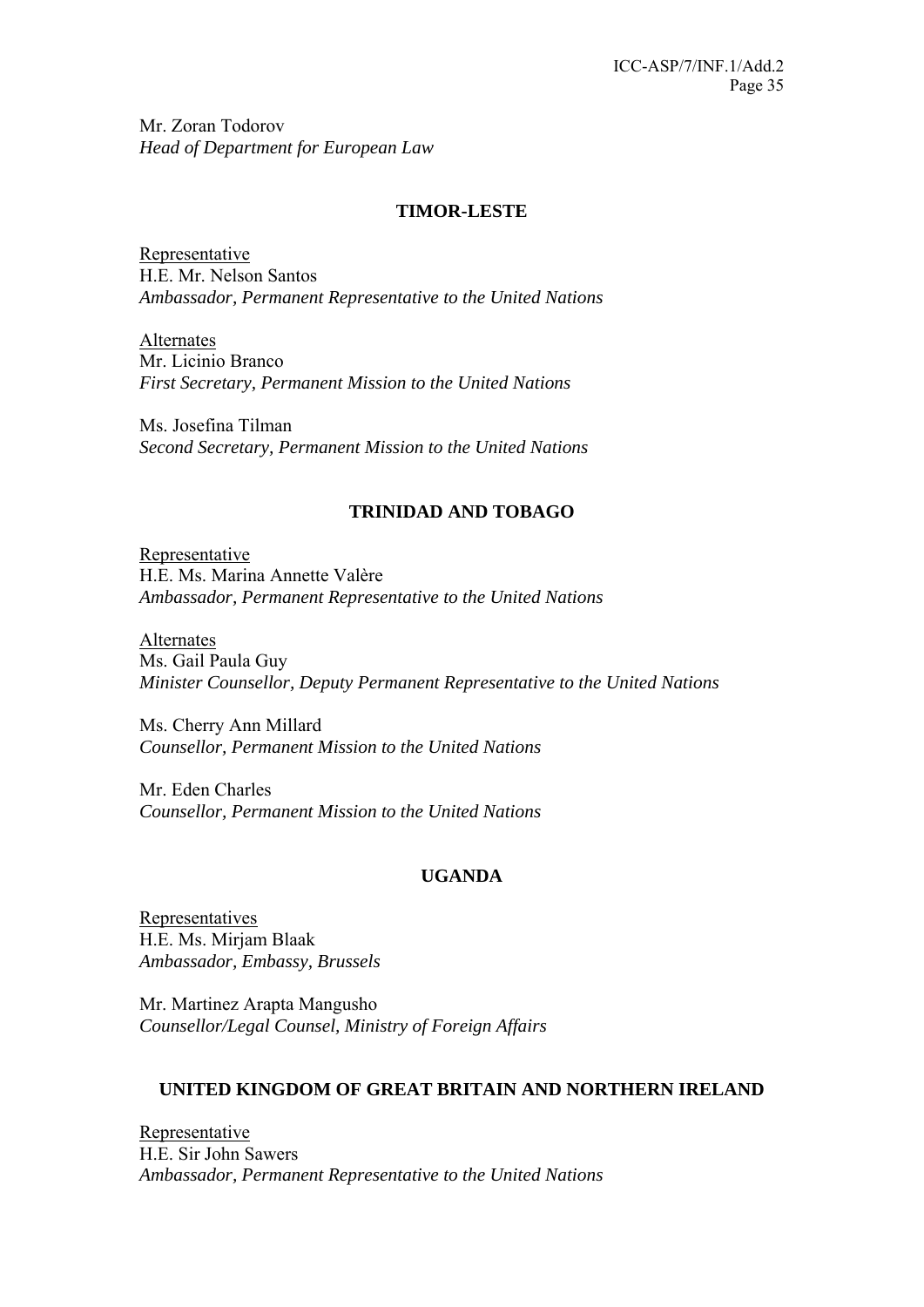Alternates Mr. Chris Whomersley *Deputy Legal Adviser, Foreign and Commonwealth Office* 

Mr. Akbar Khan *Legal Adviser, Embassy, The Hague* 

Ms. Catherine Adams *Counsellor, Permanent Mission to the United Nations* 

Mr. Chanaka Wickremasinghe *Legal Adviser, Permanent Mission to the United Nations* 

#### **UNITED REPUBLIC OF TANZANIA**

### **URUGUAY**

Representante S.E. Sr. José Luis Cancela *Embajador, Representante Permanente ante las Naciones Unidas* 

Consejero Sr. Gustavo Alvarez *Ministro, Representante Permanente Alterno ante las Naciones Unidas* 

### **VENEZUELA (BOLIVARIAN REPUBLIC OF)**

### **ZAMBIA**

Representatives H.E. Mr. Lazarous Kapambwe *Ambassador, Permanent Representative to the United Nations* 

H.E. Mrs. Sheila Siwela *Ambassador, Permanent Representative to the International Criminal Court, Embassy, Brussels* 

Advisers Mrs. Patricia Kondolo *Counsellor, Permanent Mission to the United Nations* 

Mr. Bernard Kang'ombe *First Secretary, Permanent Mission to the United Nations*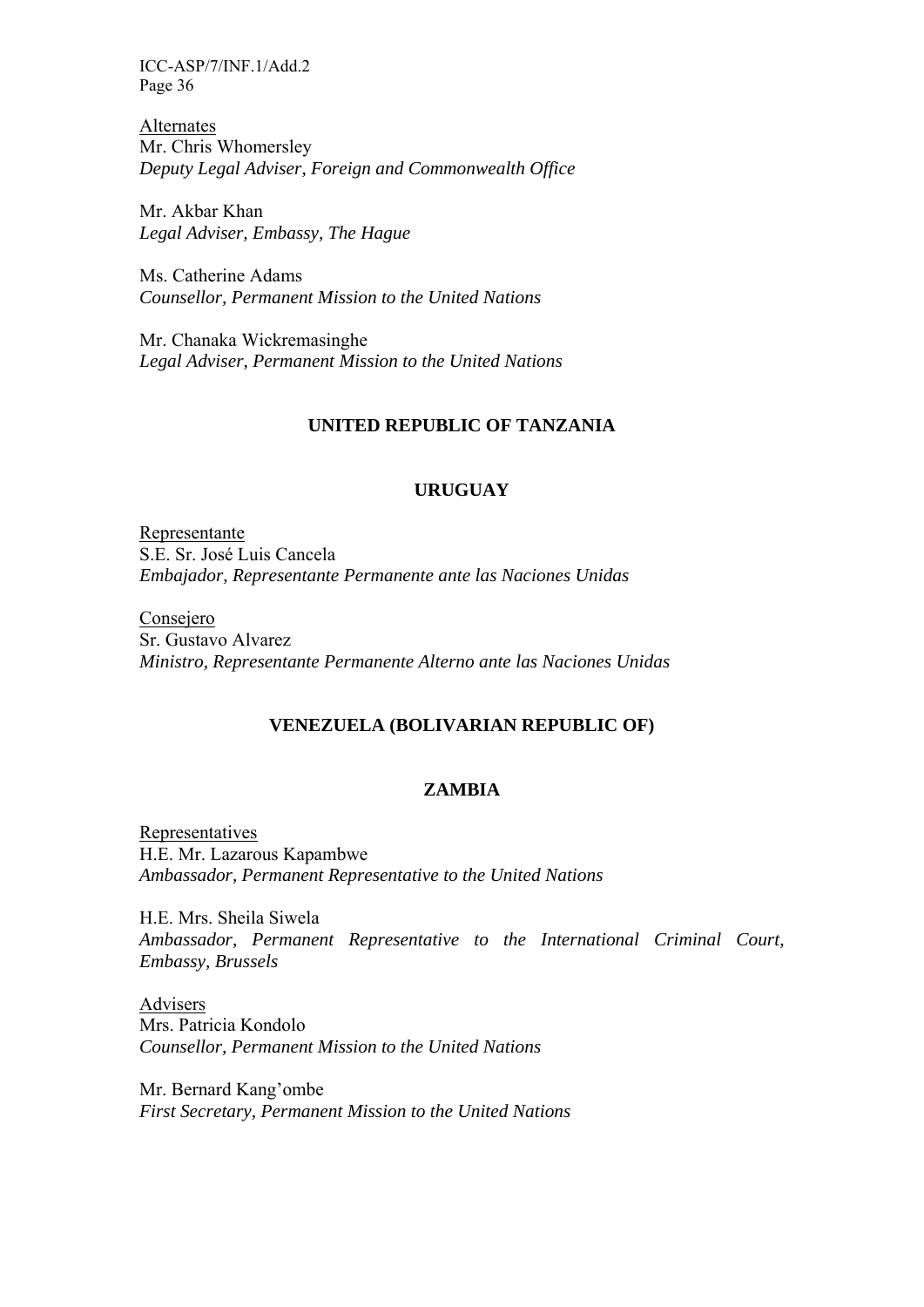### **II. Observer States/ États observateurs/ Estados observadores**

### **ALGERIA**

Représentant S.E. M. Mourad Benmehidi *Ambassadeur, Représentant Permanent auprès des Nations Unies* 

Suppléant M. Lamine El-Hadj *Premier secrétaire, Mission permanente auprès des Nations Unies* 

## **ANGOLA**

### **ARMENIA**

### **AZERBAIJAN**

## **BAHAMAS**

### **BAHRAIN**

### **BANGLADESH**

Representative H.E. Ms. Ismat Jahan *Ambassador, Permanent Representative to the United Nations* 

Advisers Mr. Shabbir Ahmad Chowdhury *Minister, Deputy Permanent Representative to the United Nations* 

Mr. Mohammad Khorshed Alam Khastagir *First Secretary, Permanent Mission to the United Nations* 

Mr. Zulfiqur Rahman *Director-General, United Nations, Ministry of Foreign Affairs*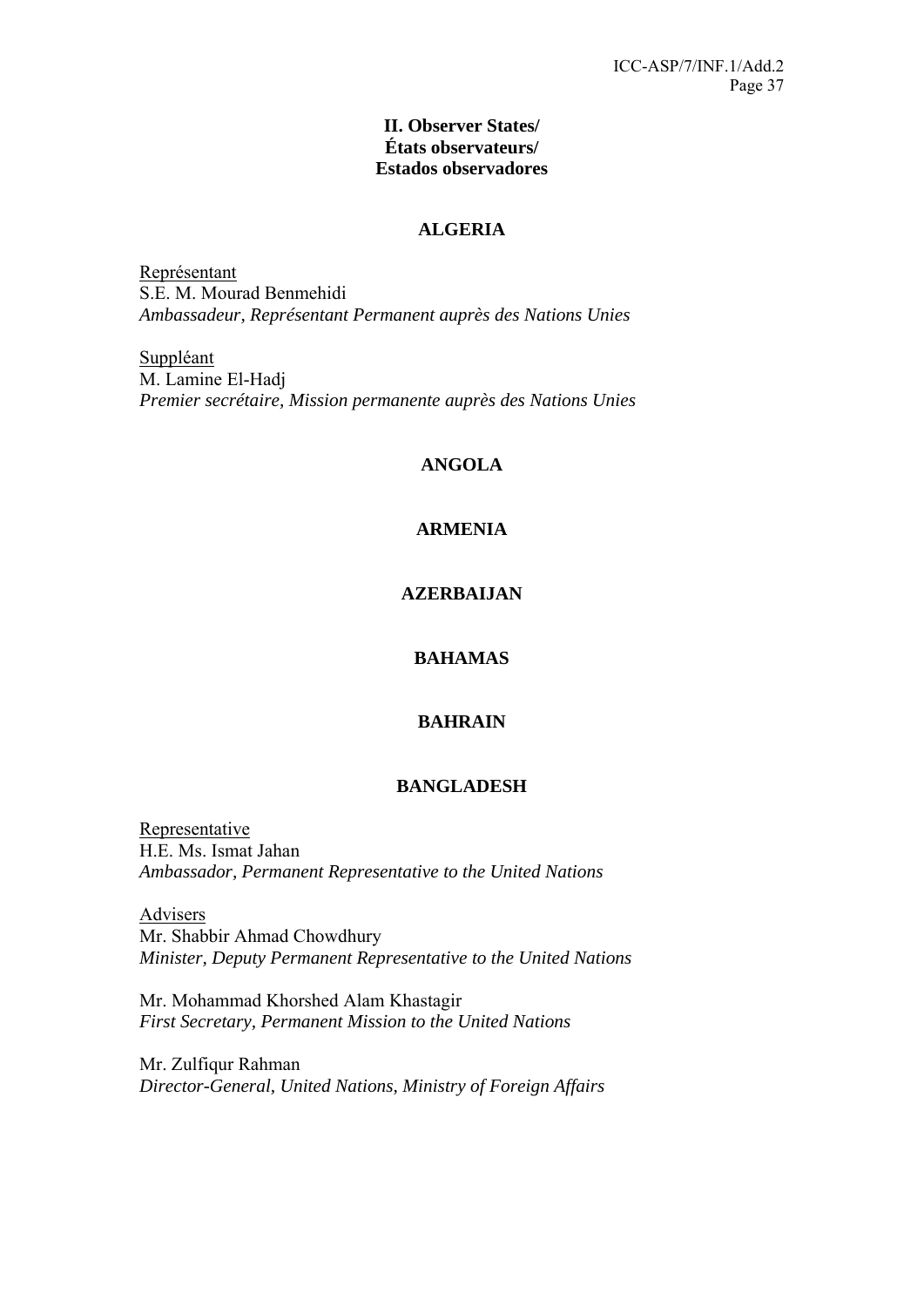#### **BELARUS**

Representative Mr. Viktar Shautsou *First Secretary, Permanent Mission to the United Nations* 

#### **BRUNEI DARUSSALAM**

Representative H.E. Mr. Latif Tuah *Ambassador, Permanent Representative to the United Nations* 

Advisers Mr. H.A. Karim Wahab *Minister, Deputy Permanent Representative to the United Nations* 

Mr. Mohammad Nizam Haji Ismi *Counsel* 

Ms. Sarina Suhaili *Second Secretary, Permanent Mission to the United Nations* 

Mr. Firdaus Abdul Kadir *Second Secretary, Permanent Mission to the United Nations* 

#### **CAMEROON**

#### **CAPE VERDE**

Représentant M. Mário Ferreira Lopes Camões *Directeur, Département des Affaires juridiques et Traités, Ministère des Affaires étrangères* 

#### **CHILE**

Representante S.E. Sr. Heraldo Muňoz *Embajador, Representante Permanente ante las Naciones Unidas* 

Consejeros Sr. Hernán Quezada *Consejero, Misión Permanente ante las Naciones Unidas* 

Sr. Jorge Tagle *Consejero, Misión Permanente ante las Naciones Unidas*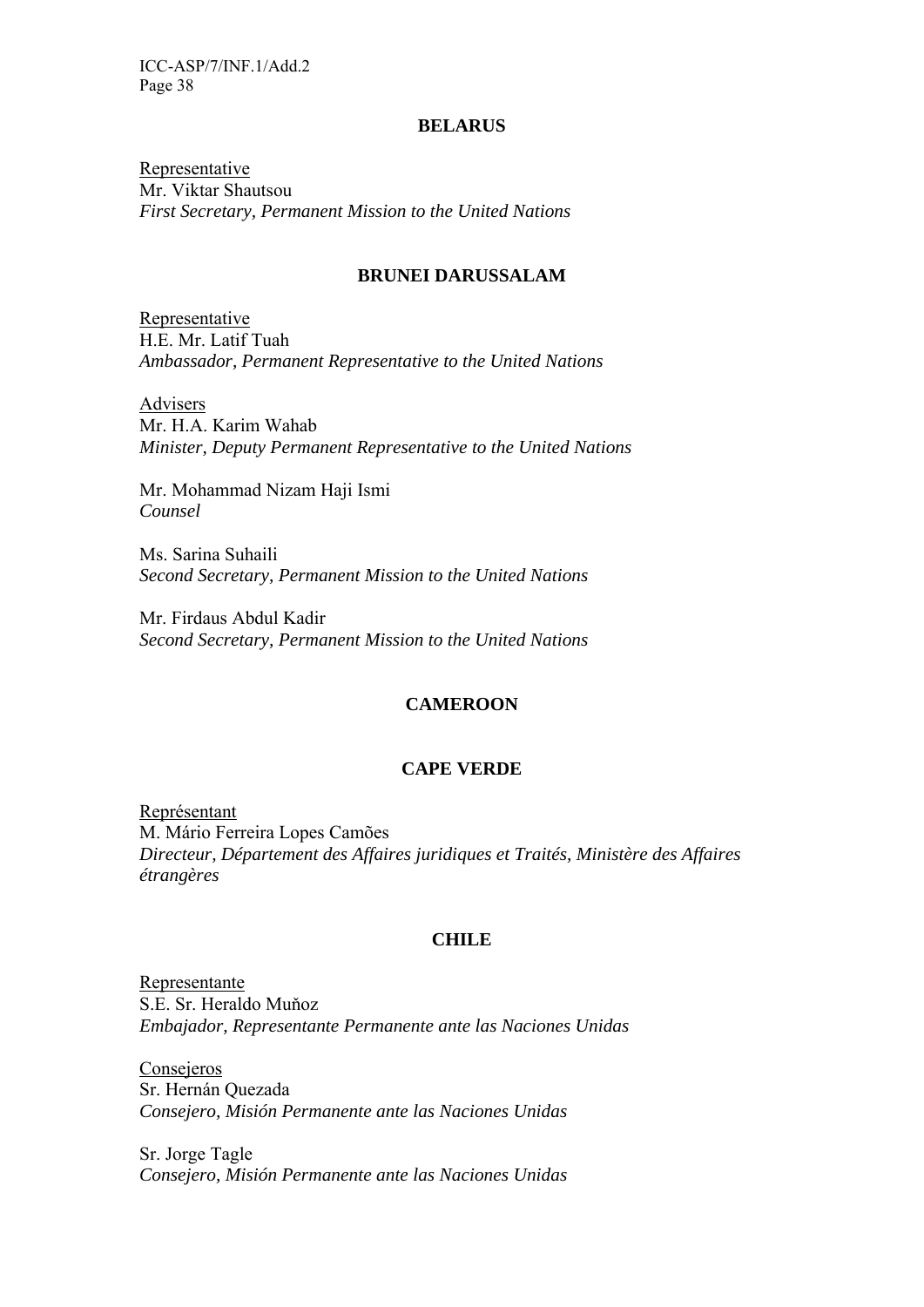#### **CHINA**

Representative Mr. Jian Guan *Deputy Director-General, Department of Treaty and Law, Ministry of Foreign Affairs* 

Alternate Ms. Xiaomei Guo *Director, Department of Treaty and Law, Ministry of Foreign Affairs* 

Adviser Ms. Ying Liu *Attaché, Department of Treaty and Law, Ministry of Foreign Affairs* 

# **CÔTE D'IVOIRE**

### **CUBA**

Representante S.E. Sra. Ileana Núňez Mordoche *Embajadora, Representante Permanente Alterna ante las Naciones Unidas* 

Suplente Sra. Anet Pino Rivero *Primera Secretaria, Misión Permanente ante las Naciones Unidas* 

### **CZECH REPUBLIC**

Representative Ms. Ivana Červenková *Director, International Law Department, Ministry of Foreign Affairs* 

Alternate Mr. Jan Kubišta *Legal Adviser, Permanent Mission to the United Nations* 

Advisers Ms. Renáta Klečková *Legal Adviser, Ministry of Foreign Affairs* 

Mr. Aleš Hanek *Legal Adviser, Permanent Mission to the United Nations* 

Ms. Tanja Makovec *Legal Adviser, Permanent Mission to the United Nations*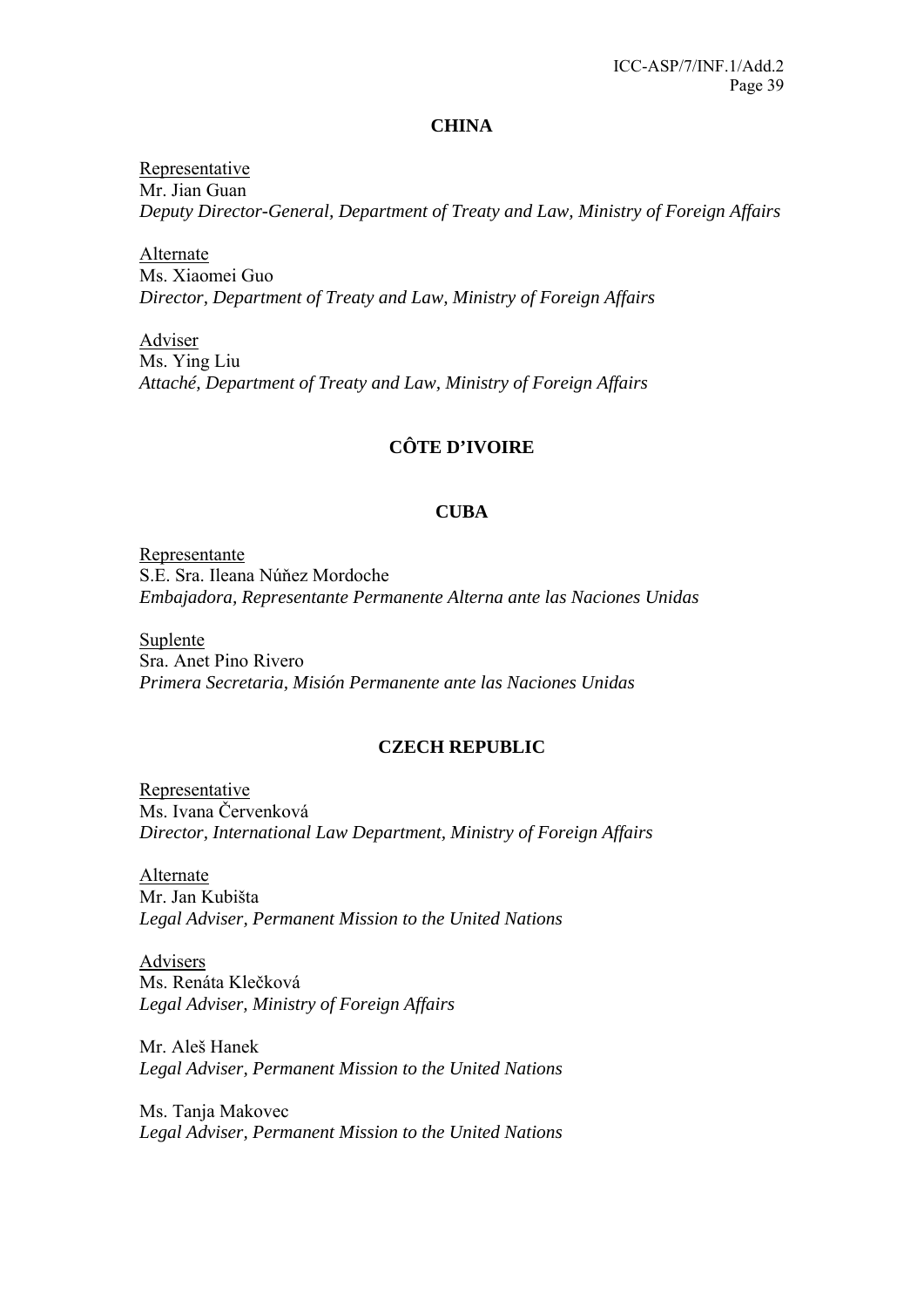#### **EGYPT**

Representative H.E. Mr. Maged Abdelaziz *Ambassador, Permanent Representative to the United Nations* 

Alternates Mr. Mohamed Edrees *Minister, Deputy Permanent Representative to the United Nations* 

Ms. Soha Gendi *Counsellor, Permanent Mission to the United Nations* 

Adviser Ms. Namira Negm *Counsellor, Permanent Mission to the United Nations* 

#### **EL SALVADOR**

### **ERITREA**

# **ETHIOPIA**

### **GUATEMALA**

# **GUINEA-BISSAU**

#### **HAITI**

## **HOLY SEE**

Representative H.E. Mr. Celestino Migliore *Apostolic Nuncio, Permanent Observer to the United Nations* 

Alternate Mr. Philip J. Bené *Attaché, Permanent Mission to the United Nations* 

Advisers Mr. John M. Czarnetzky *Adviser*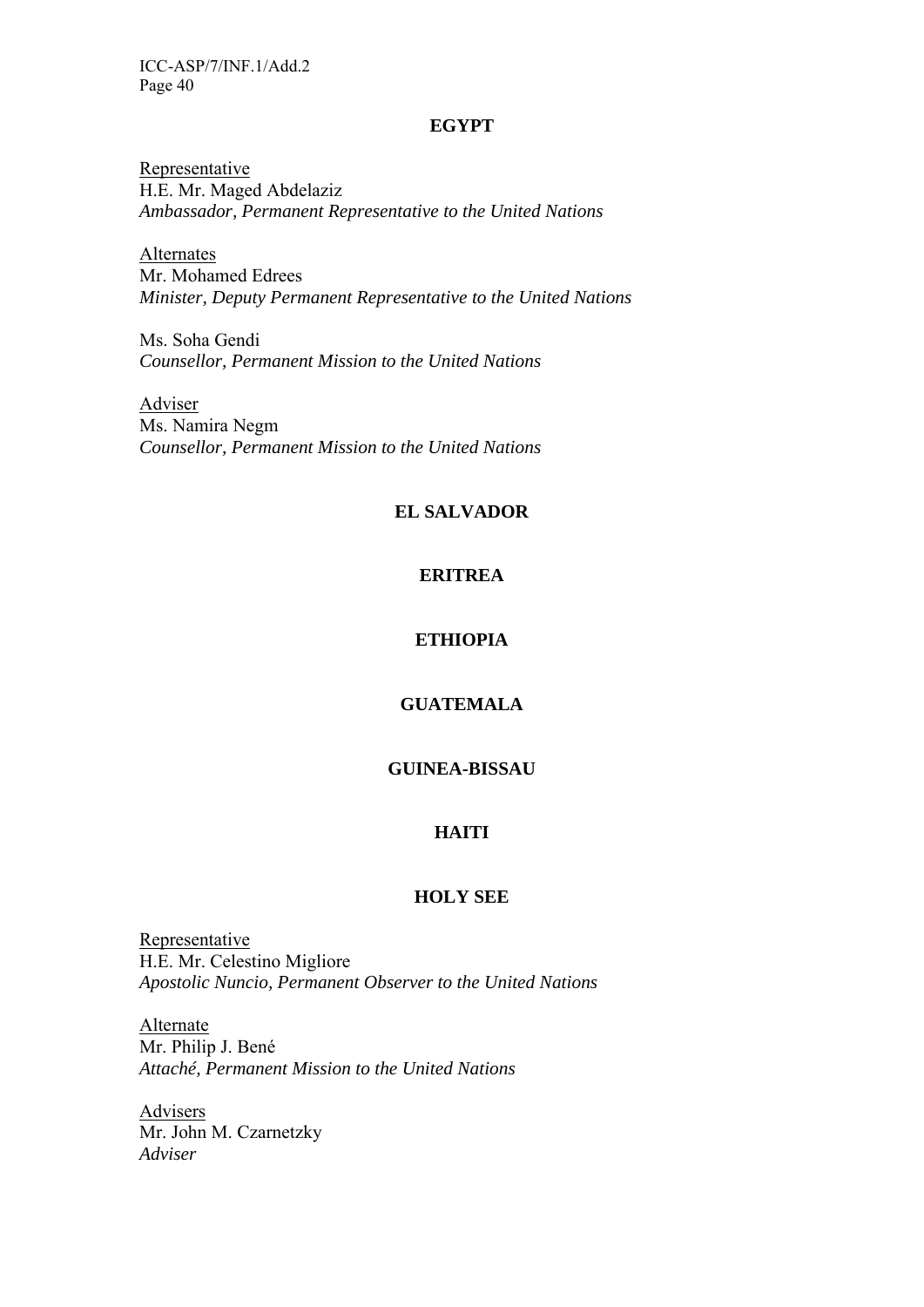Mr. Ronald J. Rychlak *Professor, University of Mississipi* 

### **INDIA**

Representative H.E. Mr. Nirupam Sen *Ambassador, Permanent Representative to the United Nations* 

Alternates H.E. Mr. Ajai Malhotra *Ambassador, Deputy Permanent Representative to the United Nations* 

Mr. Neeru Chadha *Counsellor, Permanent Mission to the United Nations* 

### **INDONESIA**

Representative H.E. Mr. Marty Natalegawa *Ambassador, Permanent Representative to the United Nations* 

Alternates Mr. Hari Tjahyono *Deputy Director, Directorate General of Legal Affairs and Treaties, Department of Foreign Affairs* 

Mr. Hery Saripudin *Counsellor, Permanent Mission to the United Nations* 

Mr. Abdulkadir Jailani *First Secretary, Permanent Mission to the United Nations* 

Advisers Mr. Akiano Alfiano Tamala *Second Secretary, Embassy, The Hague* 

Ms. Adhyanti Sardanarini Wirajuda Suryana *Third Secretary, Permanent Mission to the United Nations* 

Mr. Kemal Perbangsa *Attaché, Directorate General of Legal Affairs and Treaties, Department of Foreign Affairs* 

### **IRAN (ISLAMIC REPUBLIC OF)**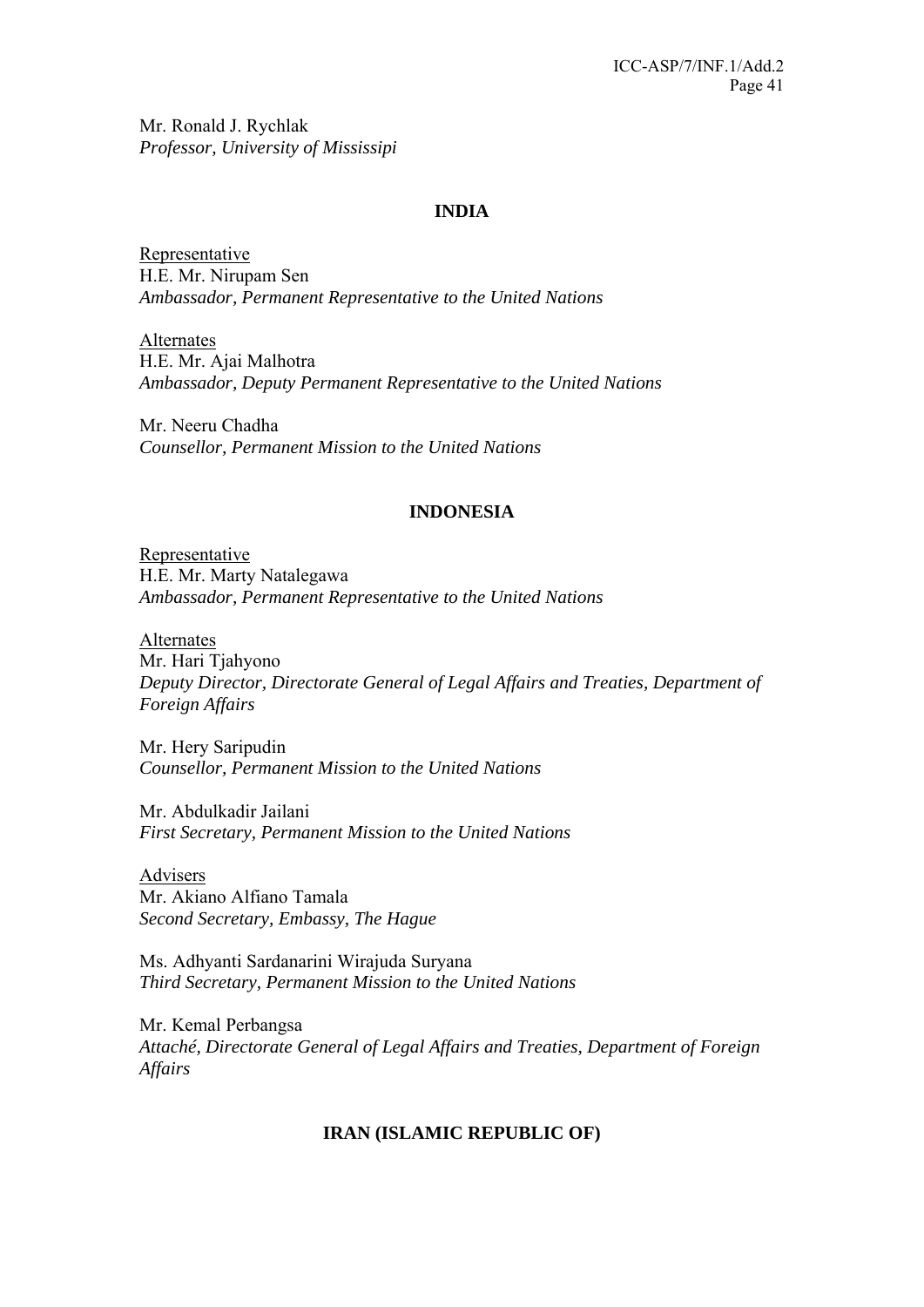#### **IRAQ**

Representatives H.E. Mr. Hamid Al-Bayati *Ambassador, Permanent Representative to the United nations* 

Mr. Ammar Al-Khalidy *First Secretary, Permanent Mission to the United Nations* 

Ms. Manat Al-Shawi *Second Secretary, Permanent Mission to the United Nations* 

#### **ISRAEL**

Representative Ms. Ady Schonmann *Deputy Head, International Law Department, Ministry of Foreign Affairs* 

### **JAMAICA**

Representative H.E. Mr. Raymond Wolfe *Ambassador, Permanent Representative to the United Nations* 

Alternates Ms. Smeree Chambers *First Secretary, Permanent Mission to the United Nations* 

Ms. Michelle Walker *Attorney* 

#### **KAZAKHSTAN**

#### **KUWAIT**

Representative Mr. Mohammad Abdallah Al-Ansari *Assistant Deputy Minister of Justice for International Relations* 

Advisers Mr. Mohammad Abdallah Al-Ateeqi *Third Secretary, Permanent Mission to the United Nations* 

Mr. Mohammad Al-Awadi *Head of Conferences and Seminars Department, International Relations Directorate, Ministry of Justice*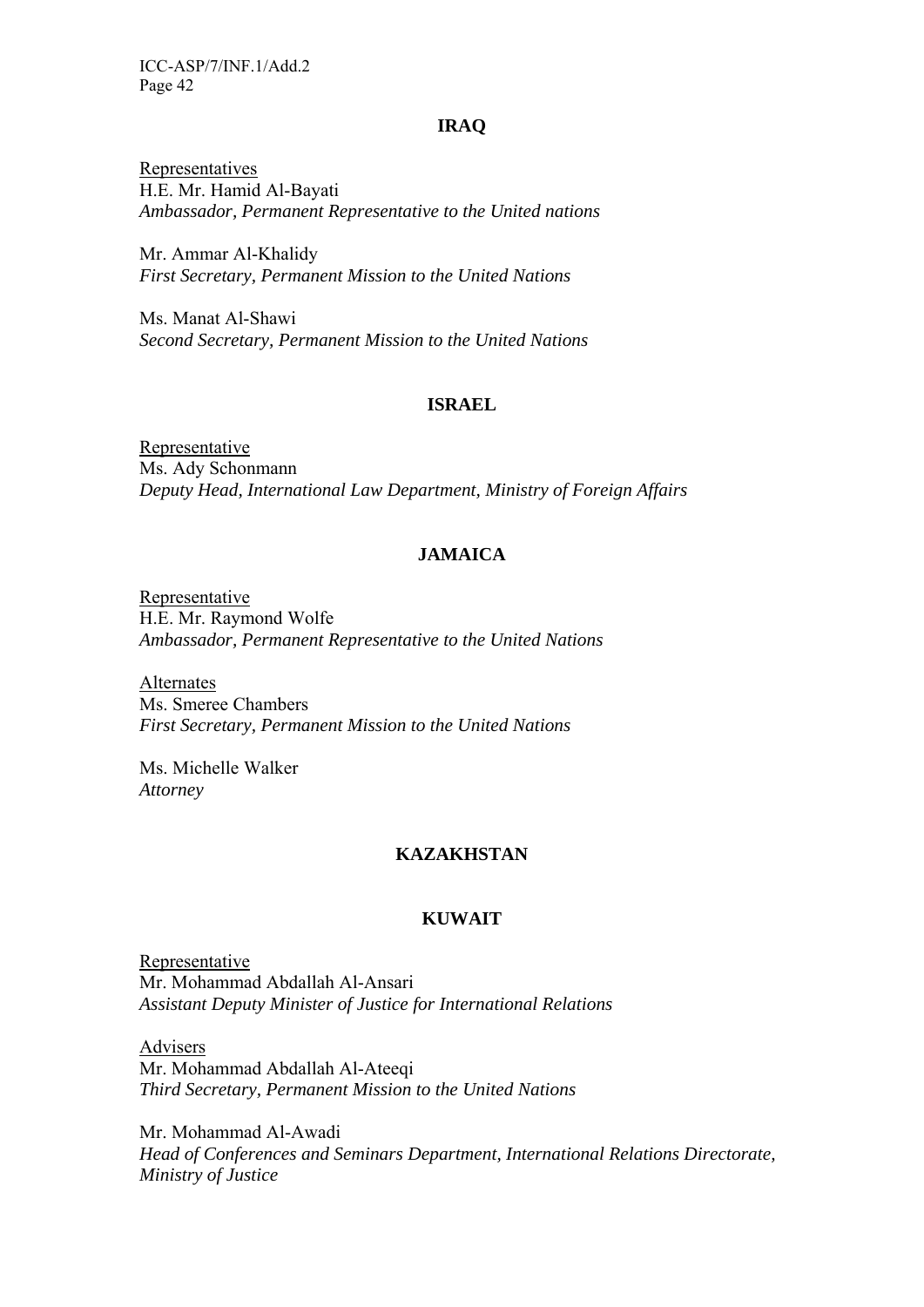Mr. Hani Ali Alsebaee Jaballah *Legal Researcher, International Relations Directorate, Ministry of Justice* 

# **KYRGYZSTAN**

# **LIBYAN ARAB JAMAHIRIYA**

# **MALAYSIA**

Representative H.E. Mr. Hamidon Ali *Ambassador, Permanent Representative to the United Nations* 

Alternate Mr. Zainol Zainuddin *Minister Counsellor, Deputy Permanent Representative to the United Nations* 

Advisers Ms. Shazelina Zainul Abidin *Counsellor* 

Mr. Kamal Baharin Omar *Senior Federal Counsel* 

### **MOLDOVA**

### **MONACO**

Représentant S.E. M. Gilles Noghès *Ambassadeur, Représentant Permanent auprès des Nations Unies* 

Suppléante Mme Isabelle Picco *Ministre Conseiller, Représentant Permanent Adjoint auprès des Nations Unies* 

Conseiller M. Johannes De Millo Terrazzani *Deuxième secrétaire, Mission permanente auprès des Nations Unies*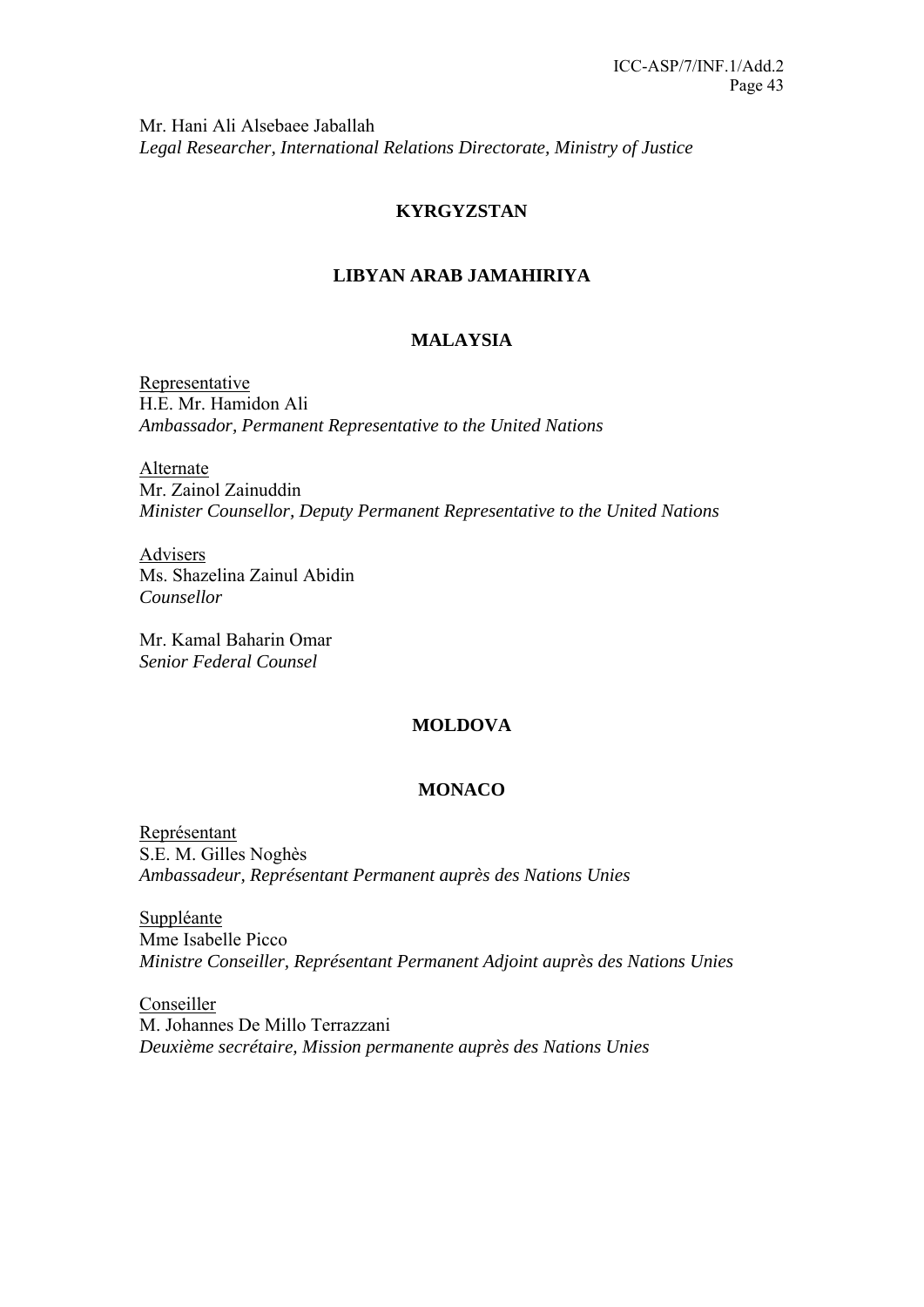#### **MOROCCO**

Représentant S.E. M. Mohammed Loulichki *Ambassadeur, Représentant Permanent auprès des Nations Unies* 

Conseiller M. Ismail Chekkori *Conseiller, Mission permanente auprès des Nations Unies* 

#### **MOZAMBIQUE**

Representative H.E. Ms. Maria Benvinda Delfina Levi *Minister of Justice* 

Alternate Mr. Cristiano dos Santos *Director for Legal and Consular Affairs, Ministry of Foreign Affairs and Cooperation* 

Advisers Mr. Paulo Eduardo Assubuji *Director of Legal Affairs, Ministry of Justice* 

Mr. Ananias Benjamin Sigauque *Counsellor, Permanent Mission to the United Nations* 

### **NEPAL**

### **NICARAGUA**

### **OMAN**

Representatives Mr. Khamis Salim Khamis Al Khalili *Deputy Public Prosecutor* 

Shaikh Faisal Omar Said al-Marhoon *Assistant Director-General, Legal Affairs and International Cooperation Department, Ministry of Justice* 

Alternate Mr. Mahmood Ahmed Suliman Al Burashdi *Assistant Legal Adviser, Ministry of Legal Affairs*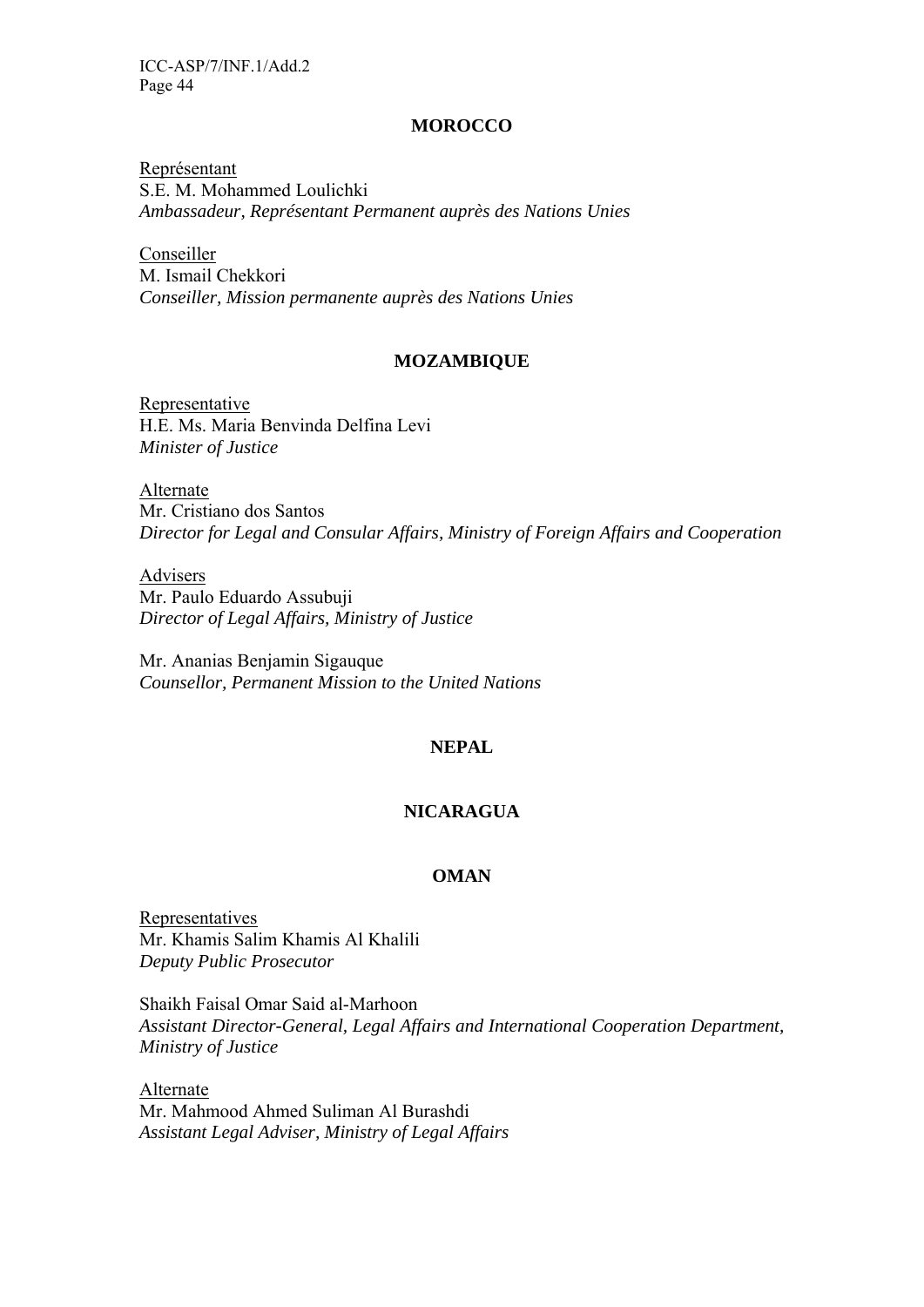Adviser Mr. Mohamed Marhoon Said Al Mamari *Major, Royal Police* 

# **PAKISTAN**

# **PHILIPPINES**

# **QATAR**

**Representative** Mr. Jassim Ali Abdulla Al-Obaidli *Counsellor, Department of Legal Affairs, Ministry of Foreign Affairs* 

# **RUSSIAN FEDERATION**

# **SAINT LUCIA**

# **SAO TOME AND PRINCIPE**

# **SAUDI ARABIA**

Representative Mr. Abdulaziz Almohaizer *Judicial Counsellor, Ministry of Justice* 

# **SEYCHELLES**

# **SINGAPORE**

# **SOLOMON ISLANDS**

# **SRI LANKA**

# **SUDAN**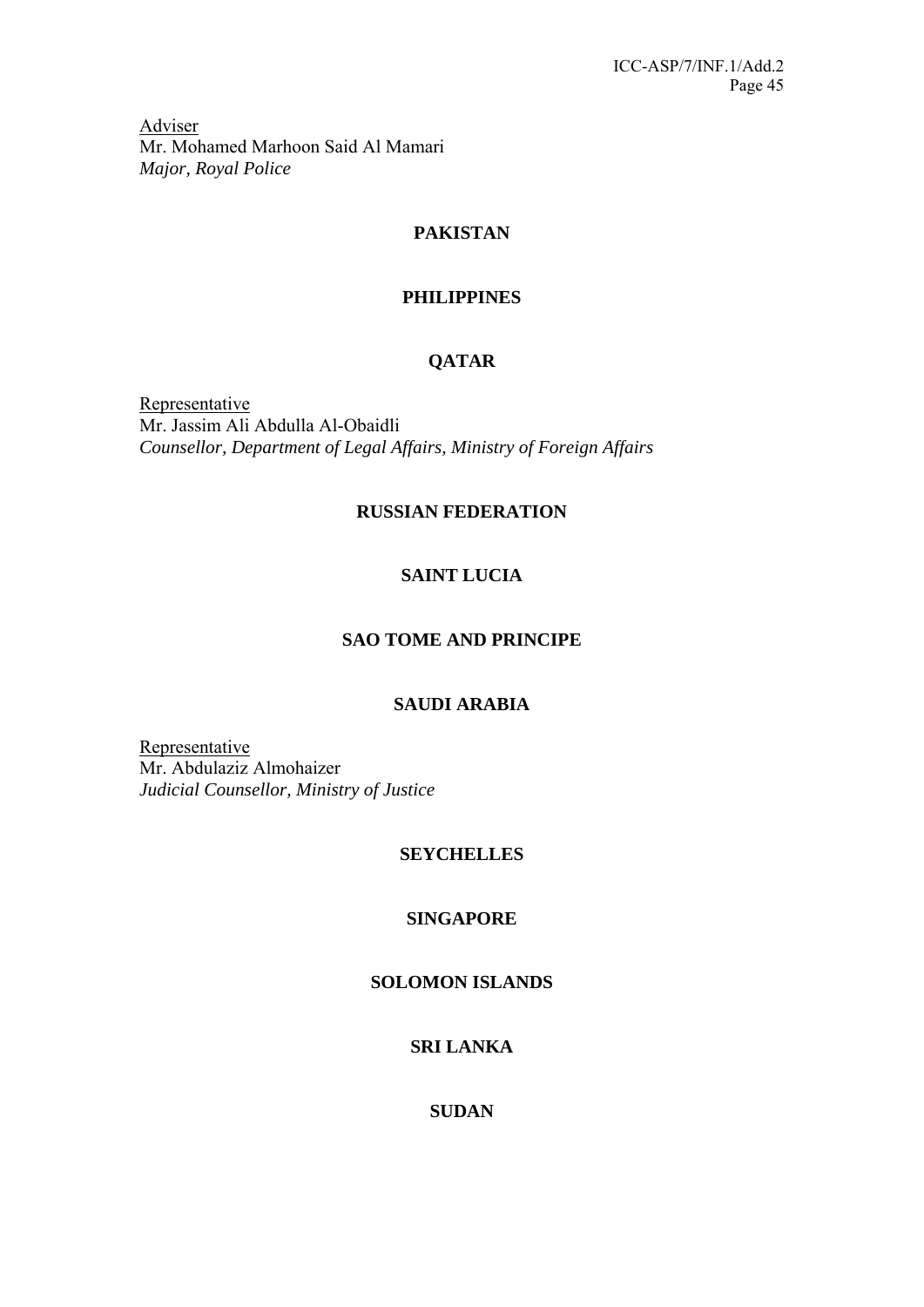#### **SYRIAN ARAB REPUBLIC**

### **THAILAND**

Representative Ms. Prim Masrinuan *First Secretary, Department of Treaties and Legal Affairs, Ministry of Foreign Affairs* 

Adviser Ms. Mattanee Kaewpanya *Second Secretary, Permanent Mission to the United Nations* 

# **TOGO**

### **TUNISIA**

### **TURKEY**

Representative Mr. Esat M. Yilmaz *Military Judge, Legal Division, Turkish Army General Staff* 

Adviser Ms. Çağla Seçkin *Legal Counsellor, Permanent Mission to the United Nations* 

### **UKRAINE**

Representative Mr. Oksana Pasheniuk *Second Secretary, Permanent Mission to the United Nations* 

### **UNITED ARAB EMIRATES**

Representative Mr. Abdulrahim Y. Al-Awadi *Assistant Under-Secretary for Legal Affairs, Information, Research and Studies, Ministry of Foreign Affairs* 

**Advisers** H.E. Mr. Ahmed Al-Jarman *Ambassador, Permanent Representative to the United Nations*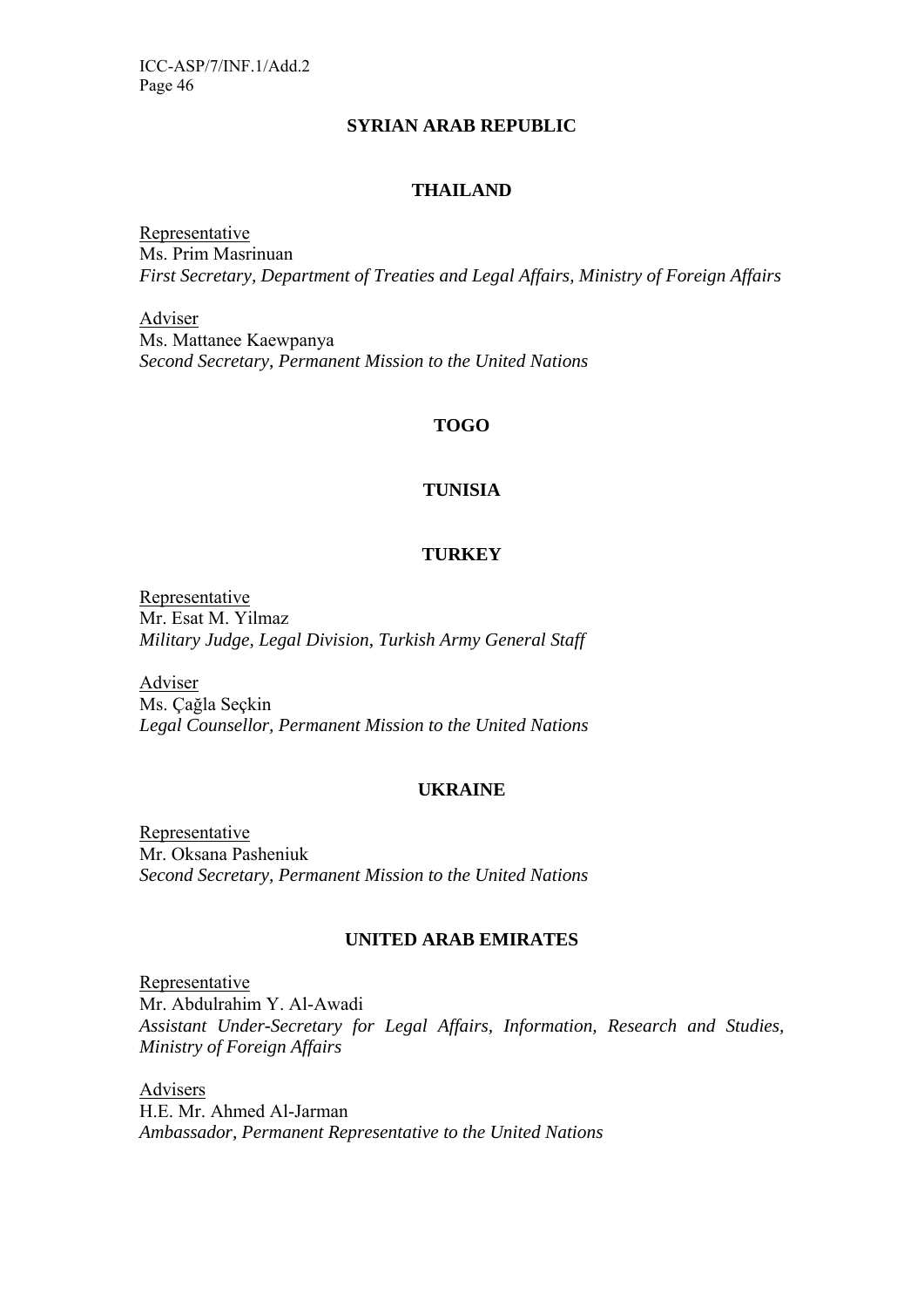Mr. Mohamed Abdul Rahman Al-Tenaiji *Head of Al Fujairah Appeal Court* 

Mr. Khaled Saif Al-Shaali *Prosecutor, State Security Police* 

Mr. Amwar Othman Al-Barout *Counsellor, Permanent Mission to the United Nations* 

Mr. Mohamed Khalifa Ali Al-Kitbi *Armed Forces* 

Mr. Rahed Mohamed Humaid Al-Seraidi *Armed Forces* 

# **UNITED STATES OF AMERICA**

### **UZBEKISTAN**

### **VIETNAM**

Représentant M. Le Viet Phong

### **YEMEN**

### **ZIMBABWE**

Representative H.E. Boniface G. Chidyausiku *Ambassador, Permanent Representative to the United Nations* 

Alternates Mr. Chrispen Toga Mavodza *Minister Counsellor, Permanent Mission to the United Nations* 

Ms. Priscillah Mbanga *Senior Law Officer, Ministry of Justice, Legal and Parliamentary Affairs*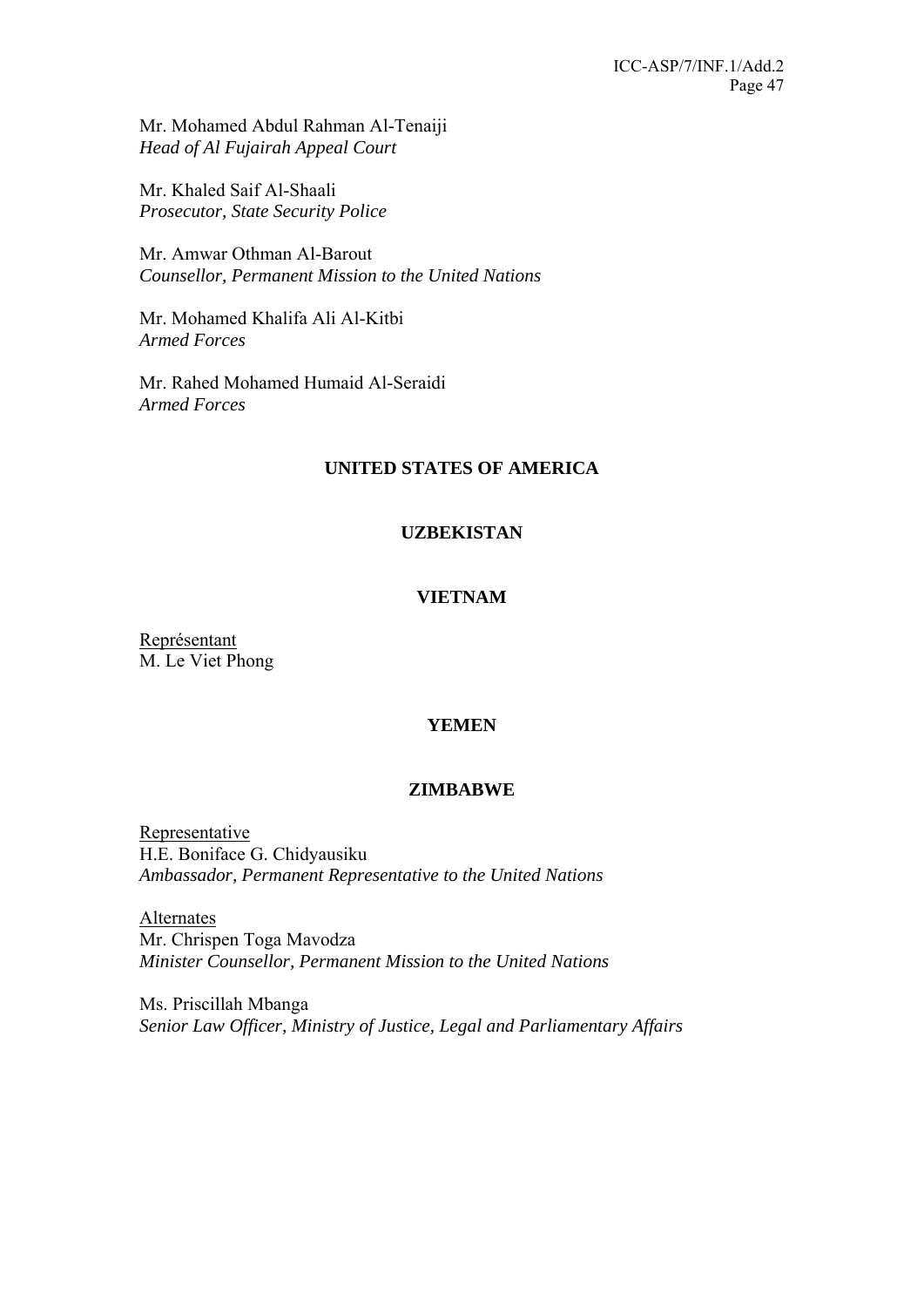**III. States invited to be present during the work of the Assembly/ Les États invités à se faire représenter aux travaux de l'Assemblée/ Los Estados invitados a que asistieran a los trabajos de la Asamblea** 

### **BHUTAN**

### **DEMOCRATIC PEOPLE'S REPUBLIC OF KOREA**

# **EQUATORIAL GUINEA**

### **GRENADA**

### **KIRIBATI**

### **LAO PEOPLE'S DEMOCRATIC REPUBLIC**

Representative Ms. Vatsana Vongphyla *Second Secretary, Permanent Mission to the United Nations* 

#### **LEBANON**

Représentant Mme Aida Azar

### **MALDIVES**

### **MAURITANIA**

### **FEDERATED STATES OF MICRONESIA**

# **MYANMAR**

Representative Mr. Khin Oo Hlaing *Second Secretary, International Law and Treaties Division, Ministry of Foreign Affairs*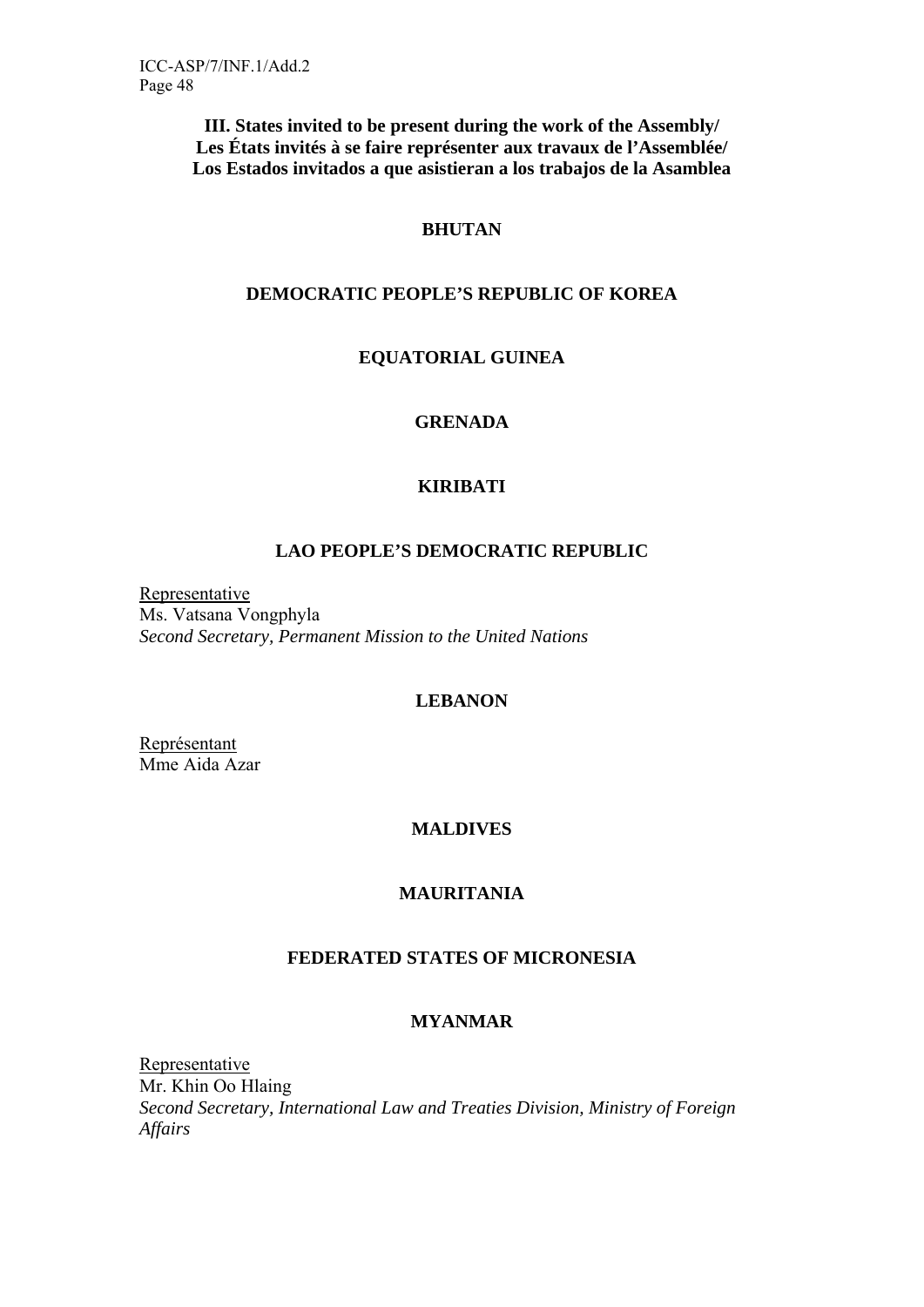# **NIUE**

# **PALAU**

# **PAPUA NEW GUINEA**

# **RWANDA**

# **SOMALIA**

# **SWAZILAND**

# **TONGA**

# **TURKMENISTAN**

**TUVALU** 

**VANUATU**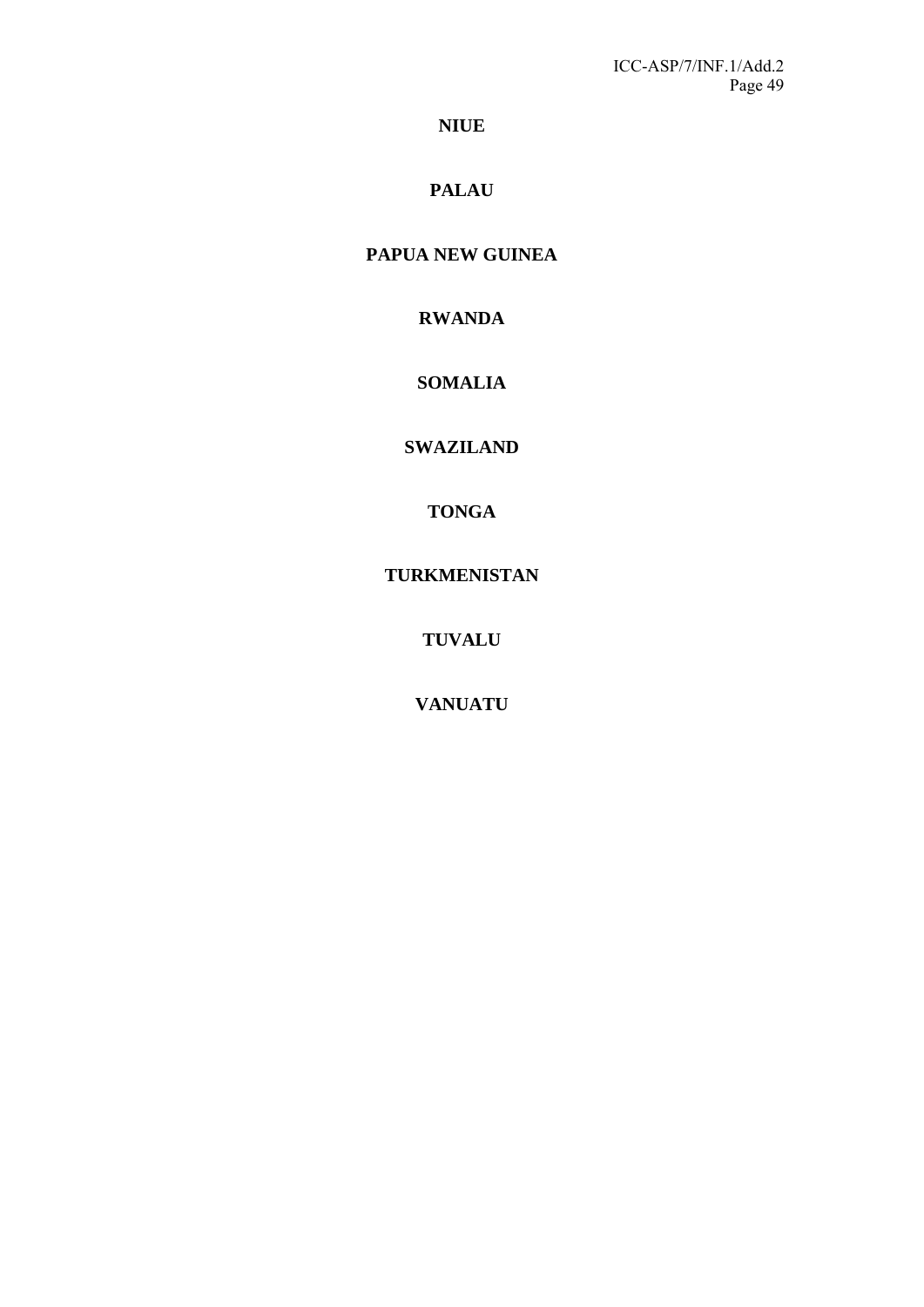### **IV. Entities, intergovernmental organizations and other entities/ Entités, organisations intergouvernementales et autres entités/ Entidades, organizaciones intergubernamentales y otras entidades**

### **Palestine**

Representative Ms. Feda Abdelhady-Nasser *First Counsellor, Permanent Observer Mission to the United Nations* 

Adviser Mr. Ammar Hijazi *First Secretary, Permanent Observer Mission to the United Nations* 

### **European Commission**

Representatives Mr. Roland Tricot *Counsellor, Legal and Disarmament Affairs, Delegation of the European Commission to the United Nations*

Ms. Maria Pasqua Palladino *Adviser, Legal Affairs, Delegation of the European Commission to the United Nations*

### **International Committee of the Red Cross**

Representative Mr. Robert Young *Deputy Head of Delegation to the United Nations* 

### **South Centre**

Representative Mr. Vicente Paolo Yu *Programme Coordinator of Global Governance for Development* 

# **United Nations High Commissioner for Refugees**

Representative Mr. Pierre Bertrand *Director, United Nations High Commissioner for Refugees, New York*